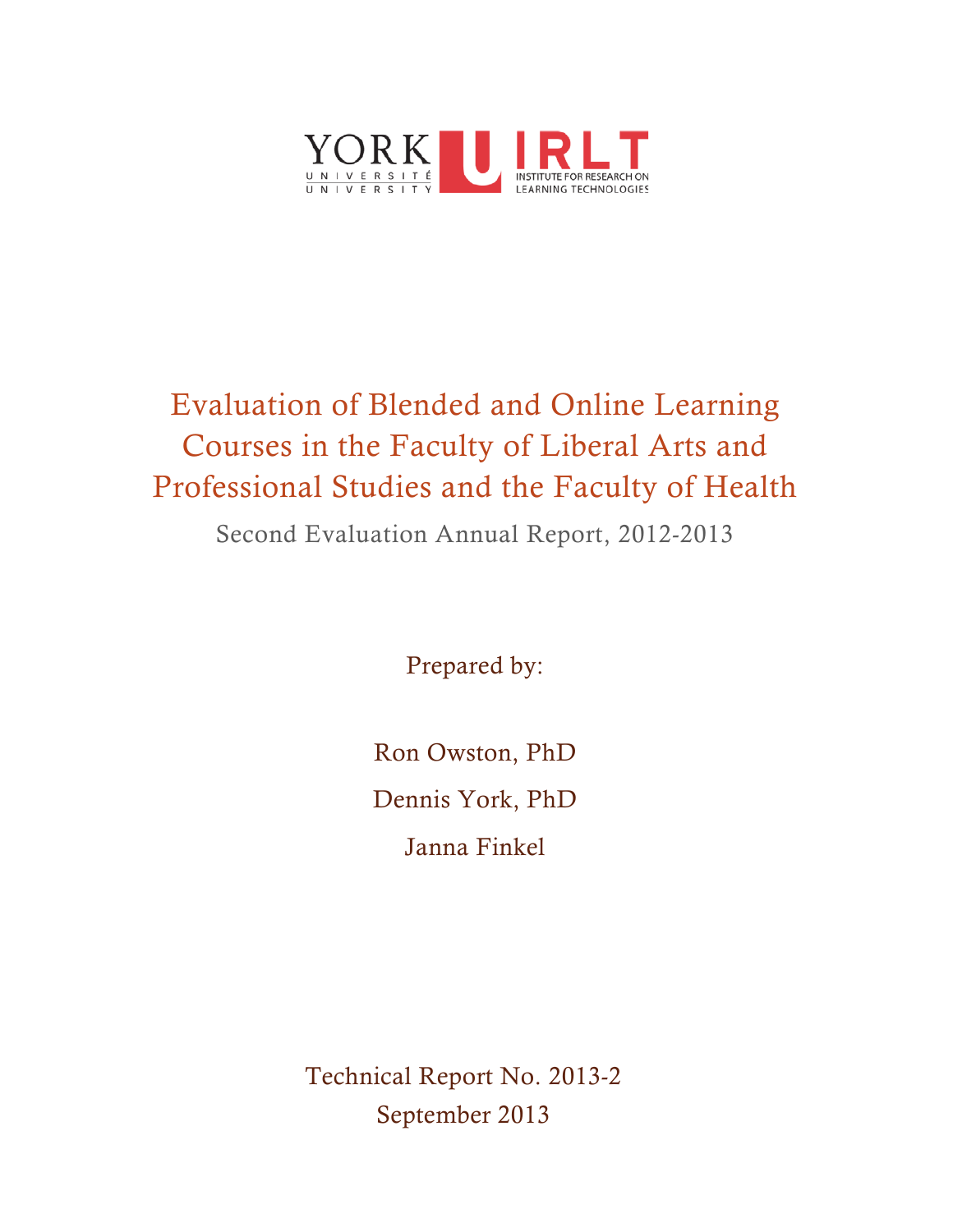# <span id="page-1-0"></span>ACKNOWLEDGMENTS

The evaluation was made possible through funding from the Academic Innovation Fund (AIF) administered by York University.

Many individuals have contributed to the completion of this evaluation study and gave us assistance as needed. Members of our evaluation team would like to acknowledge and thank the course instructors and students in the Faculty of Liberal Arts and Professional Studies and the Faculty of Health who kindly agreed to participate in this study and gave their time to be surveyed. This evaluation would not have been possible without their cooperation and giving their thoughtful feedback on their experiences in blended and online learning courses. We thank them on behalf of the prospective students and faculty in the eLearning programs who will benefit from their contributions. We would like to extend our appreciation to Dr. Avi Cohen and Dr. Susan Murtha who served as our primary liaisons and found time in their busy schedules to facilitate data collection activities. We are especially grateful to Amalia Syligardakis of eLearning Services for her assistance during the evaluation project.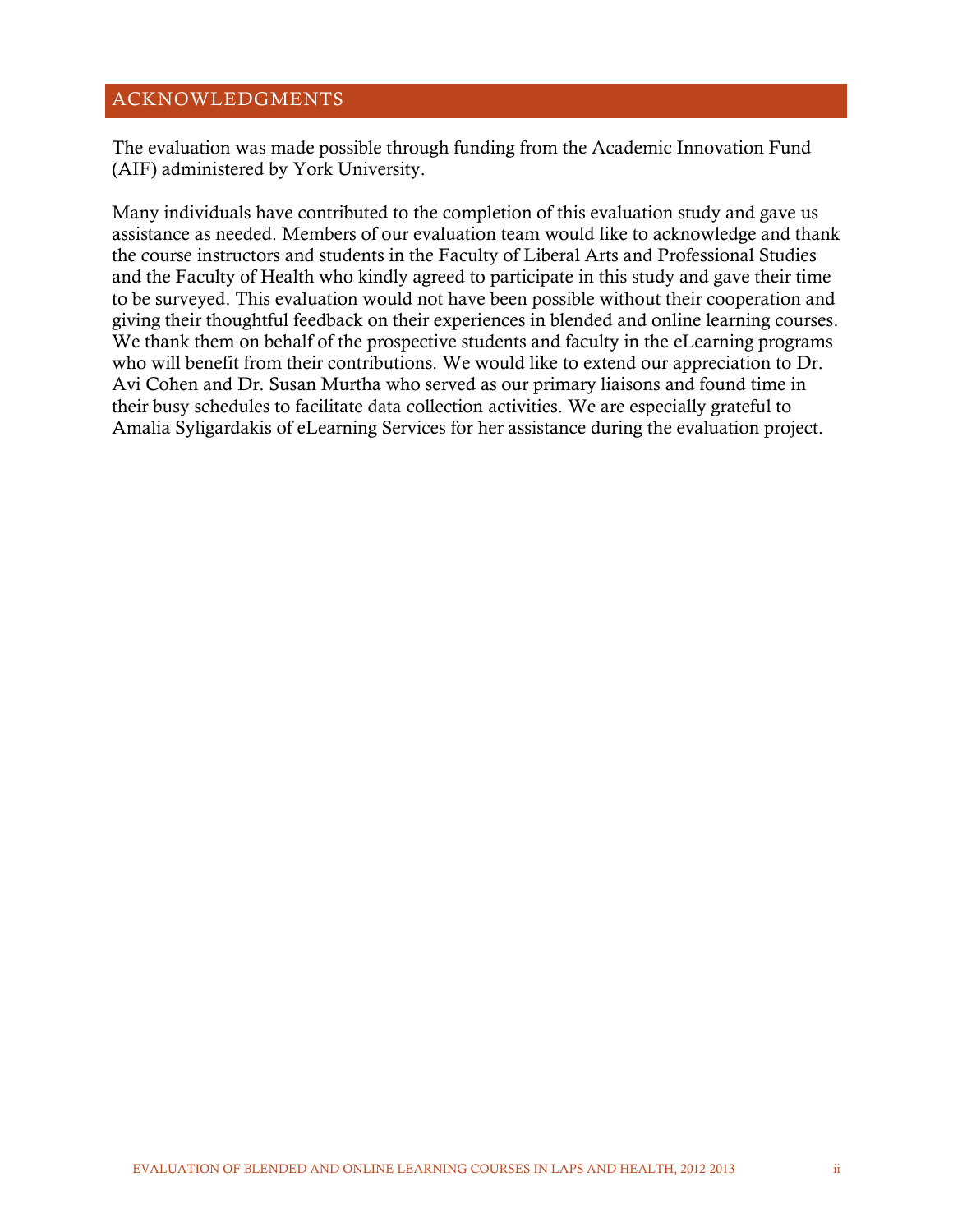# <span id="page-2-0"></span>EXECUTIVE SUMMARY

This report is the second report of the evaluation of blended and online learning courses in the Faculty of Liberal Arts and Professional Studies and the Faculty of Health at York University that first began in Winter 2012. The evaluation examines course Moodle website design, student perceptions of blended and online courses, and instructor experiences in teaching in the blended and fully online formats. The current report presents findings from evaluation activities conducted within 24 courses that were offered in Web-enhanced, blended, and fully online formats over the period of three semesters during 2012-13 and builds on the results discussed in the prior report [\(Owston & York, 2012\)](http://irlt.yorku.ca/reports/TechReport2012-3.pdf).

Thirteen Moodle course sites were analyzed on four evaluation criteria derived from the literature and our prior study conducted in 2012: (a) Moodle organization and layout design, (b) instructional design and delivery, (c) student engagement, and (d) student support and resources. From our findings it is clear that most Moodle sites evaluated have been well received by students due to their usability and appropriate layout design. In addition, most Moodle sites produced evidence of structuring their course content in a logically sequential way that helped students find various course components and build their learning paths during their courses. Five course Moodle sites have satisfied most expectations appropriate for a blended and online course. The other eight course Moodle sites however produced little evidence of the expectations appropriate for a blended or online course, particularly in the areas pertaining to providing opportunities for student engagement and offering adequate access to student support and resources required for a blended or online course.

The student survey results show that 72% of students have been satisfied with their blended or online learning course, particularly students in mid-size, large, and extra-large classes. While students have indicated their preference for instruction in a blended format, a plurality of students are inclined to watch recorded lectures via the Internet, attend in-class tutorials, and participate in face-to-face discussions. According to a solid majority of students, blended and online learning have offered a greater flexibility in personal schedule, a substantial reduction of travel time to campus, and a broader access to useful online resources posted on Moodle. Of concern, however, is that a little over one-third of students have perceived increased connectivity to other students and felt more engaged in their blended and online courses.

Our findings suggest that the course instructors have been supportive of the blended and online learning initiative in LAPS and Health and are willing to continue to experiment and improve their teaching in a blended or online format. Most instructors appear to be less positive of students' learning experience in their courses, as opposed to students whose responses imply more satisfaction with blended and online learning. Furthermore, most instructors have asked for more pedagogical support offered by experts in instructional design using various formats.

Given the above findings, we offer four recommendations with respect to course Moodle site design, engagement strategies, instructor pedagogical support, and student support.

1. Considering the differences of reading text from a computer monitor or mobile device screen, we recommend that instructors in blended and online courses need to think carefully about how they present and organize course information on their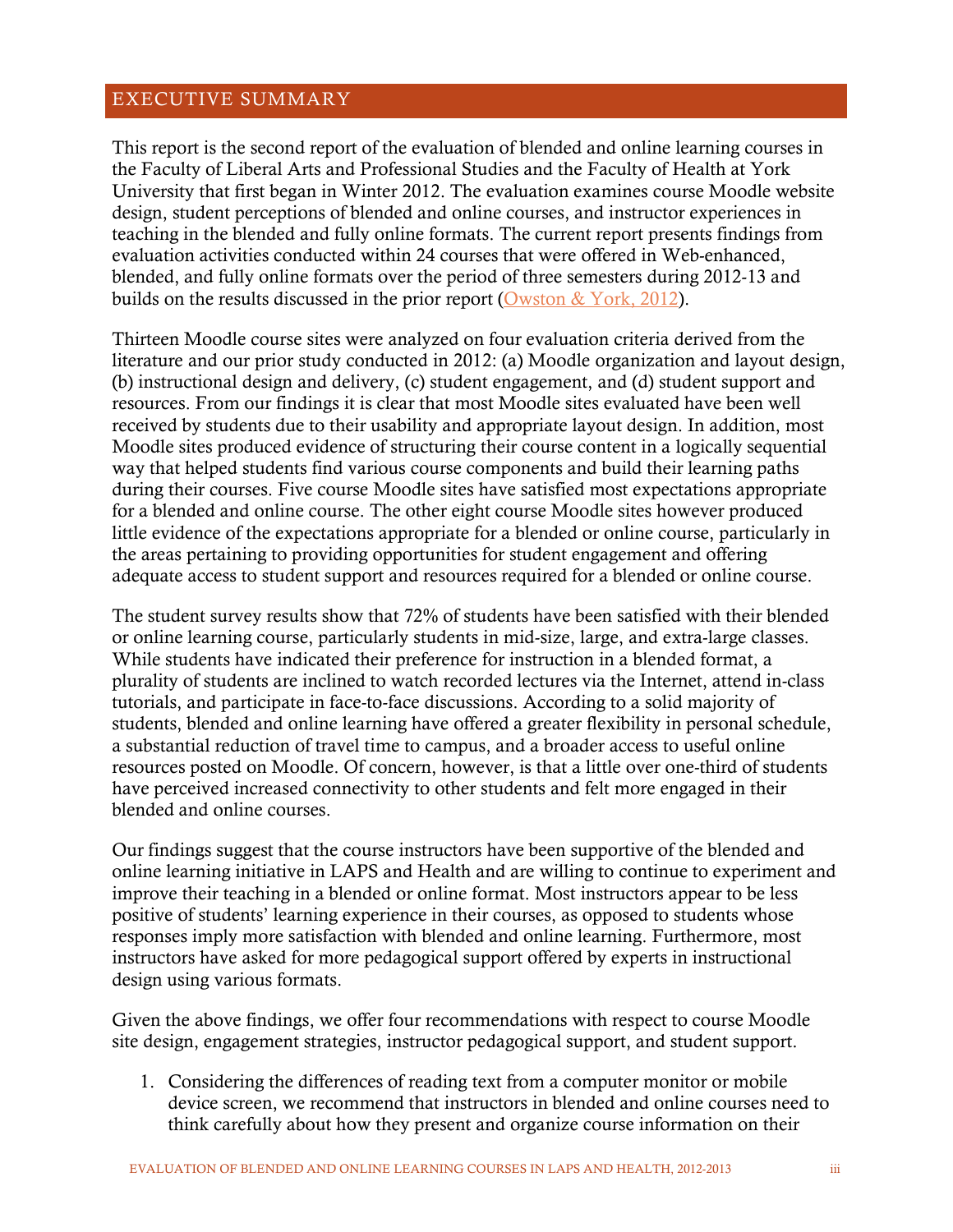course Moodle sites in order to encourage students to read and view materials online. Additionally, we recommend that a standard Moodle course shell template be designed and used as a foundation for all courses to address issues common to blended or online learning as specified in the evaluation rubric used for this study.

- 2. We recommend that instructors may wish to explore innovative instructional strategies and take advantage of a diverse repertoire of Moodle tools to enhance active learning and provide various learning experiences to achieve higher levels of interaction and reach out to students of different learning preferences.
- 3. We recommend that instructors and tutorial leaders should be provided with a comprehensive course redesign support system involving an instructional designer, opportunities for continuous professional development, and peer mentoring. In addition, we recommend that the Faculties may wish to create a digital depository of sharable and reusable resources on blended and online learning to ensure sustainability of the eLearning initiative in both Faculties.
- 4. Considering that students may be challenged by blended learning, initial support for such students is vital to their academic success, as well as to the reputation of both Faculties. In this regard, we suggest that students be provided with information on what they can expect from a blended course before they enroll in the course. Additionally, the Faculties may wish to develop a self-assessment survey to help students find out whether a blended and online course would be compatible with their learning style and what they need to do to succeed in blended or online learning.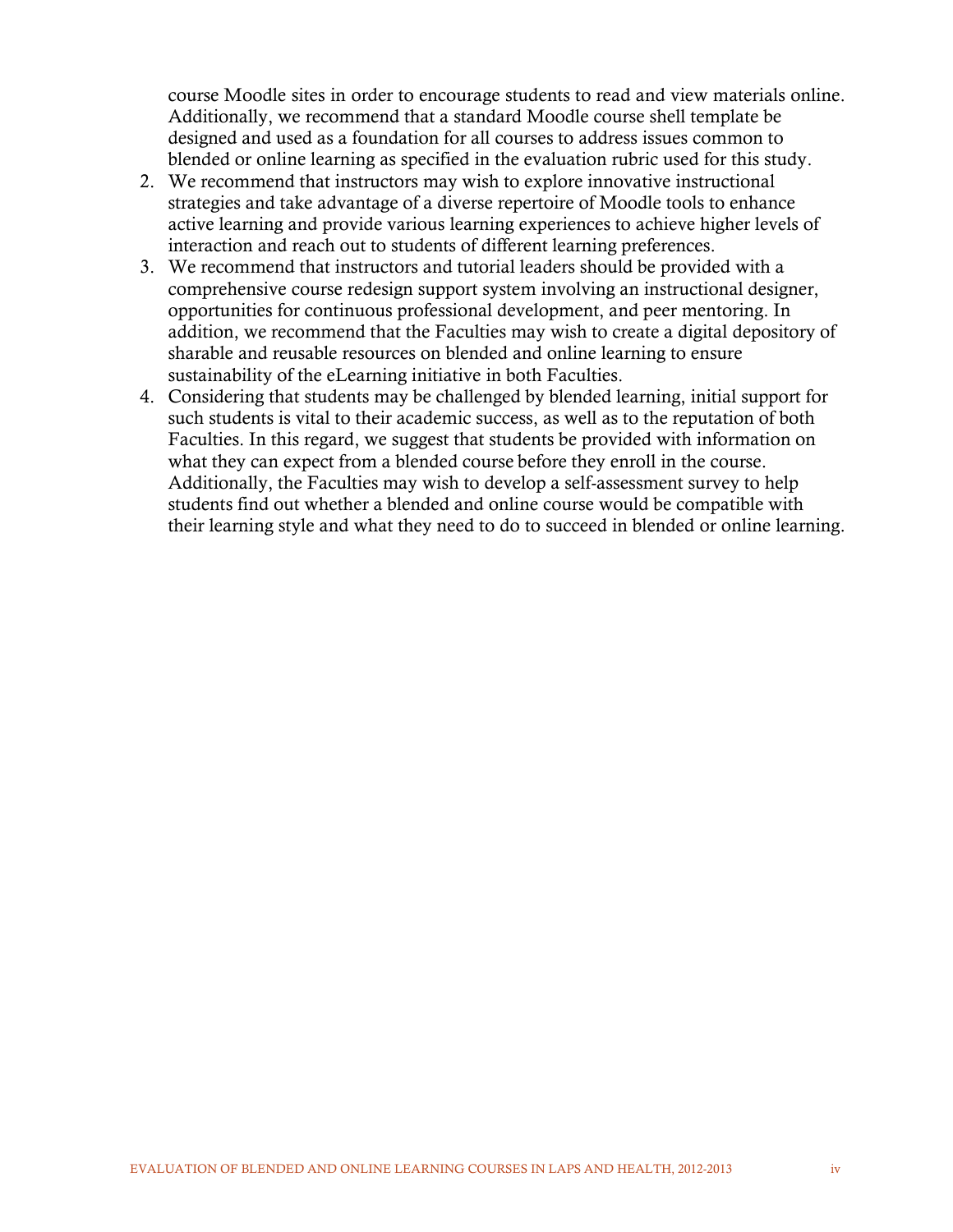# TABLE OF CONTENTS

| 5. INSTRUCTOR RESPONSES TO BLENDED AND ONLINE LEARNING  24 |  |
|------------------------------------------------------------|--|
|                                                            |  |
|                                                            |  |
|                                                            |  |
|                                                            |  |
|                                                            |  |
|                                                            |  |
|                                                            |  |
|                                                            |  |
|                                                            |  |
|                                                            |  |
|                                                            |  |
|                                                            |  |
|                                                            |  |
|                                                            |  |
|                                                            |  |
|                                                            |  |
|                                                            |  |
|                                                            |  |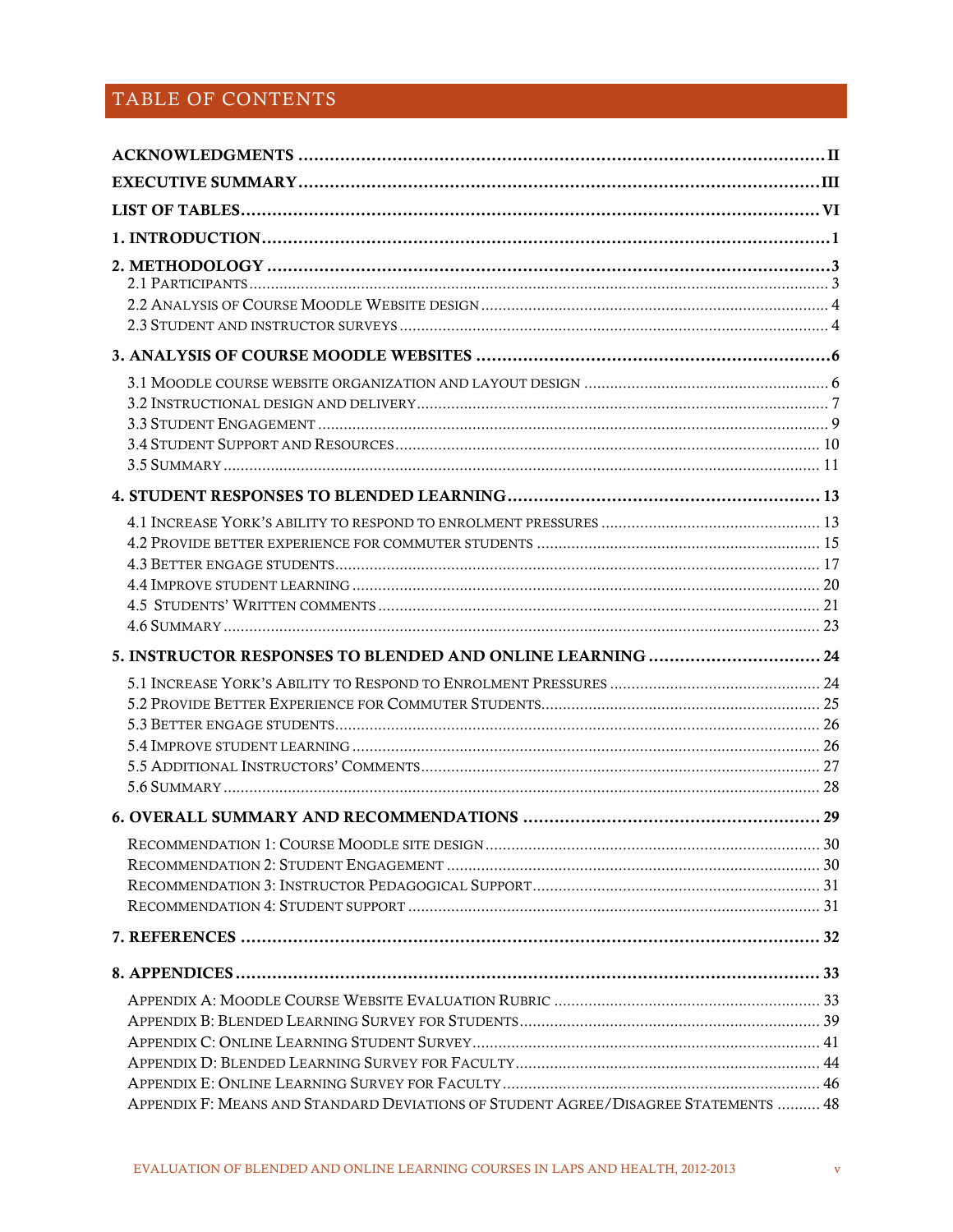# <span id="page-5-0"></span>LIST OF TABLES

| Table 5: Summary of Student Support and Resources Provided on Course Moodle Sites  11         |  |
|-----------------------------------------------------------------------------------------------|--|
| Table 6: Moodle Course Websites: Total Score for Four criteria and Final Score 12             |  |
| Table 7: Students Responses to Questions Relating to Enrolment Pressures 13                   |  |
| Table 8: Students Responses to Questions Relating to Enrolment Pressures across eLearning     |  |
|                                                                                               |  |
| Table 9: Students Satisfaction across eLearning Models and Class Sizes  14                    |  |
|                                                                                               |  |
| Table 11: Students Responses to Course Format Preferences across eLearning Models 15          |  |
| Table 12: Students Responses to Questions on Better Experience for Commuter Students  16      |  |
| Table 13: Students Responses to Questions on Better Experience for Commuter Students across   |  |
|                                                                                               |  |
|                                                                                               |  |
| Table 15: Students Responses to Questions on Engagement across eLearning models: Means and    |  |
|                                                                                               |  |
|                                                                                               |  |
| Table 17: Students Responses to Questions on Interaction across eLearning Models: Means and   |  |
|                                                                                               |  |
|                                                                                               |  |
| Table 19: Students Responses to Questions on Use of Technology across eLearning Models: Means |  |
| and Standard Deviation                                                                        |  |
|                                                                                               |  |
| Table 21: Students Responses to Questions on Learning Outcomes across eLearning Models: Means |  |
|                                                                                               |  |
| Table 22: Instructor Students Responses to Questions Relating to Enrolment Pressures 25       |  |
| Table 23: Instructor Responses to Questions on Better Experience for Commuter Students26      |  |
|                                                                                               |  |
|                                                                                               |  |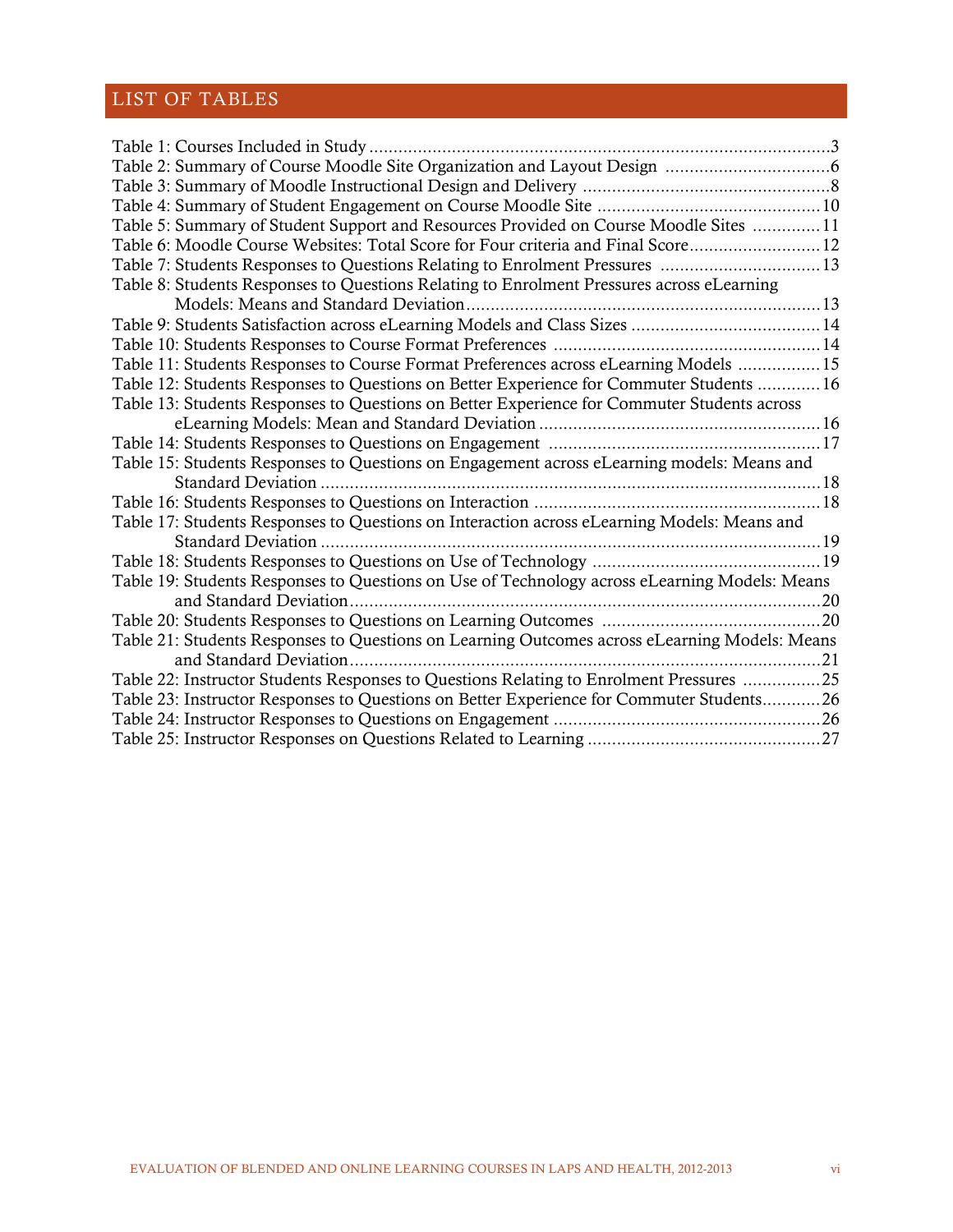# <span id="page-6-0"></span>1. INTRODUCTION

This report is the second report of the evaluation of blended learning courses in the Faculty of Liberal Arts and Professional Studies (LA&PS) and the Faculty of Health (FH) at York University that first began in Winter 2012. The current report presents findings from evaluation activities conducted in 24 courses that were offered in Web-enhanced, blended, and fully online formats over the period of three semesters during 2012-2013 and builds on the results discussed in the prior report [\(Owston & York, 2012\)](http://irlt.yorku.ca/reports/TechReport2012-3.pdf).

The second report addresses the following issues as observed up through the 2012-2013 academic year:

- assessment of course Moodle websites, their organization and layout design, their elements of instructional design and delivery, opportunities provided for student engagement, and the availability of student support and resources within the Moodle learning environment;
- examination of students attitudes toward their blended and online learning experience, such as their satisfaction with the course, their eLearning preferences, and their perceptions of learning opportunities, technology use, engagement, and learning outcomes in their blended and online courses;
- examination of instructor experiences in teaching in the blended and online format, their perceptions of strengths and weaknesses of the eLearning models they utilized, as well as their concerns about the pedagogical and technical support provided by York University.

The framework used to guide the study was developed as part of the eLearning Business Case for York University [\(eLearning Working Group, 2010\)](http://irlt.yorku.ca/reports/E-learningcasefinalversion.pdf). This framework uses four criteria to assess the merits of three instructional modes: Web-enhanced learning, blended learning, and fully online learning. The criteria asked of the three modes of instruction, how well they:

- 1. increase York's ability to respond to enrolment pressures;
- 2. provide better experience for commuter students;
- 3. better engage students;
- 4. improve student learning.

The criteria led to the development of data collection instruments and are used as organizers for presenting the results of student and instructor perceptions in this report.

The report begins with a brief overview of eLearning courses participated in the evaluation and a description of the methodological arrangements used to collect and analyze data. There then follows a section on the analysis of course Moodle websites designed and utilized to deliver the blended and online courses under investigation. In the next two sections, we report on the results derived from the analysis of data collected from the students' surveys of their blended and online learning experiences, and then provide an analysis of instructors' teaching experiences in the blended and fully online courses. The report concludes with a summary and recommendations for future eLearning offerings in the Faculty of Liberal Arts and Professional Studies and the Faculty of Health.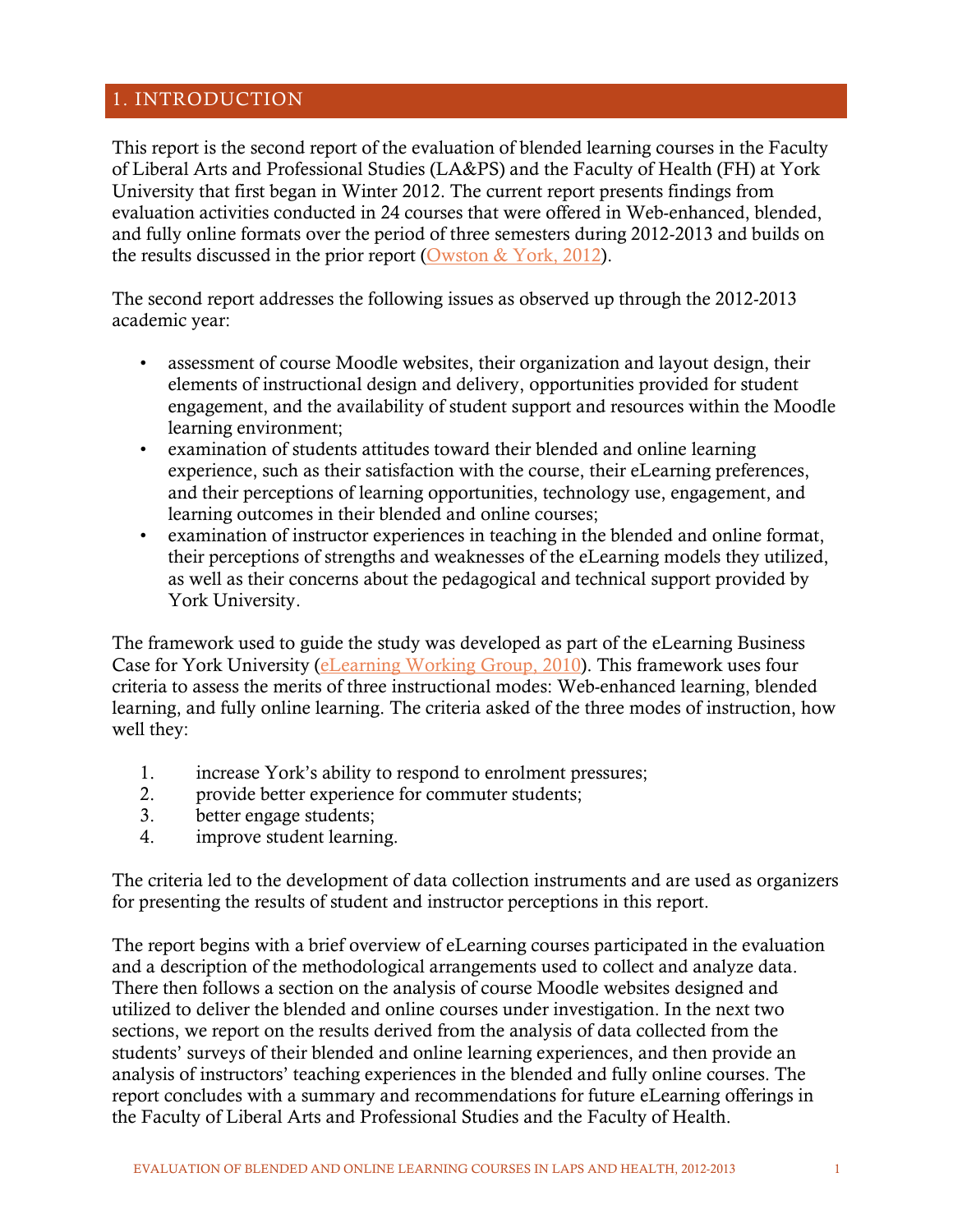In the evaluation, four models of eLearning programming were utilized to design and deliver courses in LA&PS and FH in the 2012-2013 academic year:

- *Web-enhanced model*: A variation of the supplemental blended model in which the course instructor delivered weekly face-to-face lectures and conducted in-class tutorials. There was no reduction of face-to-face time under this model. The instructor retained the structure of the traditional instruction and used Moodle to supplement in-class sessions with additional online activities in order to enhance students' understanding of key concepts and to increase interaction among learning participants. Furthermore, Moodle was utilized to build an accessible repository of course documents, reference materials, and complimentary resources for students to advance in their knowledge. Two courses utilized this model that made up a small percentage of the participating courses (8.3%).
- *"Blend I" model (70:30 face-to-face and online ratio)*: A variation of the replacement blended model in which the number of in-class sessions was reduced and replaced with online learning activities. Under this model, nearly a third of the regularly scheduled course time that would have been spent in a classroom was replaced with online activities delivered via the Internet using the Moodle course management system. In the online portion of the Blend I courses, students usually studied individually and/or collaboratively by watching lecture recordings, participating in online forums, and/or working together with other students on Wiki-mediated projects. Fifteen courses utilized the Blend I model (62.5% of the participating courses).
- *"Blend II" model (50:50 face-to-face and online ratio)*: Another variation of the replacement blended model in which a blending of in-class and online sessions was equally balanced with a split of roughly 50-50 between face-to-face and online instructional time. For instance, in-class sessions took place on even weeks (or on Tuesdays), while online sessions took place on odd weeks (or on Thursdays). The online component of the Blend II courses comprised of similar activities used in Blend I. Unlike the Blend I model, the Blend II model offers greater benefits for both students and the institution. As such, this model enables more flexibility for students under additional constraints on their lives (e.g., commuting challenges, work responsibilities, family commitments, etc.). As to the institution, the Blend II enables academic units to enhance scheduling and room sharing options in order to better respond to enrollment pressures. In this evaluation, four courses utilized this model that composed nearly 17% of the participating courses.
- *Fully online model*: The courses utilizing this model were delivered primarily via the Internet using Moodle. A course instructor guided students in cohorts that were paced with a fixed schedule. Students mainly were provided with recorded lectures and were required to participate in online forums. Three courses (12.5%) used this model.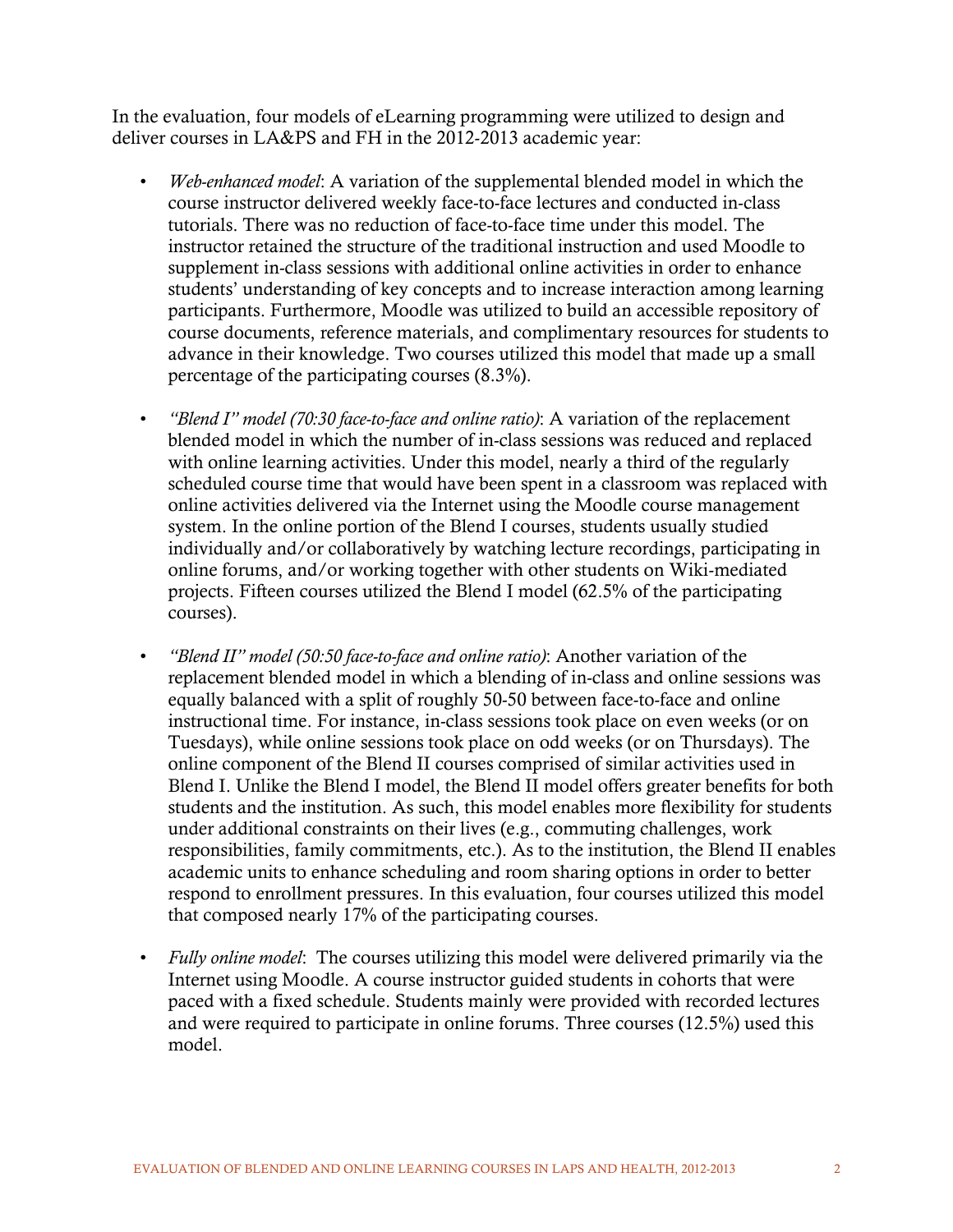# <span id="page-8-0"></span>2. METHODOLOGY

# <span id="page-8-1"></span>2.1 PARTICIPANTS

A total of 1,083 students who were enrolled in 24 courses in LA&PS and FH during the Summer 2012 and the Fall/Winter 2012-13 completed the survey. The student enrolments in 24 courses as reported by the instructors and survey responses are given in Table 1.

| <b>Faculty</b> | Course<br><b>Number</b> | <b>Course Title</b>                  | <b>Term</b>   | <b>Enrolled</b> | <b>Number</b><br><b>Responding</b> |
|----------------|-------------------------|--------------------------------------|---------------|-----------------|------------------------------------|
| LA&PS          | <b>EN 4591</b>          | <b>Recent Irish Poetry</b>           | SU2012        | 20              | 9                                  |
| LA&PS          | <b>GEOG 2030</b>        | The End of the Earth                 | <b>SU2012</b> | 59              | 49                                 |
| LA&PS          | <b>MODR 1770</b>        | <b>Techniques of Persuasion</b>      | SU2012        | 78              | 38                                 |
| LA&PS          | <b>POLS 4290</b>        | Topics in Int. Polit. Econ.          | SU2012        | 23              | 10                                 |
| LA&PS          | <b>ADMS 2200</b>        | <b>Introductory Marketing</b>        | WI2013        | 235             | 63                                 |
| LA&PS          | <b>EN 3310</b>          | <b>Poetry of United States</b>       | FY12-13       | 46              | 9                                  |
| LA&PS          | <b>GEOG 2030</b>        | The End of the Earth                 | FA2012        | 78              | 52                                 |
| LA&PS          | <b>HUMA 1825</b>        | Law and Morality                     | FY12-13       | 180             | 106                                |
| LA&PS          | <b>HUMA 2195</b>        | Defining Europe                      | FY12-13       | 72              | 40                                 |
| LA&PS          | <b>ITEC 3230</b>        | <b>Designing User Interfaces</b>     | FA2012        | 39              | 19                                 |
| LA&PS          | <b>MODR 1730</b>        | <b>Reasoning about Social Issues</b> | FY12-13       | 49              | 24                                 |
| LA&PS          | <b>MODR 1760</b>        | Reasoning about Morality             | FY12-13       | 48              | 34                                 |
| LA&PS          | <b>POLS 4125</b>        | Women and Current Policy             | FA2012        | 25              | 16                                 |
| LA&PS          | <b>POLS 4985</b>        | Global Political Studies             | FY12-13       | 13              | 8                                  |
| LA&PS          | <b>SOCI 4910</b>        | Sociology of Knowledge               | FY12-13       | 21              | 15                                 |
| LA&PS          | <b>SOSC 2730</b>        | The Culture of Cities                | FY12-13       | 82              | 31                                 |
| <b>FH</b>      | <b>KINE 4710</b>        | Psychology of Health                 | WI2013        | 124             | 94                                 |
| <b>FH</b>      | <b>NURS 3514</b>        | Leadership & Change                  | WI2013        | 277             | 87                                 |
| <b>FH</b>      | <b>NURS 3524</b>        | Health & Healing                     | WI2013        | 67              | 35                                 |
| <b>FH</b>      | <b>PSYC 1010</b>        | <b>Intro To Psychology</b>           | FY12-13       | 170             | 31                                 |
| <b>FH</b>      | <b>PSYC 2120</b>        | <b>Social Psychology</b>             | WI2013        | 187             | 50                                 |
| <b>FH</b>      | <b>PSYC 3170</b>        | <b>Health Psychology</b>             | WI2013        | 174             | 75                                 |
| <b>FH</b>      | <b>PSYC 3430</b>        | <b>Behaviour in Groups</b>           | WI2013        | 159             | 139                                |
| <b>FH</b>      | <b>PSYC 3495</b>        | Neuroscience of Aging                | FA2012        | 69              | 49                                 |
| <b>TOTAL:</b>  |                         |                                      |               | 2,295           | 1,083(47%)                         |

#### <span id="page-8-2"></span>Table 1: Courses Included in Study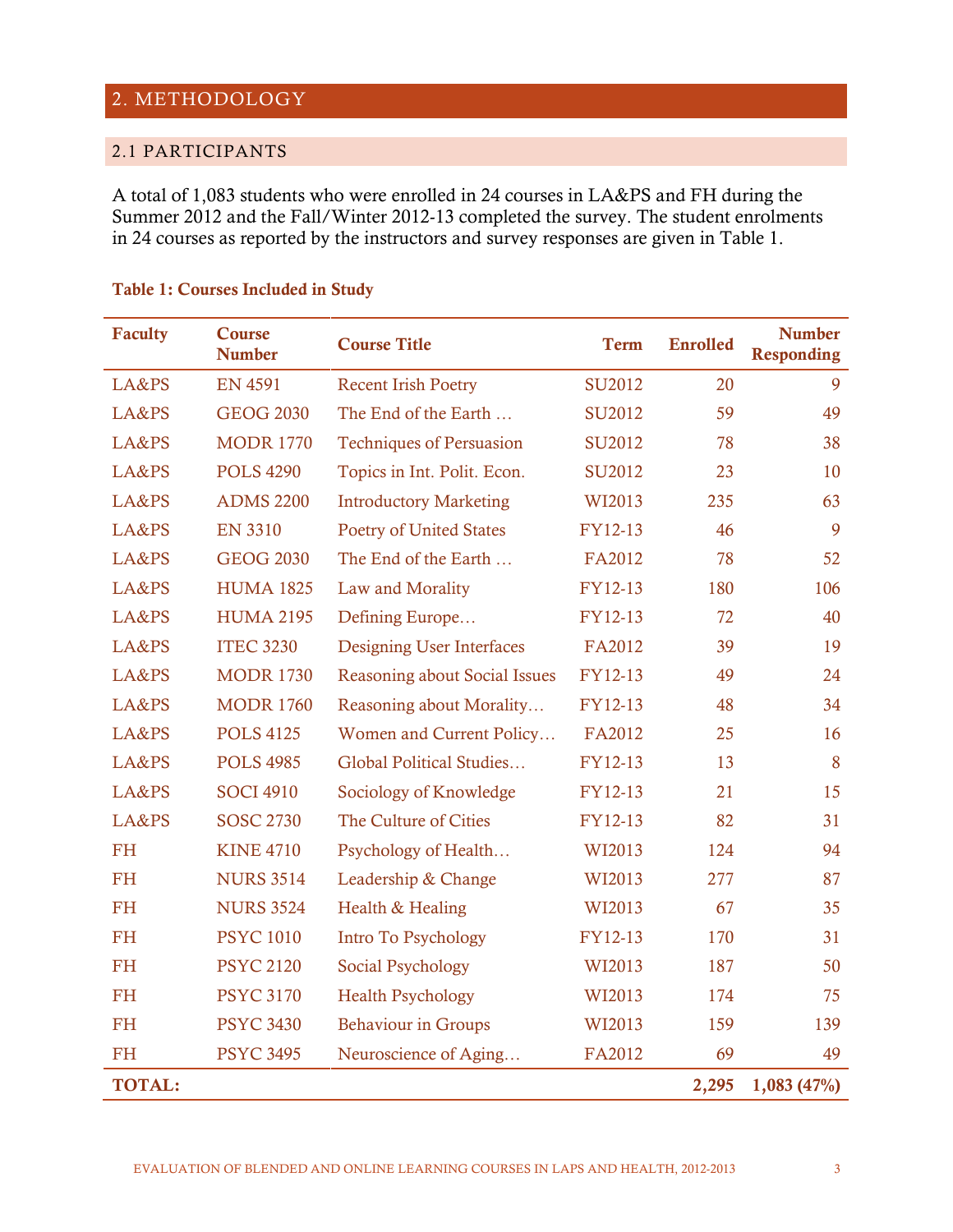# <span id="page-9-0"></span>2.2 ANALYSIS OF COURSE MOODLE WEBSITE DESIGN

We analyzed the content of Moodle course websites using the *Moodle Course Website Evaluation Rubric*, a modified version of the Moodle Course Website Evaluation Checklist we developed in the prior evaluation report [\(Owston & York, 2012\)](http://irlt.yorku.ca/reports/TechReport2012-3.pdf). Our rubric is specifically tailored for assessing blended and online courses and its criteria are grouped into four areas of evaluation as follows:

- 1. *Moodle organization and layout design*: refers to the ease and clarity of navigation of the Moodle home page, consistent navigation from page to page, visual and functional consistency, and the use of multimedia within the Moodle course website.
- 2. *Instructional design and delivery*: refers to the analysis of learning needs and the systemic approach to organizing blended or online course and building learning paths in a manner that facilitate the transfer of knowledge and skills to the students through the use of a variety of instructional methods, resources, activities, and Moodle tools, which cater to multiple learning styles, strategies, and needs of students.
- 3. *Student engagement:* addresses how the Moodle course design, assignments, and collaborative Moodle tools effectively encourage exchanges amongst the instructor, students, and content.
- 4. *Student support and resources:* refers to information about being a successful learner in a blended or online course, course-related materials, academic, program, and technical support and resources available to students.

The criteria provided in this evaluation rubric represent some of the most important issues instructors face when they used Moodle to design their blended or online learning courses. Each of the above criteria has five sub-criteria. Each sub-criterion was rated using a 3-point scale, where 1 (*developing*) means that little evidence of this criterion present, 2 (*appropriate*) means that evidence of this criterion is clear and is appropriate for this blended or online course, and 3 (*outstanding*) means that evidence of this criterion exceeds the expectations of the "appropriate" criterion, and demonstrates best practices in a manner that models its use. Note that the sub-criterion is given "0" points in one of the three instances, such as: (a) if evidence of the sub-criterion is not present, but should be, based on design of a blended or online course and its content; (b) if evidence of the sub-criterion is present, but not appropriate for this course; or (c) if the criterion is not applicable based on design of a blended or online course. A complete description of the rubric is given in [Appendix A.](#page-38-1)

Our analysis consisted of providing a quantitative overview and narrative summary of the extent to which the Moodle course websites met the above criteria for the delivery of blended learning. Thirteen course Moodle sites (54%) were analyzed.

# <span id="page-9-1"></span>2.3 STUDENT AND INSTRUCTOR SURVEYS

The student survey was modified by the researchers from the student questionnaire used in the prior study [\(Owston & York, 2012\)](http://irlt.yorku.ca/reports/TechReport2012-3.pdf). Based on the results emerging from the internal consistency test, seven survey items with low item-total correlation coefficients (ranging from .079 to .491) were removed from the survey version used in the prior report. These questions were related to helpfulness of the York's technical support services, extra course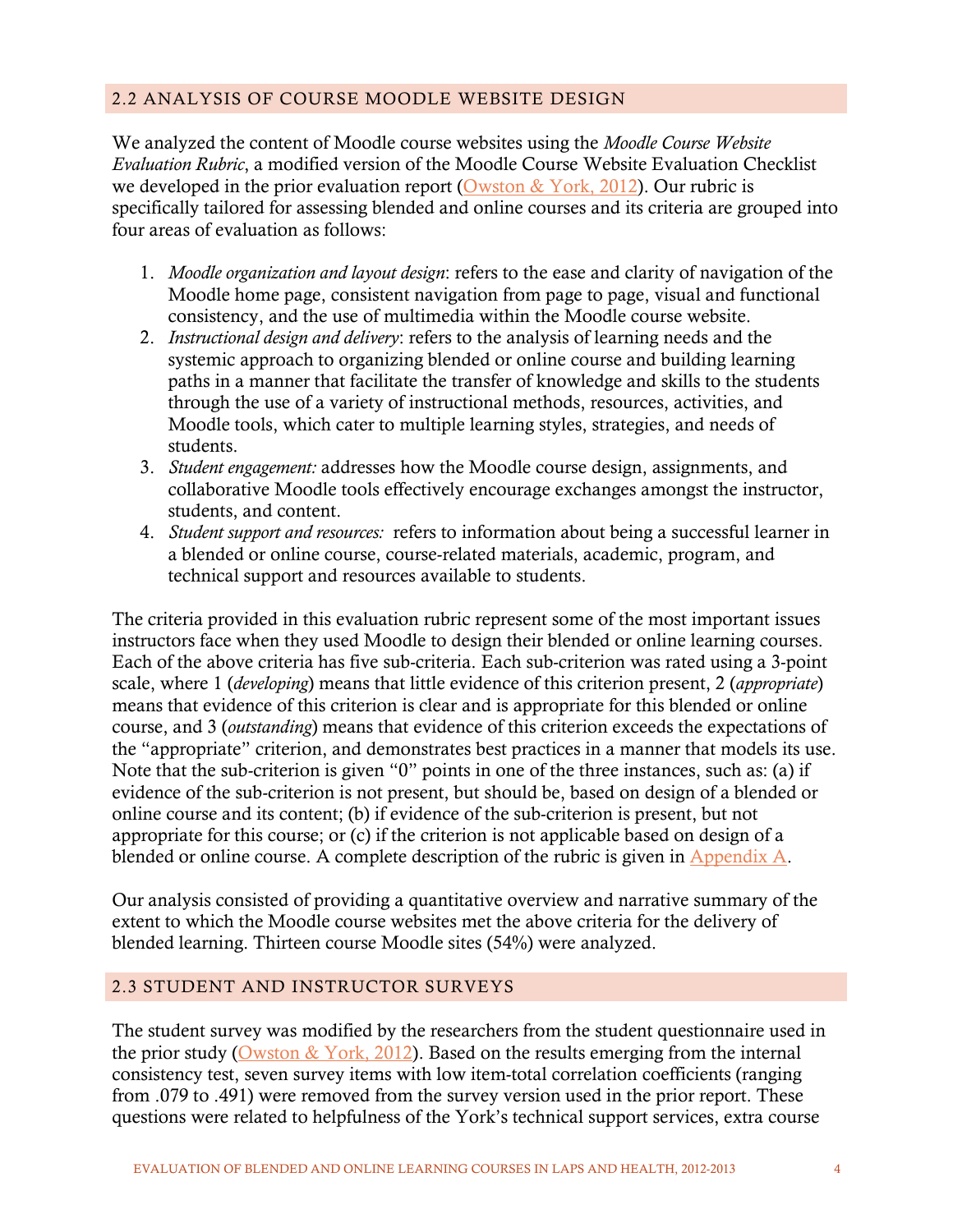fee for video recordings, students' feelings of isolation and anxiety during the blended course, their time management skills and self-motivation, and self-reported GPA. Another seven items were rephrased to eliminate any possible ambiguity in the statements. For instance, the survey item "Moodle is well organized and easy to navigate" was rephrased to "I was able to find course information easily at the Moodle site." We also developed four new survey items and added them to the survey. Three new survey items were added to explore the improvement of students' perceptions of their learning outcomes in blended courses, compared to typical face-to-face courses. And the fourth new question that we added was used to estimate a proportion of commuting students in blended courses. The resulting final version of students' survey is given in [Appendix B.](#page-44-0)

In addition, an alternative version of the student survey was developed by the researchers to examine students' perceptions of learning in fully online courses (see [Appendix C\)](#page-46-0). The online version of the students' survey was executed using a York University web-based survey system [\(http://www.yorku.ca/surveys/\)](http://www.yorku.ca/surveys/). An access to survey data was password protected to ensure confidentiality of students' responses.

For blended courses, a paper version of the student surveys was administered in class a week or two before the classes ended by the research team. For fully online courses, the instructors were asked to post a link to an online version of the survey for their students either in a "course announcement" forum or on their course home page within Moodle and draw students' attention to it. Online students were able to complete the survey at any time. Closer to the end of the Winter term, students were sent additional reminders to complete the survey. The students who volunteered to participate in a study were asked to read and then sign an informed consent form that was approved by York University's Research Ethics Sub-Committee. The participants were also asked to fill in their student numbers to allow correlation of responses to final course grade. A total of 1,083 respondents (47% response rate) agreed to complete the survey.

The researchers collected data on course instructors from two sources – surveys and interviews. The five instructors were invited to attend a face-to-face meeting: one was held for instructors who taught their courses in Fall 2012, and another meeting was held for instructors who taught in Winter 2013. In the meeting, the instructors were asked to complete a survey which asked about their most recent experience in teaching a blended course. The survey included 24 statements to measure instructor's perceptions of their experience in designing and implementing their blended course, their interaction with pedagogical and technical support given by York, as well as their interaction with students. Each statement was followed by a 5-point Likert-type scale with values ranging from 1 (*Strongly Disagree*) to 5 (*Strongly Agree*). In addition, instructors were asked three open-ended questions so that they could describe in their own words the blended model they utilized in their course and share their thoughts on the improvement of support needed for effective design and implementation of blended courses in the future. The Blended Learning Survey for Faculty is provided in Appendix  $D$ . For instructors in fully online course the survey was slightly modified and is provided in [Appendix E.](#page-51-0) Sixteen instructors  $(70\%$  response rate) completed the survey.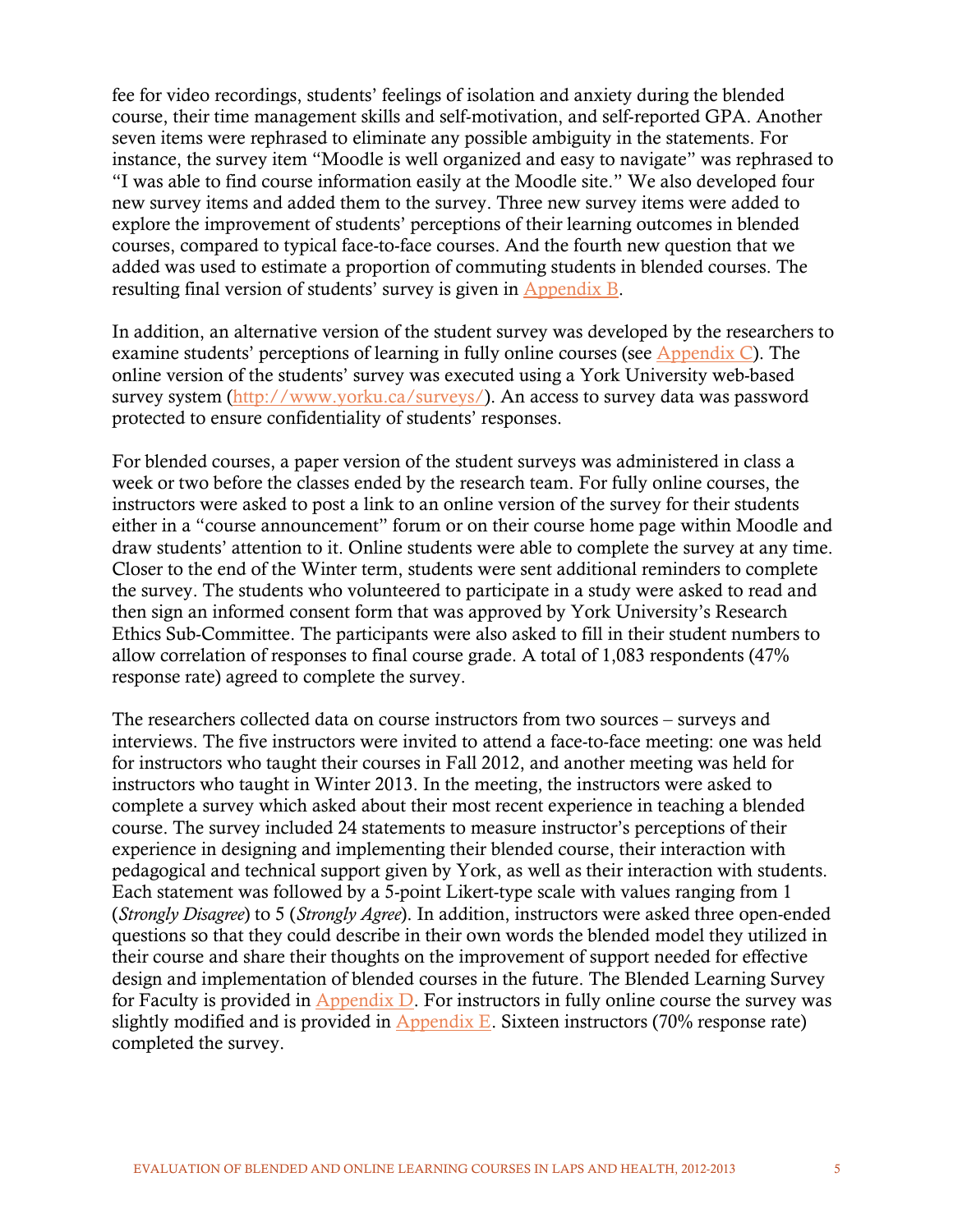# <span id="page-11-0"></span>3. ANALYSIS OF COURSE MOODLE WEBSITES

Next we present our analysis of course Moodle websites. Each of the 13 courses had its own Moodle website created by the course instructor. Our evaluation of Moodle sites is presented under the headings that represent four most important issues the instructors face when designing a course website for blended and online learning using a Learning Management System: (a) Moodle organization and layout design; (b) instructional design and delivery; (c) student engagement; and (d) student support and resources. More details on the evaluation rubric are given in [Appendix A.](#page-38-1)

#### <span id="page-11-1"></span>3.1 MOODLE COURSE WEBSITE ORGANIZATION AND LAYOUT DESIGN

Our analysis of Moodle course websites revealed that 9 of 13 Moodle sites were organized and navigable in accordance with stated measures. Two of those nine Moodle course sites exceeded the minimum expectations set for the site organization and layout design criteria therefore demonstrated best practice and could be suggested as an appropriate model for design of blended/online courses. Four courses demonstrated little evidence on some measures of the criteria. See Table 2 for further details.

| <b>Evaluation criteria</b>                                      | Not present | $\bf Developing1$ | Appropriate <sup>2</sup> | Outstanding $3$ |
|-----------------------------------------------------------------|-------------|-------------------|--------------------------|-----------------|
| Ease and clarity of navigation<br>of Moodle course website      |             |                   | 8                        |                 |
| Consistent navigation from<br>page to page throughout<br>Moodle | 0           | $\Omega$          |                          | 8               |
| Visual consistency of a<br>Moodle course website                | 0           |                   | 9                        |                 |
| Functional consistency of a<br>Moodle course website            | 0           |                   | 4                        |                 |
| Use of multimedia                                               | 2           |                   | 6                        |                 |
| Decision for this category*                                     |             |                   |                          |                 |

#### <span id="page-11-2"></span>Table 2: Summary of Course Moodle Site Organization and Layout Design (n = 13)

*Note*: <sup>1</sup>Developing means that little evidence of this criterion present. <sup>2</sup>Appropriate) means that evidence of this criterion is clear and is appropriate for this blended course. 3 *Outstanding*) means that evidence of this criterion exceeds the expectations of the "appropriate" criterion.

\*Decision on how many Moodle sites correspond to an evaluative measure is determined based on a total score in a particular category, which is given in Table 6.

Some Moodle sites demonstrated inconsistencies in content organization and use of functionalities on their Moodle pages which could put an obstacle in communicating course expectations to a student in a clear and sequential order. The placement of course information on the course home page is crucial for a blended/online course. Moodle allows instructors to place important, course-related information in a general area located near the top of the home page. A number of Moodle sites had a large number of links to various course information (e.g., course outline, lecture notes, articles for reading, instructions for assignments, external links, and others) located in the high priority area that could be too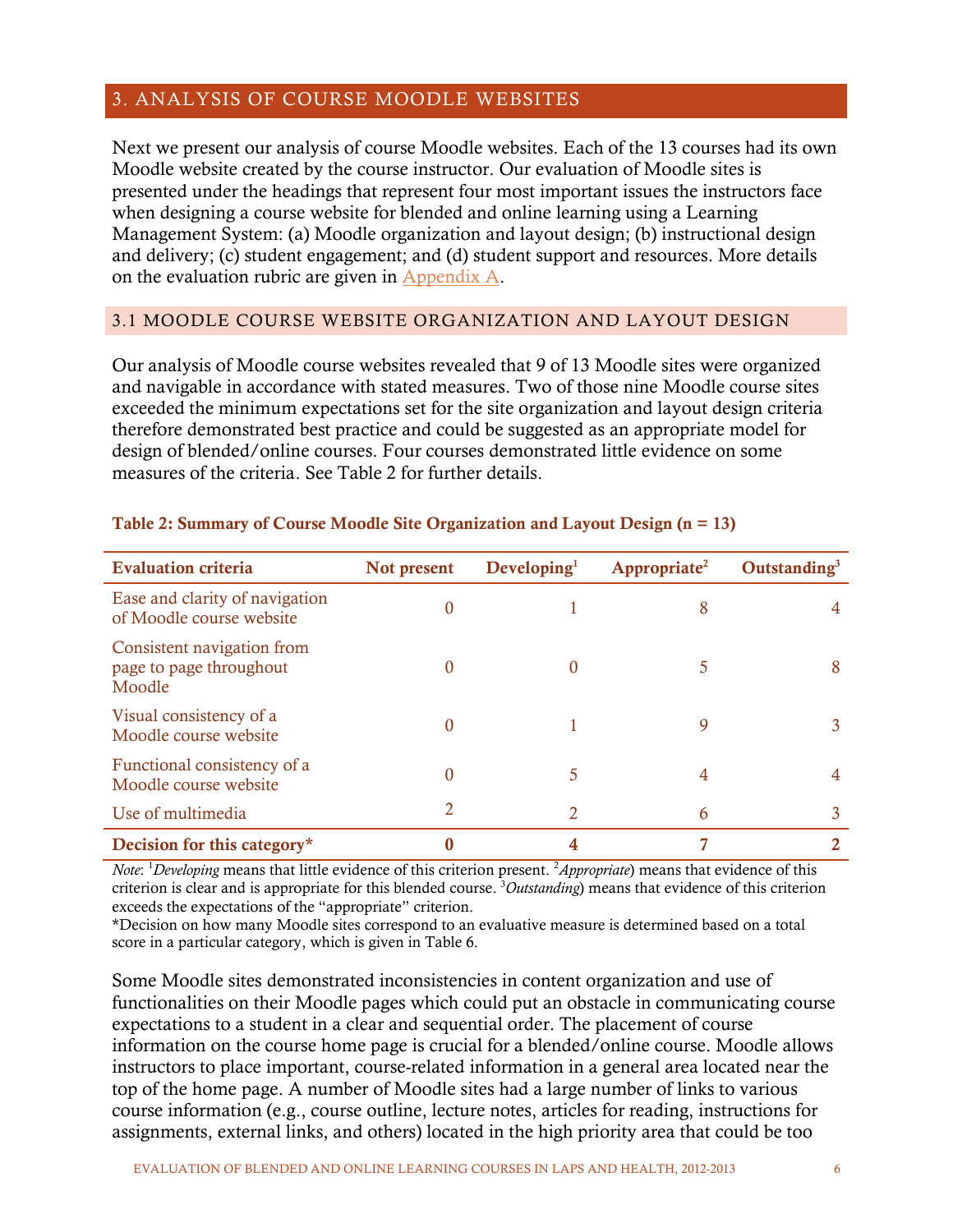overwhelming for students' eyes to locate necessary information. Furthermore, some weekly sections on a course home page had two or three links to resources or activities. A few Moodle site used numerous generic names rather than specific titles of lectures and readings on their home page. Therefore, such use of titles makes it difficult to navigate the website efficiently. In addition, many Moodle sites provided links to resources without giving a subtle visual cue or textual directives. Use of such links can increase frustration levels for many students as they are not aware where those links could take them next – either to a document, an external video, or elsewhere. Overall, most sites were clean and had sufficient amount of white space on the margins that is important for better readability of online text.

Some Moodle sites continued displaying Word- or PDF-processed documents, PowerPoint presentations, and audio files as individual items that needed to be open in a separate window to be able to view or listen to the file. Although more instructors this year embedded documents into Moodle, particularly those in a .pdf format and rich media files, that made the viewing experience smoother and more comfortable for students, especially those who access course materials using mobile devises or using computers in the University computer labs.

With regards to the use of multimedia elements, most course Moodle sites provided students with ample opportunity to access and review lecture content captured in rich media format, such as audio recordings and a combination of PowerPoint slides and audio (using Camtasia Relay). Two courses provided no evidence of any multimedia use. Most audio/video files met minimum audio and video standards, such as clarity, length, and system compatibility. In addition, most instructors made effective use of external mediasharing websites (e.g., YouTube, Vimeo etc.) either by embedding video fragments into their course page or by simply providing links to audio or video fragments relevant to the subject. One course provided links to a number of YouTube videos, access to which was terminated due to multiple third-party notifications of copyright infringement.

# <span id="page-12-0"></span>3.2 INSTRUCTIONAL DESIGN AND DELIVERY

Our analysis of Moodle course websites revealed that one Moodle site met the minimum criteria and four Moodle sites exceeded the minimum expectations for effective instructional design and delivery of a blended/online learning course. The other eight courses scored low on most sub-criteria in this category that could weaken the effectiveness of the learning process. Failure to provide details regarding the organization of the course and to explain how blended/online course was different could cause confusion for students and increase their anxiety about course expectations. See Table 3 for further details.

<span id="page-12-1"></span>Nine Moodle sites demonstrated enough evidence of structuring the course content with resources and activities in a logical sequence (i.e., building learning paths) in order to meet the learning objectives of the course and to help students engaged with the course content on Moodle. A few courses though were structured inconsistently in terms of resources organization and their placement within weekly sections. Table 4 also indicates that most course websites provided adequate resources and/or activities to meet the diverse learning needs of the students in the blended course; most evidence was found in the course syllabi rather than on the pages of the course Moodle sites.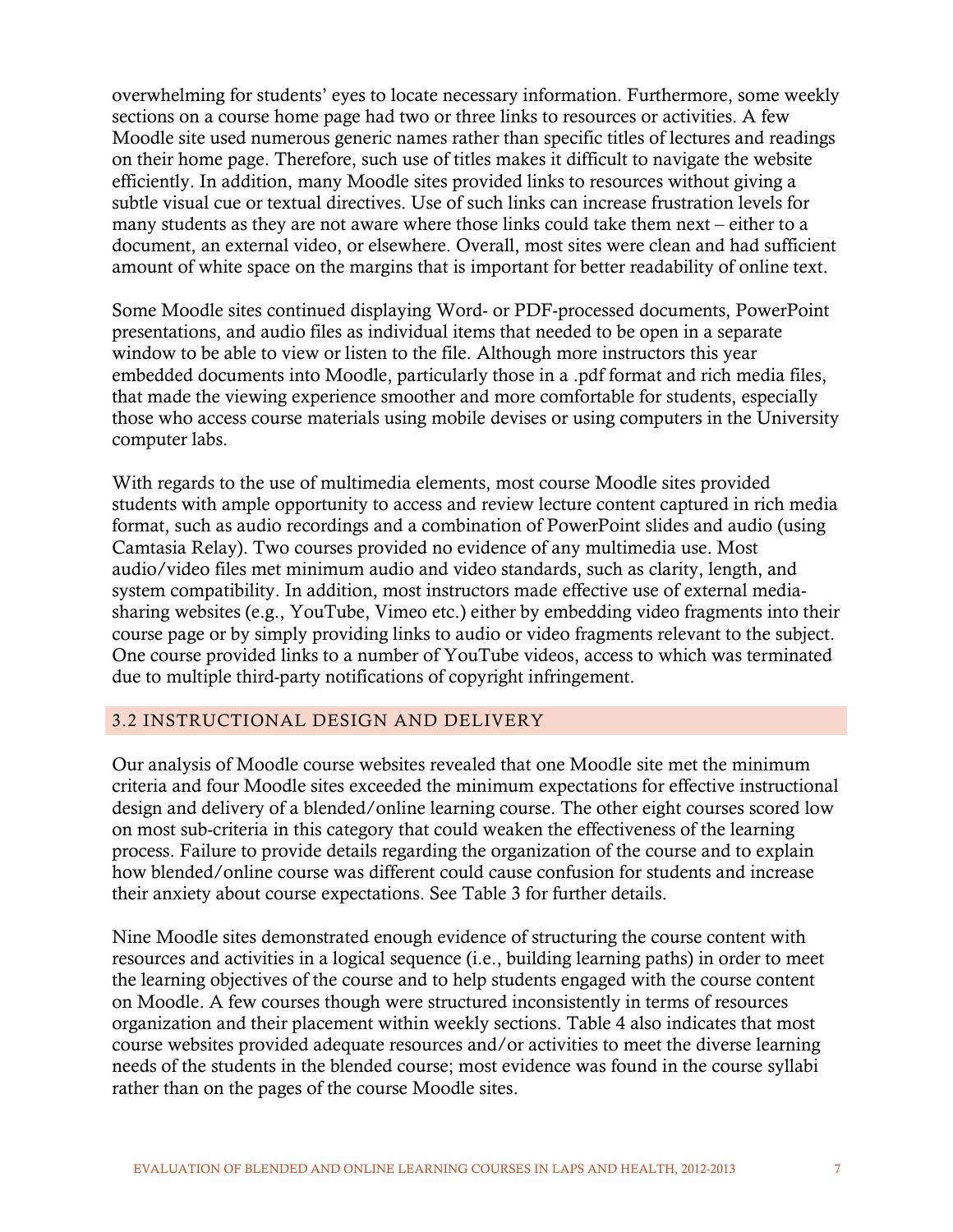| <b>Evaluation criteria</b>                  | Not present | $\bf Developing1$ | Appropriate <sup>2</sup> | Outstanding $3$ |
|---------------------------------------------|-------------|-------------------|--------------------------|-----------------|
| Organization of a blended/<br>online course |             | 4                 |                          |                 |
| Building learning paths                     | 0           | 4                 | 6                        |                 |
| Meeting students' diverse<br>learning needs | 0           |                   | 6                        | 6               |
| Use of Moodle technology                    | 0           | 2                 | 10                       |                 |
| Use of a variety of learning<br>activities  |             |                   | 9                        |                 |
| Decision for this category*                 |             |                   |                          |                 |

# Table 3: Summary of Moodle Instructional Design and Delivery (n = 13)

*Note:* <sup>1</sup>Developing means that little evidence of this criterion present. <sup>2</sup>Appropriate) means that evidence of this criterion is clear and is appropriate for this blended course. 3 *Outstanding*) means that evidence of this criterion exceeds the expectations of the "appropriate" criterion.

\*Decision on how many Moodle sites correspond to an evaluative measure is determined based on a total score in a particular category, which is given in Table 6.

As can be seen from Table 3, little evidence was found for an organization of a blended course. Similar to the prior report [\(Owston & York, 2012\)](http://irlt.yorku.ca/reports/TechReport2012-3.pdf), the instructors provided information about the organization of the blended course in the course syllabus rather than placing it on a course home page and draw students' attention to it. Only seven Moodle sites (6 blended and 1 online courses) showed evidence of providing students with detailed information about the organization of the course that was put in the general area of the home page. Representative descriptions of what was expected from students in a blended or online course were:

- It is important to note that this online course differs from typical university courses in that formal lectures are not held and interaction with the instructor and teaching assistants (TAs) is restricted to email or telephone contact. Consequently, you must be prepared for self-study and for monitoring and pacing your studying in order to avoid last minute cramming before tests. I have provided a link on Moodle to "Reading Guide and Test Schedule" to help you pace your studying. Your textbook is clear and concise and should be quite manageable on your own. If you encounter difficulties, however, we are here to help you. We will be meeting on campus only 4 times over the year, when you write your tests.
- This is a blended learning course which involves a combination of online instruction/materials and interactive in-class lectures led by the instructor. The course includes required readings, websites, videos, lectures (both online and in person), and online and in-class discussions. The required readings and online materials are central to the course. The in-class lectures and discussions will serve to enrich, clarify, and illustrate crucial issues from the online materials.
- This course is what is called a 'blended' course, which means that there are course requirements fulfilled online as well as in class. So instead of meeting in person for a 2 hour lecture and a 1 hour tutorial, you will engage what would normally be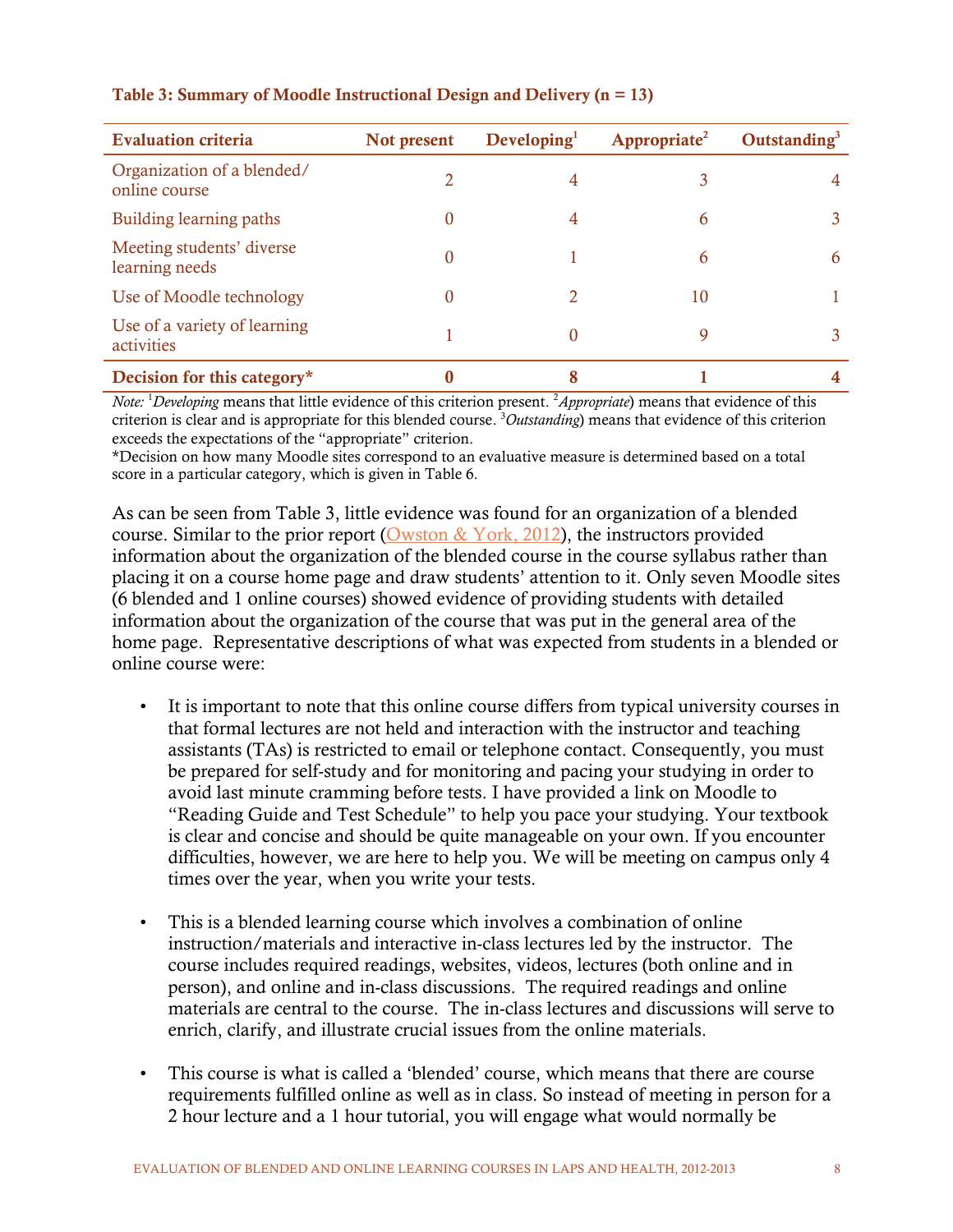considered lecture material online prior to attending an extended tutorial. That tutorial will consist of a short mini-lecture and [questions and answers] session with me and then a discussion or activity conducted by your TA. We will be using Moodle as a means to disseminate readings, lectures and to facilitate online communication. The online activities include discussion threads on the readings, group work, short lectures and videos. While the online component is flexible in that it allows you to work from home or elsewhere, it is equally as important to your understanding of course content. All activities are critical to your ability to understand the material and do well in this course. None of them are optional.

• This is a blended format course, involving both face-to-face and online interaction between students and instructor. It is built primarily around the readings, and the format assumes familiarity with the relevant readings for that week. Careful outside preparation before class is therefore a condition for success in the course, as is active student participation. Lectures, discussion and writing will take place in both the online and classroom environments. The length and frequency of the regular Tuesday face-to-face meetings will therefore vary from week to week, although we will meet as a class most weeks.

Two Moodle sites provided no information regarding the nature of the course and its organization, even in a course syllabus. It also needs to be mentioned that most course instructors followed their own template of a course syllabus, suggesting that the instructors may have very different ideas about course structure and policies. Additionally, a few syllabi were poorly formatted that may reflect negatively on the instructor's attitude to the course and the quality of teaching.

Most instructors used a traditional set of Moodle technologies such as assignments and forums. While it is considered adequate and appropriate for blended/online learning according to our rubric, the use of only these Moodle technologies is less likely to promote a higher level of student communication and learning outside of the traditional classroom. A few instructors used Turnitin, Quizzes, Grades, Chat, Progress Tracking and Books. Additionally, four Moodle sites acted more as a depository of course documents and reference materials for self-directed learning rather than an active and supporting community of learners provided with multiple activities aimed at facilitating students' understanding of the course material. Future course offerings in the blended/online format should consider using appropriate technologies supported by Moodle to diversify their teaching approaches, to promote peer learning and support, and to facilitate contact more easily with tutorial leaders for those courses where tutorials or discussions are held online.

# <span id="page-14-0"></span>3.3 STUDENT ENGAGEMENT

In the student engagement category, our analysis revealed that four Moodle sites met the minimum criteria and one Moodle site exceeded the minimum expectations for effective student engagement in the blended/online course. Eight courses demonstrated little or no evidence on some measures of the criteria in the engagement category. Additionally, nine courses did not produce any evidence of having group work as part of their course. See Table 4 for further details.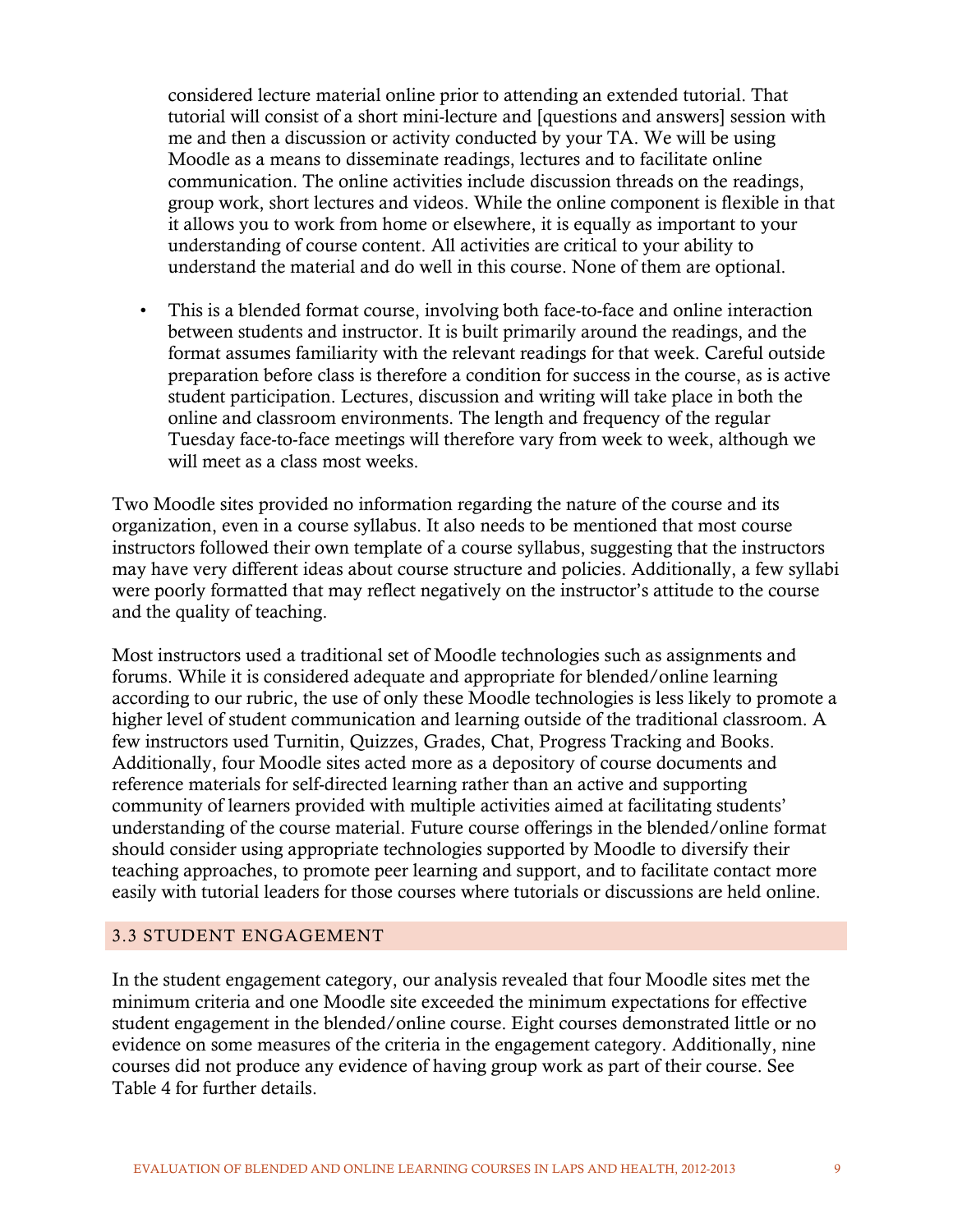| <b>Evaluation criteria</b>                             | Not present | Developing <sup>1</sup> | Appropriate <sup>2</sup> | Outstanding $3$ |
|--------------------------------------------------------|-------------|-------------------------|--------------------------|-----------------|
| Student-to-student interaction                         |             |                         |                          |                 |
| Student-to-instructor<br>interaction                   | 0           |                         |                          |                 |
| Student-to-content interaction                         |             |                         |                          | h               |
| Organization and<br>management of discussion<br>forums |             |                         |                          |                 |
| Organization and facilitation<br>of group work         | 9           |                         |                          |                 |
| Decision for this category*                            |             | 6                       |                          |                 |

### <span id="page-15-1"></span>Table 4: Summary of Student Engagement on Course Moodle Site (n = 13)

*Note:* <sup>1</sup>Developing means that little evidence of this criterion present. <sup>2</sup>Appropriate) means that evidence of this criterion is clear and is appropriate for this blended course. 3 *Outstanding*) means that evidence of this criterion exceeds the expectations of the "appropriate" criterion.

\*Decision on how many Moodle sites correspond to an evaluative measure is determined based on a total score in a particular category, which is given in Table 6.

Most instructors utilized a course announcement feature as a tool to communicate courserelated information, as well as to keep students updated about any changes occurring during the course. It is worth mentioning that six courses demonstrated an exemplary model of organizing and managing student interaction with content and among themselves. In most courses, instructors generally managed, monitored, and participated in students' discussions. Most online forums on Moodle were well-organized and managed accordingly. Two courses utilized wiki technology to facilitate students' group work.

#### <span id="page-15-0"></span>3.4 STUDENT SUPPORT AND RESOURCES

Most course Moodle sites showed little evidence in the student support category suggesting that instructors may wish to develop guidelines for learning support in a blended/online course, as well as to present more clearly access to student support resources and services available on Moodle pages. See Table 5 for further detail.

None of the Moodle sites offered adequate information about being a successful learner in a blended course. One course, however, provided study tips for students which were mostly tied to the preparation for tests. Ten Moodle sites demonstrated evidence of providing students with links to course-related information, often provided in specially designated areas that could be easily located by students –in a general area, within a relevant weekly section, or in a widget located on the right-hand side. The course-related information usually included: a course outline, a calendar of due dates, assignment requirements, evaluation rubrics, an online code of conduct, a link to academic integrity tutorial, preparation notes for tutorials, examples of work, and the like. Other courses provided course-related information in their syllabi. Six courses embedded widgets into their home pages, for instance, recent activities, latest news, and section links.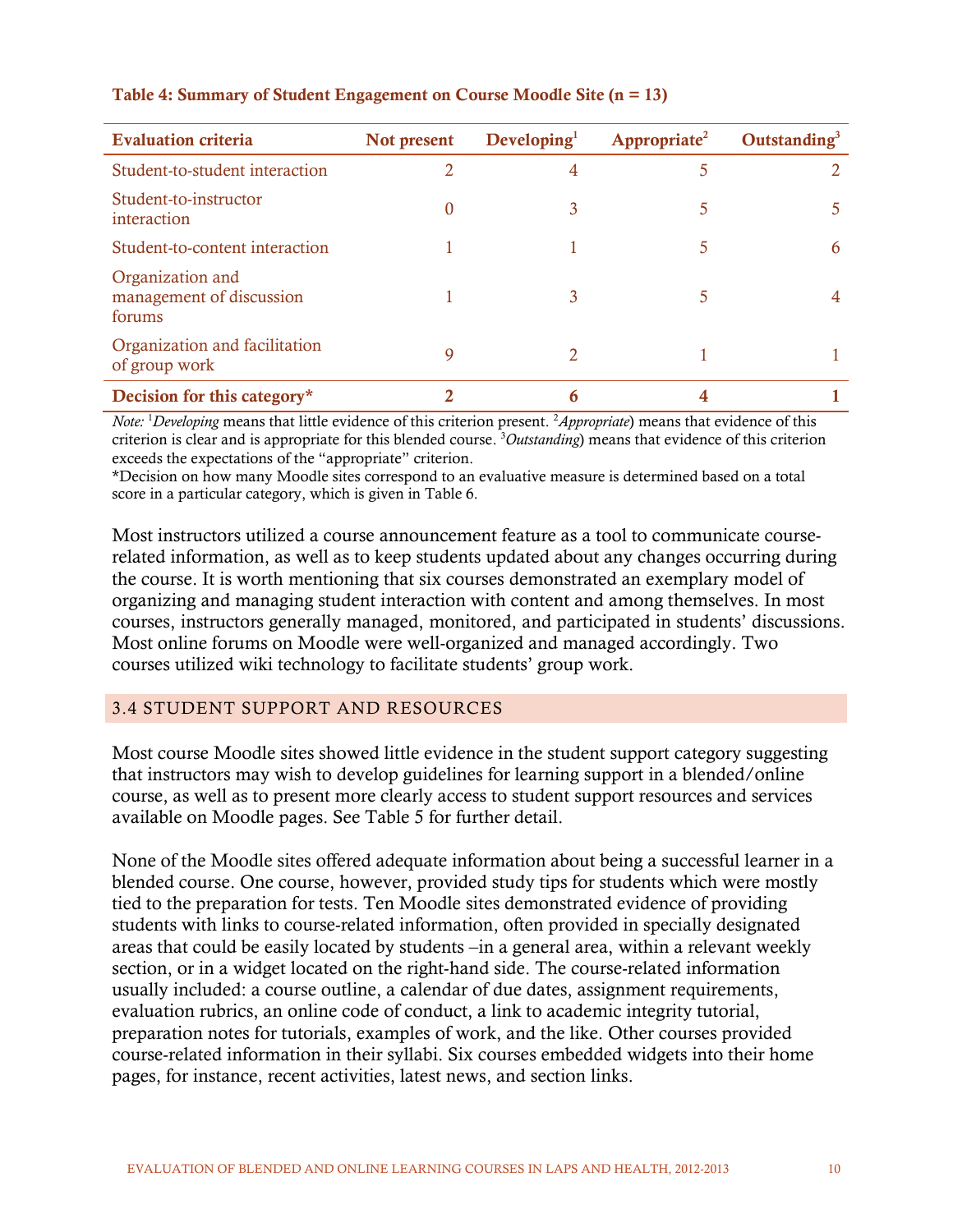| <b>Evaluation criteria</b>                                                    | Not present | $\bf Developing1$ | Appropriate <sup>2</sup> | Outstanding $3$ |
|-------------------------------------------------------------------------------|-------------|-------------------|--------------------------|-----------------|
| Information about being a<br>successful learner in a<br>blended/online course | 9           |                   |                          |                 |
| Course-related information                                                    | $\theta$    | 3                 | 8                        |                 |
| Technical support and<br>resources                                            | 7           | 4                 | 2                        |                 |
| Academic support and<br>resources                                             | 2           | 10                |                          |                 |
| Institutional/program<br>support and resources                                | 2           | 9                 | 4                        |                 |
| Decision for this category*                                                   | 3           | 10                |                          |                 |

# <span id="page-16-1"></span>Table 5: Summary of Student Support and Resources Provided on Course Moodle Sites (n = 13)

*Note:* <sup>1</sup>Developing means that little evidence of this criterion present. <sup>2</sup>Appropriate) means that evidence of this criterion is clear and is appropriate for this blended course. 3 *Outstanding*) means that evidence of this criterion exceeds the expectations of the "appropriate" criterion.

\*Decision on how many Moodle sites correspond to an evaluative measure is determined based on a total score in a particular category, which is given in Table 6.

Two courses provided adequate access to information about technical support in order to assist students in effectively using the technologies in a blended/online course. Such support included either links or visual tutorials uploaded to the Moodle site (e.g., links to LTS' resources on podcasting, how to subscribe to podcasts, Moodle quick start guide, Moodle browser settings; a forum for discussing technology issues; etc.).

Eleven courses offered access to resources related to York's academic support in order to assist students in improving their strategies for academic success and achieving better academic goals (e.g., links to writing center services, accessibility services etc.). Yet most of these links were located inside the course syllabus. Using a built-in widget on Moodle, seven course sites provided access to a wide range of library resources specific to the course subject (e.g., research help, subject guides for film studies, best online resources, course reserves etc.).

Most instructors offered access to institutional and program policies in their course syllabi, rather than on their Moodle sites. Most access to institutional and program support and resources was limited; only four course sites provided adequate access to resources related to university and program policies, procedures and regulations.

# <span id="page-16-0"></span>3.5 SUMMARY

Overall, the strongest areas of most Moodle sites evaluated were site organization, layout design, and instructional delivery. Additionally, five courses offered ample opportunities to achieve interaction and engagement. Five course Moodle sites that scored in the range of 42 – 48 out of 60 (maximum) appeared to meet the expectations appropriate for a blended/ online course. The other eight course Moodle sites scored between 23 and 33 points, suggesting that they provided little evidence of the expectations appropriate for a blended/ online course. Therefore, these Moodle sites need improvement, particularly in the areas of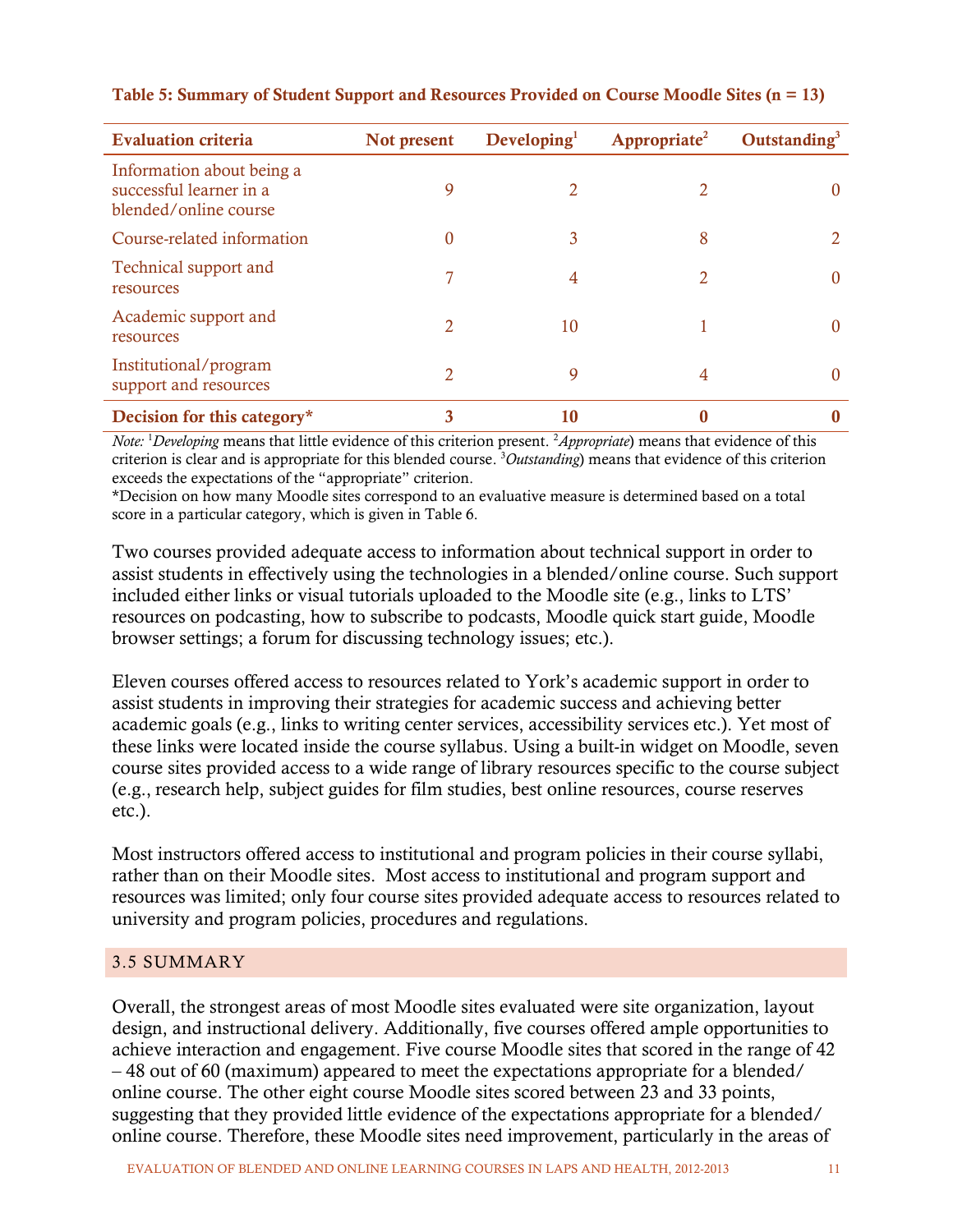student engagement and student support and resources required for a blended/online course. See Table 6 for a quantitative summary of evidence for each course Moodle website in accordance with four major categories discussed in this section. Each measure represents an aggregated score that is derived from totaling the rating score given to five measures associated with each of the four criteria. More details on how to interpret each score for the category, as well as the final score of the Moodle site are provided in  $\Delta$ ppendix  $\Delta$ .

|                | Website      | <b>Instructional</b> | <b>Student</b> | <b>Student</b> | <b>Final</b> |
|----------------|--------------|----------------------|----------------|----------------|--------------|
| <b>Courses</b> | Organization | Design               | Engagement     | <b>Support</b> | <b>Score</b> |
| Course A       | 12           | 13                   | 12             |                | 44           |
| Course B       |              |                      |                |                | 30           |
| Course C       |              |                      |                |                | 23           |
| Course D       | 13           | 15                   |                |                | 48           |
| Course E       |              |                      |                |                | 31           |
| Course F       | 10           |                      |                |                | 29           |
| Course G       | 15           | 12                   | 14             |                | 46           |
| Course H       | 12           |                      |                |                | 25           |
| Course I       | 12           | 13                   | 11             | 6              | 42           |
| Course J       | 12           | 13                   | 11             |                | 42           |
| Course K       | 10           |                      |                |                | 26           |
| Course L       |              |                      |                |                | 25           |
| Course M       |              |                      |                |                | 33           |

#### <span id="page-17-0"></span>Table 6: Moodle Course Websites: Total Score for Four criteria and Final Score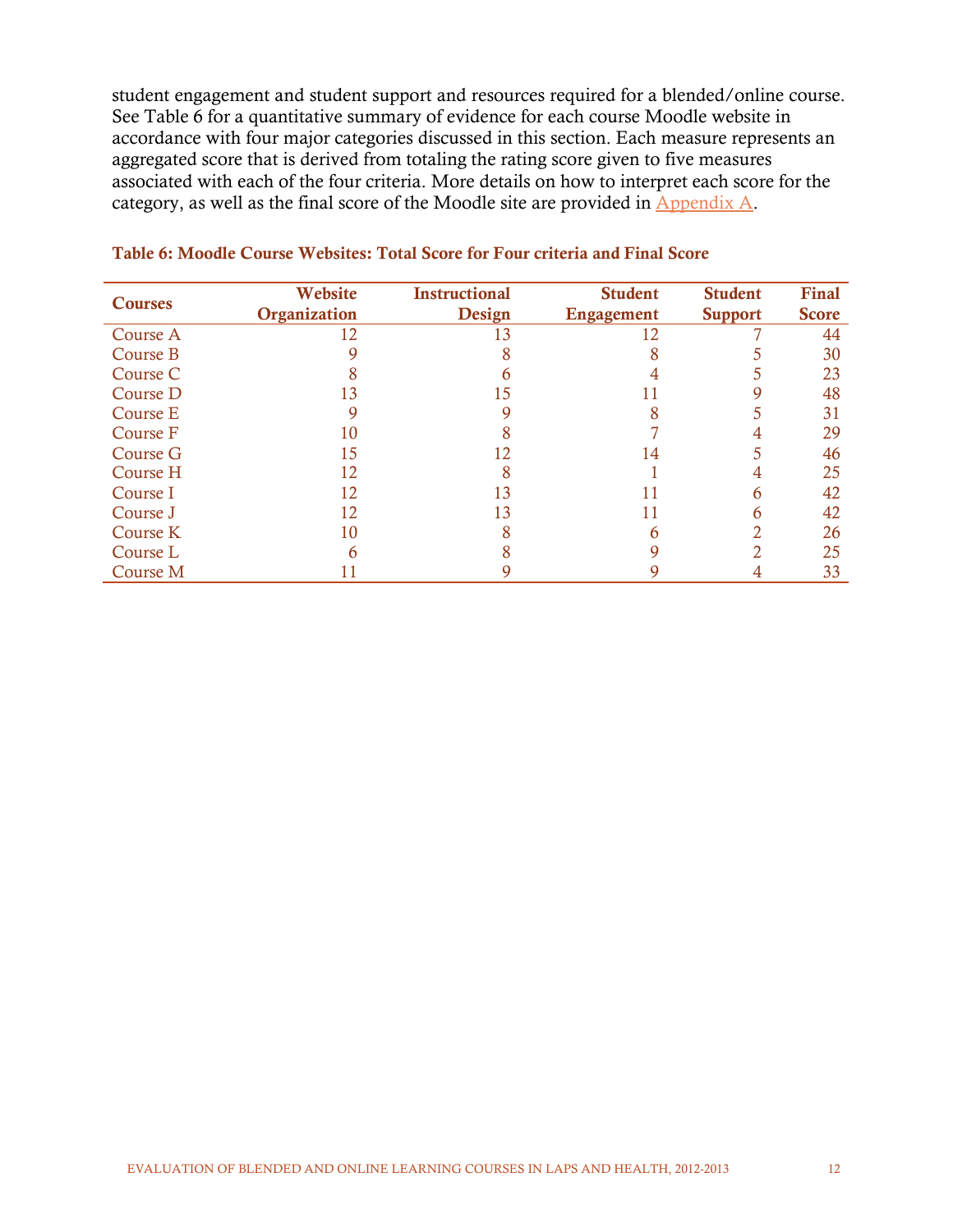# <span id="page-18-0"></span>4. STUDENT RESPONSES TO BLENDED LEARNING

In this section, the results of the student survey on blended learning are presented under the headings of: Increase York's Ability to Respond to Enrolment Pressures; Provide Better Experience for Commuter Students; Better Engage Students; and Improve Student Learning. Under each heading, we provide an analysis of descriptive statistics. For more details on mean scores and standard deviations consult [Appendix F.](#page-53-0) Following the quantitative analysis, a summary of students' written comments is given.

# <span id="page-18-1"></span>4.1 INCREASE YORK'S ABILITY TO RESPOND TO ENROLMENT PRESSURES

Six survey questions addressed York's ability to respond to enrolment pressures. In particular, two questions dealt with student satisfaction with their eLearning course and another four questions related to student preference for instructional format. Table 7 shows that students reported higher levels of satisfaction (72% agreed and strongly agreed), similar to those reported in the first year of evaluation. Slightly fewer (62.2%) would take another blended course in the future if given the opportunity as compared to 69.7% reported in 2012.

| <b>Survey Questions</b>                   | <b>Strongly</b><br><b>Disagree</b> | <b>Disagree</b> | <b>Neutral</b> | Agree | <b>Strongly</b><br><b>Agree</b> |
|-------------------------------------------|------------------------------------|-----------------|----------------|-------|---------------------------------|
| Q1 (overall satisfied)                    | 2.1                                | 9.0             | 169            | 45.8  | 26.2                            |
| Q3 (I'd take another course) <sup>a</sup> | 6.9                                | 97              | 20.5           | 29.5  | 32.7                            |

#### <span id="page-18-2"></span>Table 7: Students Responses to Questions Relating to Enrolment Pressures (%)

*Note:* <sup>a</sup> 0.7% responded as "Not Applicable."

Interestingly, a breakdown for Q1 across eLearning models revealed three drastic patterns of students' satisfaction with the courses deviating from the total mean for course satisfaction  $(M = 3.85)$  across all courses (see Table 8). The most satisfied students were in online courses ( $M = 4.23$ ), less satisfied in Blends I and II (3.82 and 3.94 respectively), and least satisfied were in Web-enhanced ( $M = 3.49$ ) courses. As to Q3, most students in fully online courses reported that they were most likely take another course in a similar format in the future, followed by students taking a course in other modalities.

# <span id="page-18-3"></span>Table 8: Students Responses to Questions Relating to Enrolment Pressures across eLearning Models: Means and Standard Deviation

| <b>Survey Item</b>           | Web-<br>enhanced | <b>Blend I</b> | <b>Blend II</b>                                    | <b>Fully</b><br>Online | <b>Total</b> |
|------------------------------|------------------|----------------|----------------------------------------------------|------------------------|--------------|
| Q1 (overall satisfied)       | 3.49(1.02)       |                | $3.82(.97)$ $3.94(.95)$ $4.23(.87)$                |                        | 3.85(.98)    |
| Q3 (I'd take another course) |                  |                | $3.70(1.18)$ $3.65(1.25)$ $3.55(1.30)$ $4.38(.91)$ |                        | 3.80(1.05)   |

*Note.* Based on a 5-point Likert-type scale ranged from 1 (*strongly disagree*) to 5 (*strongly agree*).

Furthermore, when we compare student satisfaction across eLearning formats, it appeared that students in mid-size, large, and extra-large classes were the most satisfied with either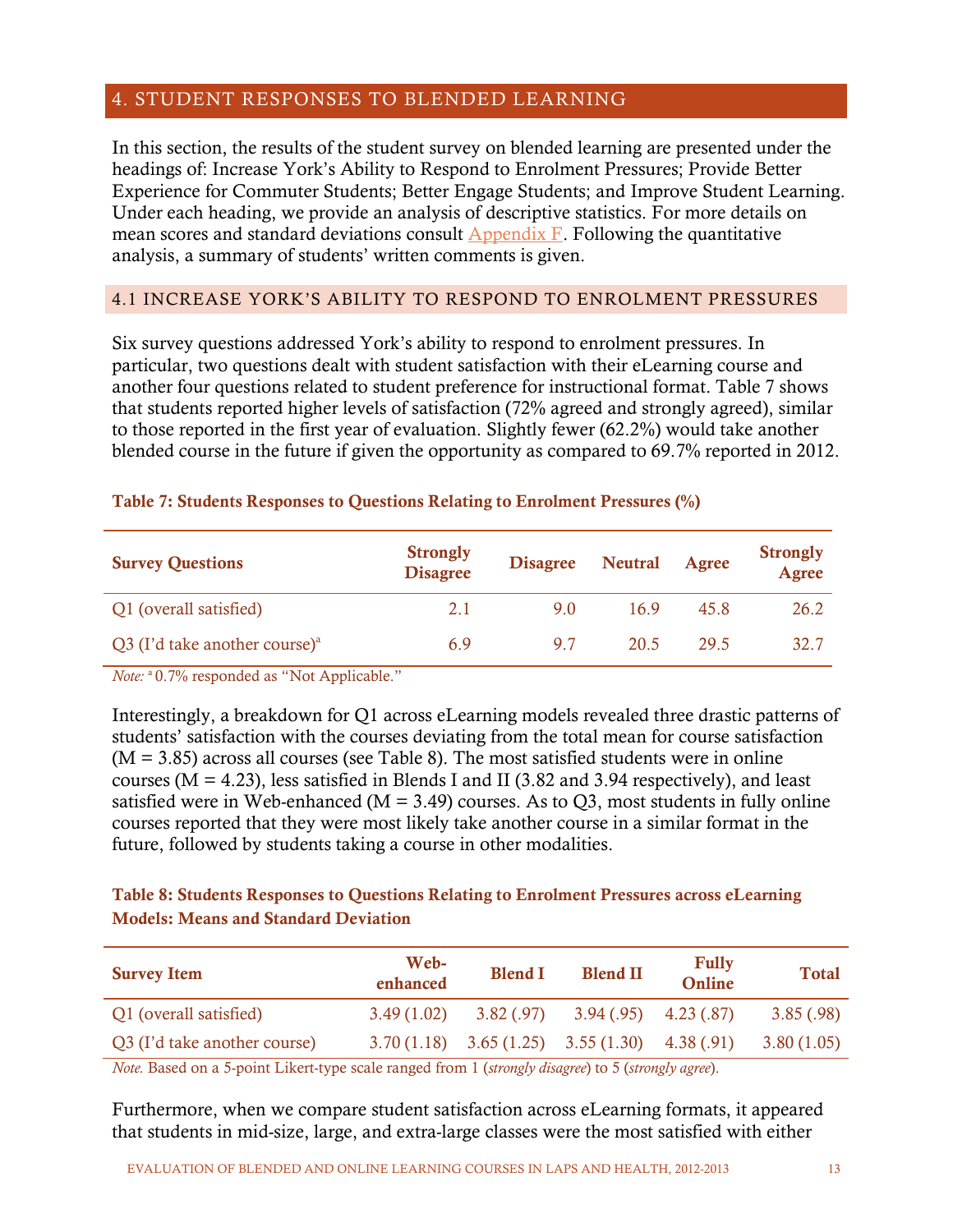blended or fully online courses (see Table 9). In particular, we found that students in extralarge classes were most satisfied with Blend II ( $M = 4.66$ ); followed by students in mid-size classes who were the most satisfied with Blend I ( $M = 4.39$ ) and students in large classes were the most satisfied with fully online learning.

| <b>Course format</b>                                                                                                                                                                                                                                                      | Class Size <sup>1</sup> | Mean <sup>2</sup>                                     | <b>Std. Deviation</b> |
|---------------------------------------------------------------------------------------------------------------------------------------------------------------------------------------------------------------------------------------------------------------------------|-------------------------|-------------------------------------------------------|-----------------------|
| Web-enhanced                                                                                                                                                                                                                                                              | Intermediate (34-103)   | 4.00                                                  | .82                   |
|                                                                                                                                                                                                                                                                           | Large (104-211)         | 3.40                                                  | 1.03                  |
|                                                                                                                                                                                                                                                                           | Total                   | 3.49                                                  | 1.02                  |
| Blend I (less than 30% online)                                                                                                                                                                                                                                            | Small (1-19)            | 3.38                                                  | .92                   |
|                                                                                                                                                                                                                                                                           | Medium (20-33)          | 4.39                                                  | .63                   |
|                                                                                                                                                                                                                                                                           | Intermediate (34-103)   | 4.01                                                  | .83                   |
|                                                                                                                                                                                                                                                                           | Large (104-211)         | 3.60                                                  | 1.06                  |
|                                                                                                                                                                                                                                                                           | Total                   | 3.82                                                  | .97                   |
| Blend II $(50\%)$                                                                                                                                                                                                                                                         | Medium (20-33)          | 4.19                                                  | .64                   |
|                                                                                                                                                                                                                                                                           | Intermediate (34-103)   | 3.54                                                  | .99                   |
|                                                                                                                                                                                                                                                                           | Extra-large (over 211)  | 4.66                                                  | .48                   |
|                                                                                                                                                                                                                                                                           | Total                   | 3.94                                                  | .95                   |
| Fully online                                                                                                                                                                                                                                                              | Intermediate (34-103)   | 4.00                                                  | 1.22                  |
|                                                                                                                                                                                                                                                                           | Large (104-211)         | 4.26                                                  | .83                   |
| $\mathbf{M}$ and $\mathbf{M}$ is the set of $\mathbf{M}$ and $\mathbf{M}$ is the set of $\mathbf{M}$ is the set of $\mathbf{M}$ is the set of $\mathbf{M}$ is the set of $\mathbf{M}$ is the set of $\mathbf{M}$ is the set of $\mathbf{M}$ is the set of $\mathbf{M}$ is | Total                   | 4.23<br>$1 \text{ m}$ $1/0.010\sqrt{2} \text{ m}$ $1$ | .87                   |

<span id="page-19-0"></span>

| Table 9: Students Satisfaction across eLearning Models and Class Sizes |  |  |  |  |  |  |  |  |
|------------------------------------------------------------------------|--|--|--|--|--|--|--|--|
|------------------------------------------------------------------------|--|--|--|--|--|--|--|--|

*Note:* <sup>1</sup>Class size metrics is adopted from a study by **Bandiera**, Larcinese, and Rasul (2010). <sup>2</sup>Based on a 5-point Likert-type scale ranged from 1 (*strongly disagree*) to 5 (*strongly agree*).

When asked to choose their preferred format of instruction (Q24), about half of the participants (51.9%) favored instruction in a blended format, whereas a third of the participants inclined towards a traditional mode of instruction (34%) and only 14.1% chose entirely online (see Table 10). Similar preferences were reported in the 2012 evaluation, 27.6% chose face-to-face, 57.6% chose blended, and 14.7% chose entirely online instruction (Owston & York, 2012).

# <span id="page-19-1"></span>Table 10: Students Responses to Course Format Preferences (%)

| <b>Course</b>          | <b>Entirely Face-to-Face</b> | <b>Blended</b> | <b>Entirely Online</b> |
|------------------------|------------------------------|----------------|------------------------|
| Q24: Course format     | 34.0                         | 51.9           | 14.1                   |
| Q25: Lecture format    | 36.6                         | 21.8           | 41.6                   |
| Q26: Tutorial format   | 48.3                         | 26.9           | 24.9                   |
| Q27: Discussion format | 38.6                         | 31.8           | 29.6                   |

In contrast to the findings presented in the 2012 report, students' preference for a lecture in a blended format has declined by nearly 20%, whereas video lectures have gained more support by 18%. As to the tutorial sessions, we have observed an increase in students'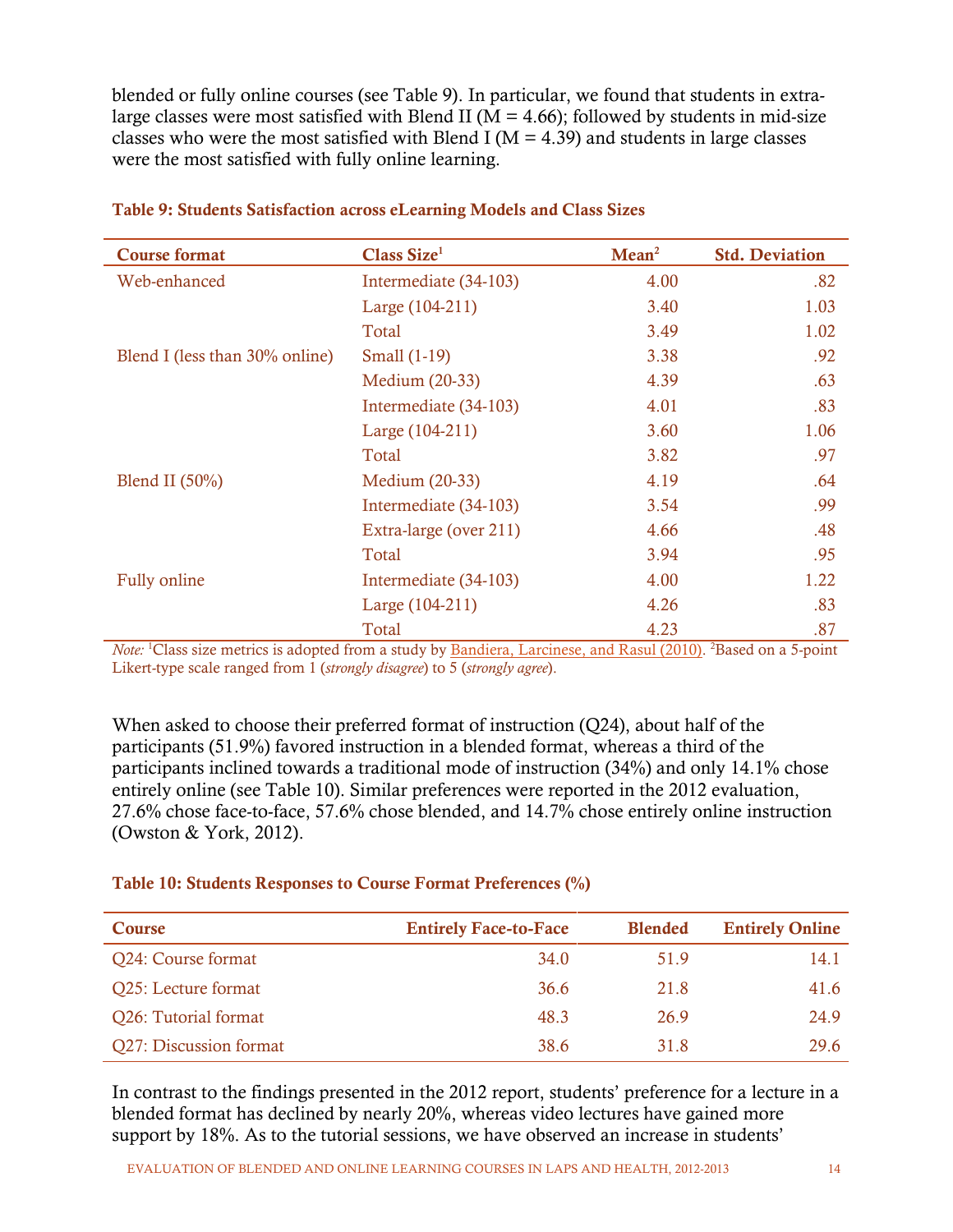preference for attending in-class tutorials by 9%, while their preference for online tutorials have dropped by almost 7%; students preference for tutorials in a blended format has remained about the same (26.9% in 2012-13 and 28.3% in 2012). Similar tendency have been noted in relation to the modes of discussion activities – 8% increase for in-class discussions, about 9% decline for online discussions, and students' preference for a combination of face-to-face and online discussions has remained consistent.

In Table 11, we present student preferences for course format across eLearning models. Nearly two-thirds of students in fully online courses gave their preference for learning in entirely online environment. Students in Web-enhanced and Blend I courses, chose blended learning over face-to-face and fully online instruction. Interestingly, Blend II students' preferences were almost equally divided between face-to-face and blended format of instruction

| Course              | <b>Entirely Face-to-Face</b> | <b>Blended</b> | <b>Entirely Online</b> |
|---------------------|------------------------------|----------------|------------------------|
| Web-enhanced        | 30.8                         | 64.2           | 5.0                    |
| Blend I             | 35.5                         | 54.2           | 10.2                   |
| <b>Blend II</b>     | 41.6                         | 47.3           | 11.1                   |
| <b>Fully Online</b> | 6.7                          | 33.3           | 60.0                   |

# <span id="page-20-1"></span>Table 11: Students Responses to Course Format Preferences across eLearning Models (%)

# <span id="page-20-0"></span>4.2 PROVIDE BETTER EXPERIENCE FOR COMMUTER STUDENTS

Responses to the seven survey items related to improving commuter students' university experience are given in Table 12. The responses suggest that the overwhelming majority of students (90%) commuted to campus, while only a fraction of students (9.5%) lived on campus for the duration of their course (note that responses to Q28 are not available for summer courses). The responses indicate that nearly two thirds of students (66.6%) worked during their period of study, while another third (33.4%) did not work. The employment workload reported by students concurs with the findings reported in the 2012 evaluation.

In terms of students' perceptions of blended learning benefits, an overwhelming majority of the participants (71.3%) responded that they agreed or strongly agreed that the eLearning course allowed them to have more flexibility in their personal schedule, as compared to a slightly higher frequency of responses (79.1%) was given to Q9 in 2012. Additionally, slightly fewer (63.2%) indicated that taking an eLearning course resulted in less travel time compared to 72.2% reported in the 2012 evaluation.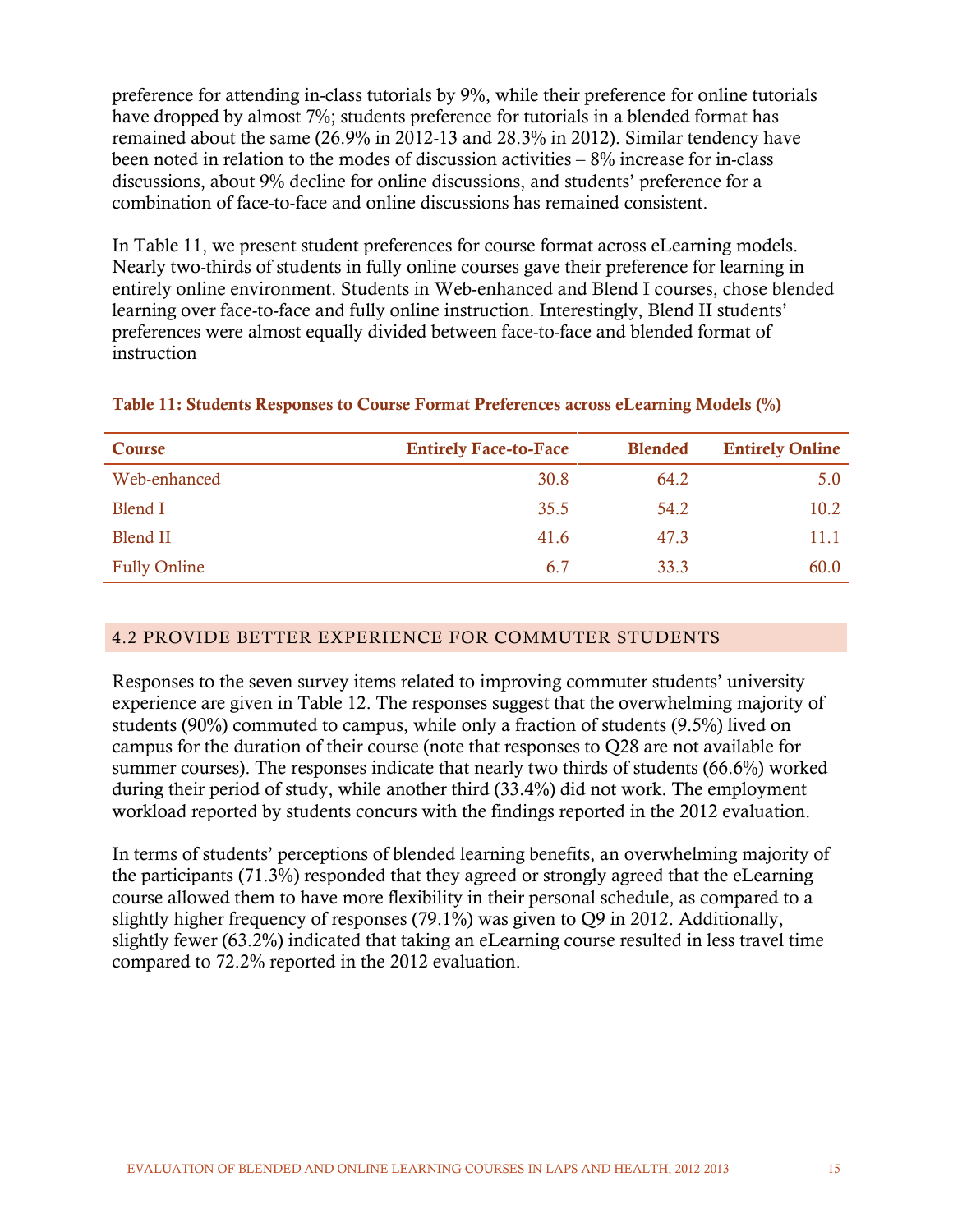| <b>Survey Item</b>                                   | <b>Strongly</b><br><b>Disagree</b>                                                                                        | <b>Disagree</b> | <b>Neutral</b> | <b>Agree</b> | <b>Strongly</b><br>Agree |  |  |
|------------------------------------------------------|---------------------------------------------------------------------------------------------------------------------------|-----------------|----------------|--------------|--------------------------|--|--|
| $Q9$ (flexibility in personal schedule) <sup>a</sup> | 3.4                                                                                                                       | 7.8             | 16.9           | 28.8         | 42.5                     |  |  |
| $Q10$ (reduced travel time) <sup>b</sup>             | 6.3                                                                                                                       | 12.9            | 15.4           | 24.2         | 39.0                     |  |  |
| Q19 (extra effort required) $\text{°}$               | 7.1                                                                                                                       | 21.1            | 24.3           | 31.3         | 15.7                     |  |  |
| Q15 (feel connected to others) $d$                   | 12.0                                                                                                                      | 23.9            | 31.0           | 21.8         | 10.2                     |  |  |
| Q18 (overwhelmed with information) $e$               | 10.4                                                                                                                      | 26.5            | 28.4           | 23.3         | 10.3                     |  |  |
| $Q28$ (commuting status) <sup>1</sup>                | 9.5% live on campus   90.0% commute to campus                                                                             |                 |                |              |                          |  |  |
| Q29 (employment workload)                            | Not working $-33.4$   1-9 hours $-15.0$   10-19 hours $-25.3$<br>20-29 hours – 16.1   30-39 hours – 7.0   40+ hours – 3.2 |                 |                |              |                          |  |  |

#### <span id="page-21-0"></span>Table 12: Students Responses to Questions on Better Experience for Commuter Students (%)

*Notes:*  $^{\circ}$  0.6%,  $^{\circ}$  2.2 %,  $^{\circ}$  0.6%,  $^{\circ}$  1.1%, and  $^{\circ}$  1.1% responded "Not Applicable."<br><sup>1</sup> 13.5% missing data (Q28 was not part of the survey administered during Summer 2012).

Less than half of participants (47%) responded that eLearning courses required extra effort (34.9% was reported in 2011-12). Nearly one- third of students (32%) reported that they agreed that they felt more connected to other students; a similar frequency of responses was reported in 2012). The responses to Q18 suggest that about one-third of the participants (33.6%) felt overwhelmed with information in the eLearning course (24.1% reported in 2012).

# <span id="page-21-1"></span>Table 13: Students Responses to Questions on Better Experience for Commuter Students across eLearning Models: Mean and Standard Deviation

| <b>Survey Item</b>                                   | Web-<br>enhanced | <b>Blend I</b>                         | <b>Blend II</b> | <b>Fully</b><br>Online |
|------------------------------------------------------|------------------|----------------------------------------|-----------------|------------------------|
| $Q9$ (flexibility in personal schedule) <sup>a</sup> | 3.1(1.20)        | 3.92(1.15)                             | 4.28(.96)       | 4.61(.70)              |
| $Q10$ (reduced travel time) <sup>b</sup>             | 2.65(1.35)       | $3.77(1.32)$ $3.70(1.39)$              |                 | 4.67(.65)              |
| Q19 (extra effort required) $\rm^{\circ}$            | 3.70(1.10)       | $3.27(1.18)$ $3.24(1.17)$              |                 | 2.61(1.16)             |
| Q15 (feel connected to others) $d$                   | 2.97(1.25)       | $2.96(1.15)$ $2.96(1.24)$              |                 | 2.36(1.20)             |
| Q18 (overwhelmed with information) $\epsilon$        |                  | $3.46(1.18)$ $2.87(1.19)$ $3.02(1.15)$ |                 | 2.36(1.08)             |

*Note.* Based on a 5-point Likert-type scale ranged from 1 (*strongly disagree*) to 5 (*strongly agree*).

When we compare students' responses to questions on better experience for commuter students across eLearning models (Table 13), the responses suggest that fully online courses provided greater flexibility in personal schedule and reduction of travel time, followed by Blend II courses. Further, the results suggest that students in Web-enhanced courses ( $M =$ 3.70) reported a higher workload rather than in fully online courses ( $M = 2.61$ ). Interestingly, students felt more connected to their peers in Web enhanced and blended courses rather than in fully online courses. Additionally, students felt more overwhelmed with course information in Web-enhanced courses ( $M = 3.46$ ), as compared to students in fully online courses  $(M = 2.36)$ .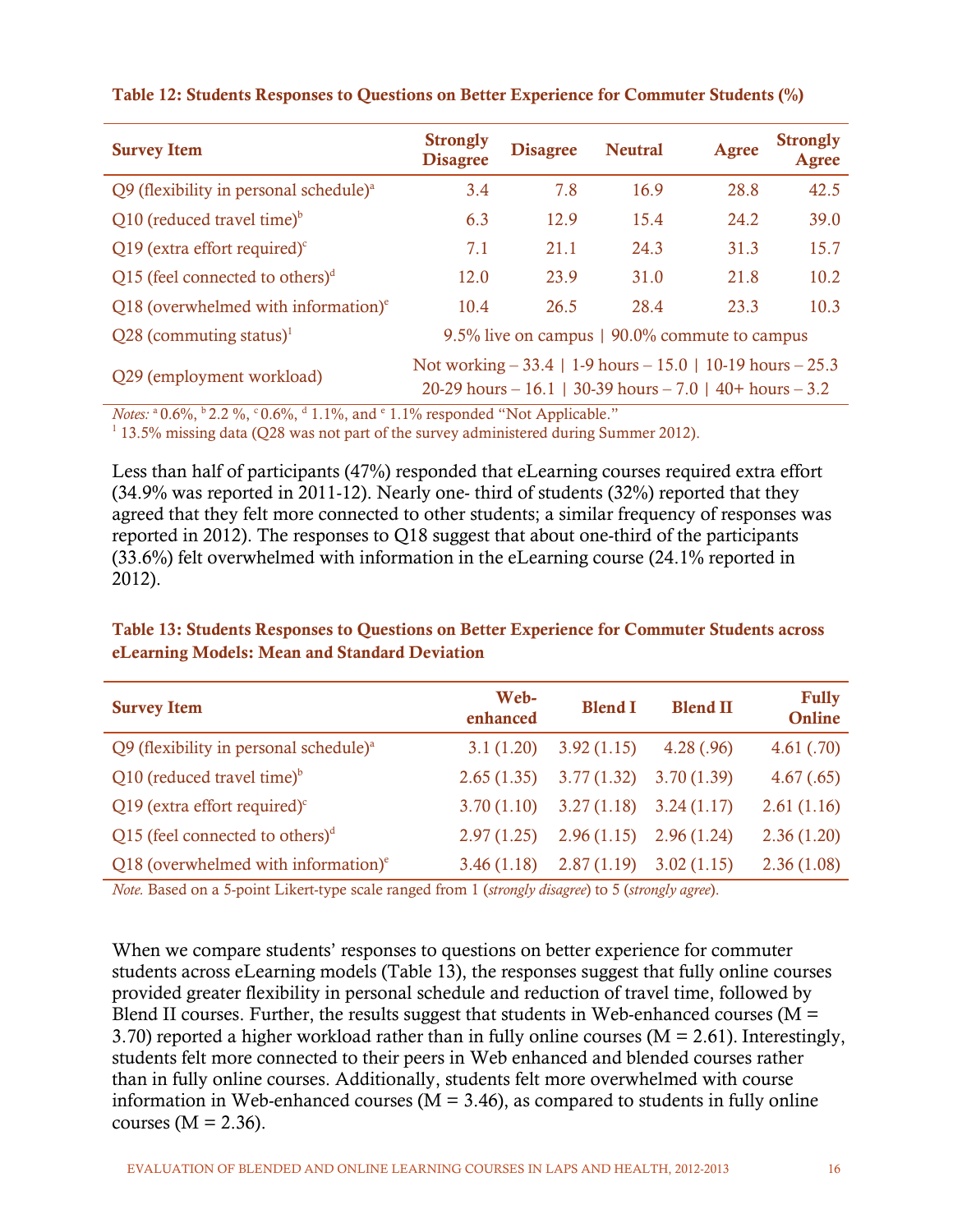# <span id="page-22-0"></span>4.3 BETTER ENGAGE STUDENTS

Twelve survey questions dealt with topics related to student engagement, interaction, and effectiveness of technology use in eLearning courses (see Tables 14 through 19). In Table 14, the responses to Q11 suggest that a plurality of students (44.2%) felt more engaged in their eLearning course. In particular, students in fully online and Blend I courses felt more engaged than in Blend II and Web-enhanced courses (see Table 15). Students in their reactions to the perception of engagement in blended courses are being consistent with those reported in 2012 (47.7% felt more engaged, 26.6% were neutral, and 25.7% did not feel more engaged). Nearly one-third of the participants (32.6%) reported that they did not feel they had more opportunities to ask questions in their course, whereas similar number of students (35.5%) opted for neutrality (see Table 14). The analysis of mean scores across the eLearning models (Table 15) suggests that students in fully online courses felt more engaged, while students in Blend II courses appeared to perceive more opportunities for asking questions.

| <b>Survey Item</b>                                                 | <b>Strongly</b><br><b>Disagree</b> | Disagree Neutral |      | Agree | <b>Strongly</b><br>Agree |
|--------------------------------------------------------------------|------------------------------------|------------------|------|-------|--------------------------|
| Q4 (online and F2F components<br>enhanced each other) <sup>a</sup> | 6.6                                | 15.0             | 25.9 | 31.6  | 20.1                     |
| $Q7$ (clearly communicated expectations) <sup>1</sup>              | 2.4                                | 79               | 16.0 | 37.7  | 36.1                     |
| Q11 (more engaged) $\delta$                                        | 9.5                                | 15.3             | 30.6 | 28.4  | 15.8                     |
| Q12 (likely to ask questions more) $\text{c}$                      | 7.8                                | 23.1             | 35.5 | 22.8  | 9.8                      |

#### <span id="page-22-1"></span>Table 14: Students Responses to Questions on Engagement (%)

*Notes:* <sup>a</sup> 0.8%, <sup>b</sup> 0.4 %, and <sup>c</sup> 0.9% responded "Not Applicable."<br><sup>1</sup> 11% missing data (Q7 was not part of the survey administered during Summer 2012).

Similar to the 2012 findings, a majority of students (51.7%) felt that the online and face-toface components enhanced each other. Of interest was that students across the three models of blended learning (see Table 15) took a similar position towards the relationship between online and face-to-face components. Additionally, more than two-thirds of the participants (73.8%) perceived that the course expectations were clearly communicated in their course (Table 14). The analysis of mean scores indicates that students in fully online courses felt much stronger about communication of course expectations ( $M = 4.48$ ) than students in blended courses (see Table 15).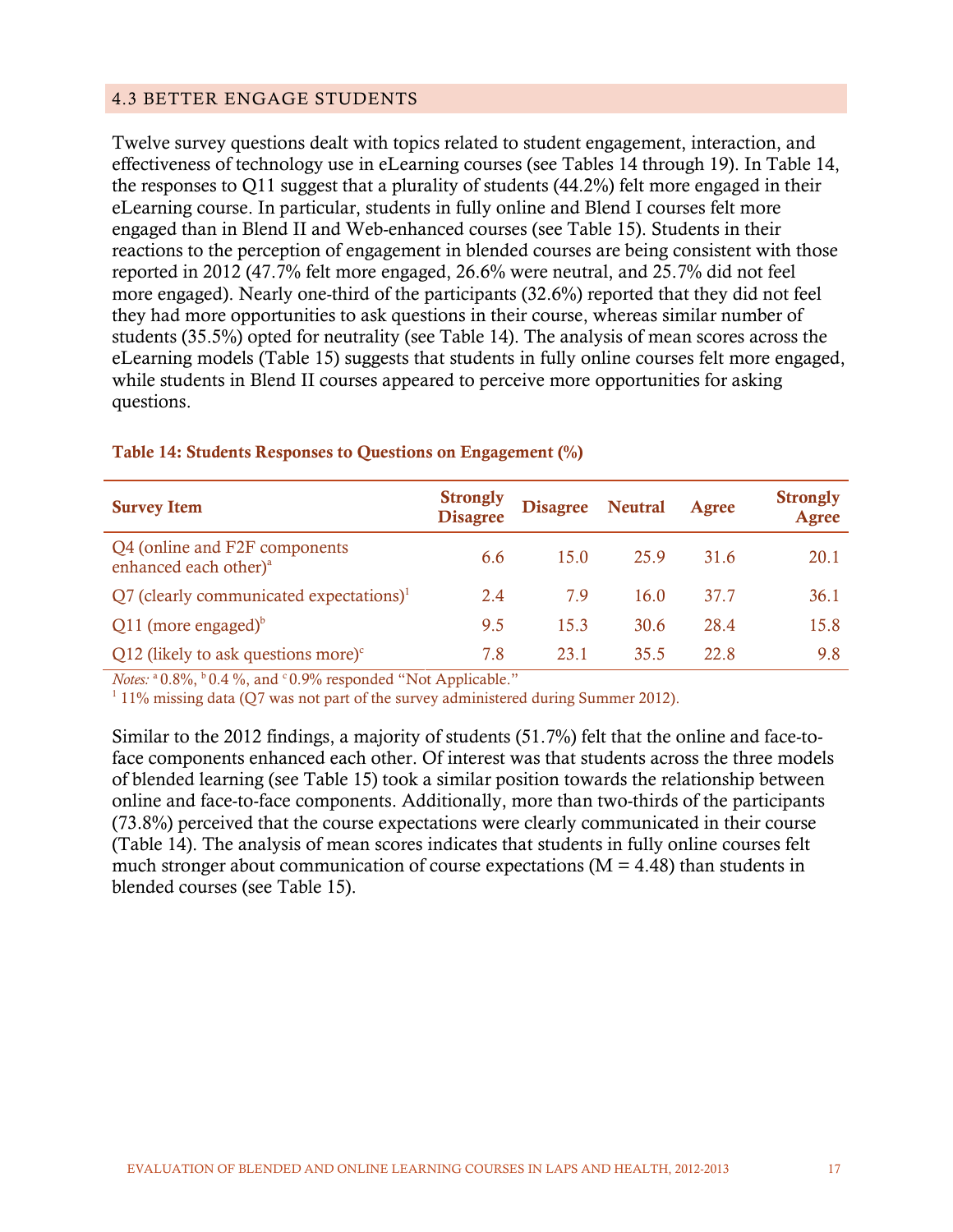| <b>Survey Item</b>                                    | Web-<br>enhanced | <b>Blend I</b> | <b>Blend II</b> | <b>Fully</b><br>Online |
|-------------------------------------------------------|------------------|----------------|-----------------|------------------------|
| Q4 (online and F2F components enhanced<br>each other) | 3.31(1.18)       | 3.43(1.20)     | 3.41(1.20)      | <b>NA</b>              |
| Q7 (clearly communicated expectations)                | 3.74(1.01)       | 3.95(1.05)     | 3.94(.95)       | 4.48(.93)              |
| Q11 (more engaged)                                    | 3.08(1.19)       | 3.30(1.16)     | 3.12(1.26)      | 3.51(1.17)             |
| Q12 (likely to ask questions more)                    | 2.94(1.25)       | 2.93(1.09)     | 3.23(1.07)      | 2.97(1.19)             |

<span id="page-23-0"></span>Table 15: Students Responses to Questions on Engagement across eLearning models: Means and Standard Deviation

*Note.* Based on a 5-point Likert-type scale ranged from 1 (*strongly disagree*) to 5 (*strongly agree*).

Four of the questions focused on the quantity and quality of interaction with other students (Q13 and Q14) and between students and instructor (Q16 and Q17) in the blended and fully online courses (see Table 16). An overall response to these questions was neither positive nor negative – almost equal proportion of students were either disagreeing, being neutral, or agreeing with the statements regarding their level of interaction with other students or their instructor. Compared to the 2012 evaluation, it appears that students have reported slightly lower levels of perceptions of their interaction with the instructor.

#### <span id="page-23-1"></span>Table 16: Students Responses to Questions on Interaction (%)

| <b>Survey Item</b>                                                           | <b>Strongly</b><br><b>Disagree</b> | Disagree Neutral |      | Agree | <b>Strongly</b><br>Agree |
|------------------------------------------------------------------------------|------------------------------------|------------------|------|-------|--------------------------|
| Q13 (increased <u>amount</u> of interaction<br>among students) <sup>a</sup>  | 13.0                               | 21.4             | 25.5 | 24.9  | 14.1                     |
| Q14 (better quality of interaction among<br>students $)^{b}$                 | 11.2                               | 20.1             | 30.8 | 25.3  | 11.4                     |
| Q16 (increased <u>amount</u> of interaction<br>with instructor) $\mathrm{c}$ | 12.5                               | 21.9             | 32.5 | 22.9  | 9.0                      |
| Q17 (better quality of interaction with<br>instructor $)^d$                  | 9.9                                | 16.4             | 37.1 | 22.9  | 119                      |

*Notes:* <sup>a</sup> 1.0%, <sup>b</sup> 1.2 %, <sup>c</sup> 1.3%, and <sup>d</sup> 1.8% responded "Not Applicable."

The analysis of mean scores across eLearning models suggests that students in blended courses seemed to report higher levels of interaction with their instructor and other students, as compared to students in fully online courses (see Table 17). In particular, students' reactions towards better interaction in their course were revealed in Blend II courses.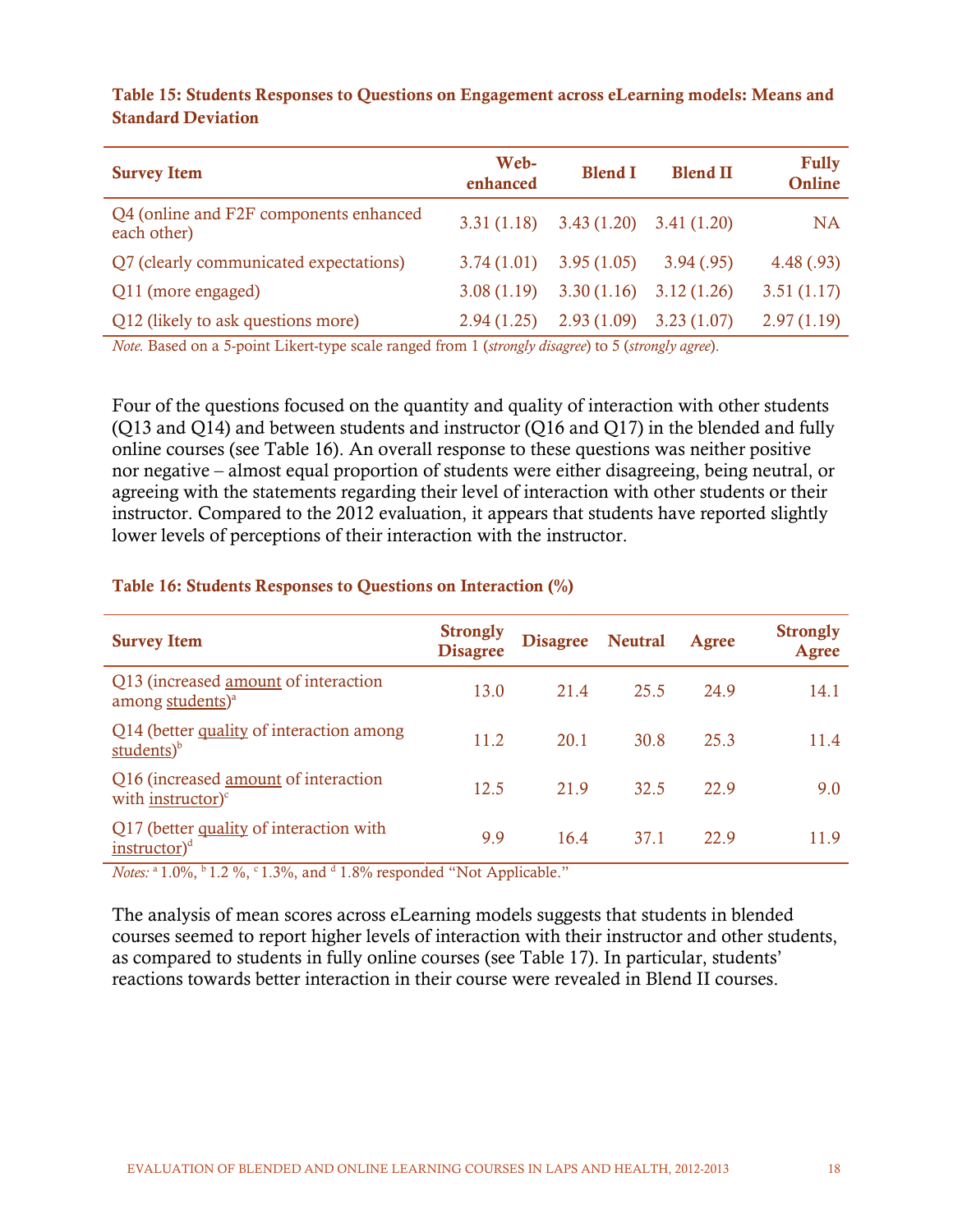| <b>Survey Item</b>                                             | Web-<br>enhanced | <b>Blend I</b>                         | <b>Blend II</b> | <b>Fully</b><br>Online |
|----------------------------------------------------------------|------------------|----------------------------------------|-----------------|------------------------|
| Q13 (increased <u>amount</u> of interaction<br>among students) |                  | $3.08(1.23)$ $3.07(1.24)$ $3.11(1.35)$ |                 | 2.38(1.26)             |
| Q14 (better quality of interaction among<br>students)          | 3.15(1.13)       | $3.02(1.18)$ $3.11(1.27)$              |                 | 2.57(1.28)             |
| Q16 (increased amount of interaction with<br>instructor)       |                  | $2.81(1.30)$ $2.88(1.15)$ $3.04(1.20)$ |                 | 2.79(1.21)             |
| Q17 (better quality of interaction with<br>instructor)         | 3.02(1.24)       | $3.03(1.17)$ $3.14(1.21)$              |                 | 2.96(1.22)             |

<span id="page-24-0"></span>Table 17: Students Responses to Questions on Interaction across eLearning Models: Means and Standard Deviation

*Note.* Based on a 5-point Likert-type scale ranged from 1 (*strongly disagree*) to 5 (*strongly agree*).

Four survey items related to students' perceptions of the effectiveness of technology use in the blended and fully online courses (see Table 18). The use of technology, particularly Moodle, in the eLearning courses received a very positive response from students. An overwhelming number of participants (84.8%) reported that they were able to navigate and locate easily course information on Moodle, a slightly fewer participants (77.6%) found the resources on Moodle helpful, and 74.2% reported that the technology used for an online portion of their course was reliable. Compared to the 2012 evaluation, students' perceptions of Moodle navigation and the quality of online resources have improved by 10.7% and 5% respectively. Still, a number of students (21.7%) felt that technology interfered with their learning in the eLearning courses, compared to a smaller fraction (9%) reported in 2012.

| <b>Survey Item</b>                                                 | <b>Strongly</b><br><b>Disagree</b> | Disagree Neutral Agree |      |      | <b>Strongly</b><br>Agree |
|--------------------------------------------------------------------|------------------------------------|------------------------|------|------|--------------------------|
| Q5 (easy to find course information on<br>Moodle)                  | 1.1                                | 4.0                    | 10.0 | 37.2 | 47.6                     |
| Q6 (Moodle resources were useful)                                  | 1.4                                | 4.1                    | 16.9 | 40.4 | 37.2                     |
| Q8 (technology for online activities was<br>reliable) <sup>a</sup> | 3.0                                | 59                     | 16.7 | 38.9 | 35.3                     |
| Q23 (technology interfered with learning) $\delta$                 | 23.9                               | 32.2                   | 20.1 | 15.0 | 6.7                      |

#### <span id="page-24-1"></span>Table 18: Students Responses to Questions on Use of Technology (%)

*Notes:* <sup>a</sup> 0.2% and <sup>b</sup> 2.1 % responded "Not Applicable."

The analysis of mean scores across eLearning models suggests that students in fully online courses seemed to report higher levels of perception of technology use in their courses, as compared to students in Web-enhanced. Additionally, the findings suggest that online students appeared to be more equipped to handle technology challenges than students in blended courses (see Table 19).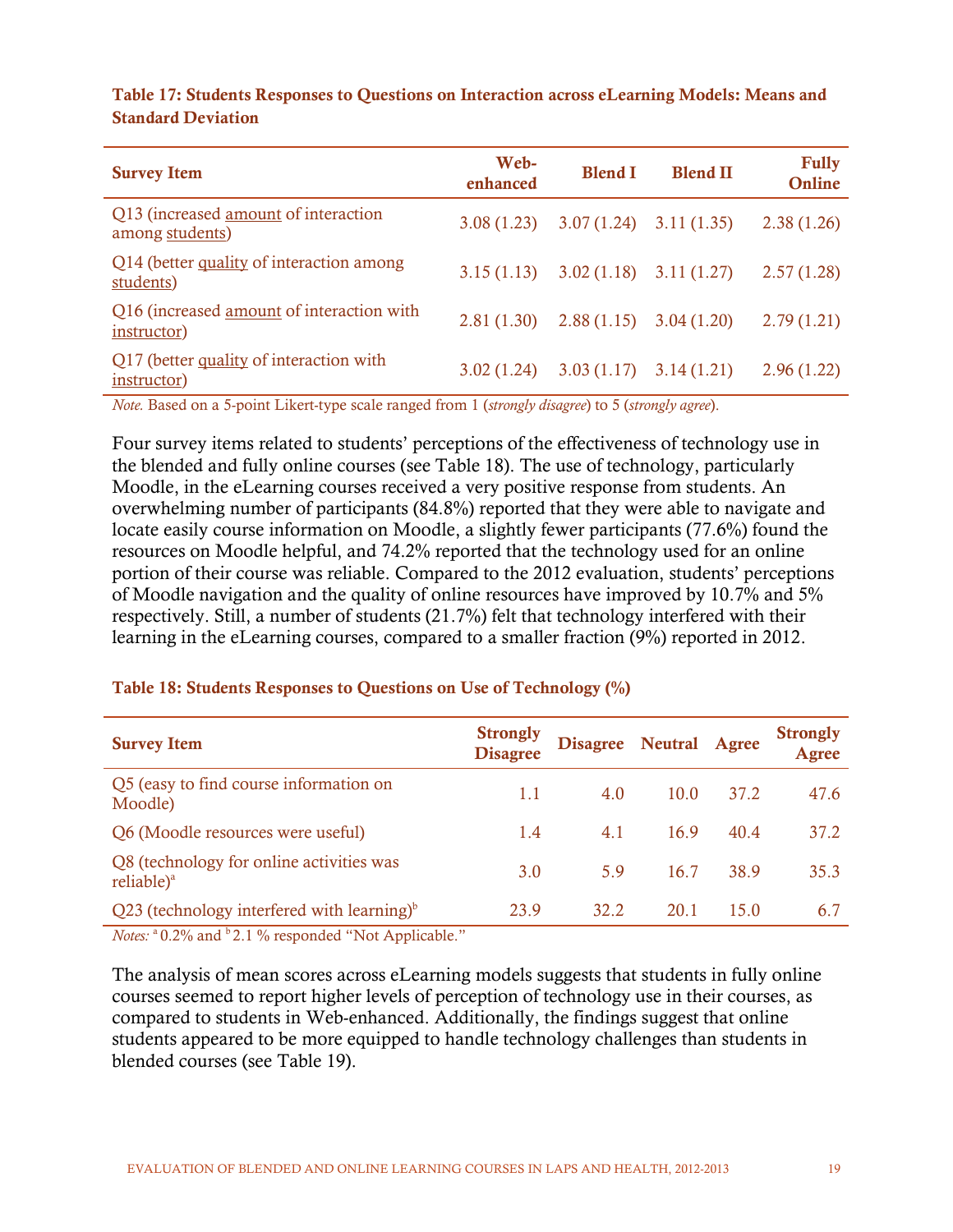| <b>Survey Item</b>                                    | Web-<br>enhanced | <b>Blend I</b> | <b>Blend II</b> | <b>Fully</b><br>Online |
|-------------------------------------------------------|------------------|----------------|-----------------|------------------------|
| Q5 (easy to find course information on<br>Moodle)     | 4.15(.87)        | 4.27(.88)      | 4.21(.91)       | 4.53(.72)              |
| Q6 (Moodle resources were useful)                     | 3.76(.99)        | 4.05(.95)      | 4.22(.74)       | 4.30(.85)              |
| Q8 (technology for online activities was<br>reliable) | 3.56(1.18)       | 3.95(1.05)     | 4.01(.89)       | 4.53(.67)              |
| Q23 (technology interfered with learning)             | 2.49(1.24)       | 2.38(1.23)     | 2.63(1.31)      | 1.98(1.02)             |

# <span id="page-25-1"></span>Table 19: Students Responses to Questions on Use of Technology across eLearning Models: Means and Standard Deviation

*Note.* Based on a 5-point Likert-type scale ranged from 1 (*strongly disagree*) to 5 (*strongly agree*).

#### <span id="page-25-0"></span>4.4 IMPROVE STUDENT LEARNING

Four questions asked students about their perceptions of whether the blended or fully online format helped improve their learning (see Table 20). Nearly two-thirds of students indicated that they agreed or strongly agreed that their interest in the subject matter increased (68.4%), and their understanding of key concepts of the course was better (63%) as compared to their experiences in previous face-to-face courses. Almost half of participants (49.7%) felt that they had more opportunities in the eLearning course to reflect on what they had learned. The report also shows that nearly one-third (35.6%) perceived that the eLearning course helped them develop better communication skills than traditional courses.

# <span id="page-25-2"></span>Table 20: Students Responses to Questions on Learning Outcomes (%)

| <b>Survey Item</b>                                             | <b>Strongly</b><br><b>Disagree</b> | Disagree Neutral |      | Agree | <b>Strongly</b><br>Agree |
|----------------------------------------------------------------|------------------------------------|------------------|------|-------|--------------------------|
| Q2 (increased interest in subject) <sup>1</sup>                | 3.8                                | 8.3              | 19.5 | 41.1  | 27.3                     |
| Q20 (improved understanding of concepts) $^{\circ}$            | 2.2                                | 7.2              | 27.1 | 45.2  | 17.8                     |
| Q21 (developed better communication<br>skills) <sup>2, b</sup> | 6.5                                | 22.1             | 35.0 | 24.9  | 10.7                     |
| Q22 (more opportunities to reflect) <sup>3, c</sup>            | 3.0                                | 16.6             | 30.0 | 35.8  | 13.9                     |

*Notes:*  $^{\circ}$  0.5%,  $^{\circ}$  0.6 %, and  $^{\circ}$  0.6% responded "Not Applicable."<br><sup>1</sup> 10.8%, <sup>2</sup> 11.1%, and <sup>3</sup> 11.2 missing data (Q2, Q21, and Q22 were not part of the survey administered during Summer 2012).

The analysis of mean scores across eLearning models suggests that students in fully online and Blend II courses seemed to report higher levels of perception of increased interest in subject and improved understanding of key concepts, as compared to students in Webenhanced courses. Interestingly, students in Web-enhanced and Blend II courses perceived that they improved their communication skills, as opposed to students in fully online courses. Additionally, the findings suggest that students were offered almost equal opportunities for reflection regardless of whether they were enrolled in a blended or fully online course (see Table 21).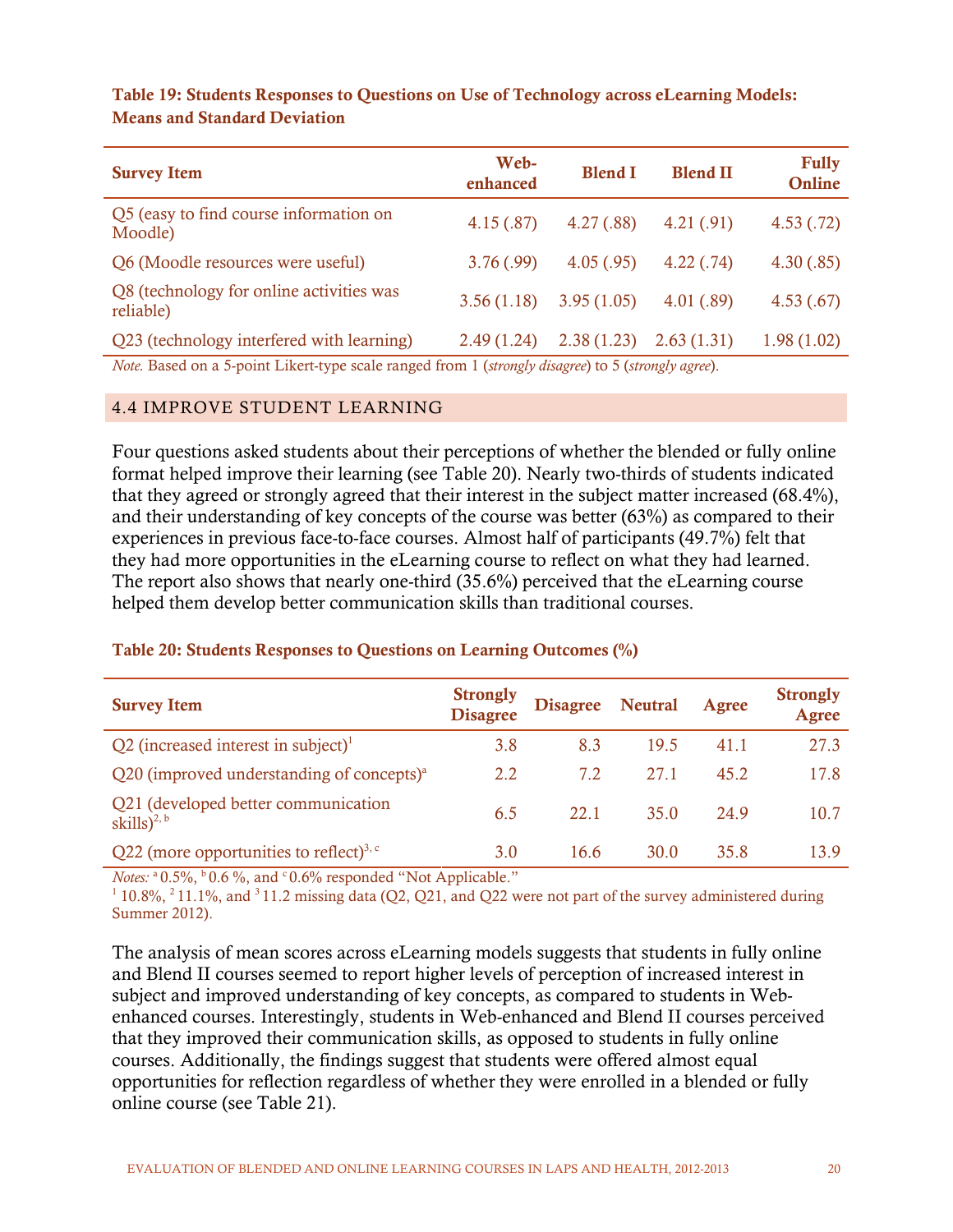| <b>Survey Item</b>                             | Web-<br>enhanced | <b>Blend I</b> | <b>Blend II</b> | <b>Fully</b><br>Online |
|------------------------------------------------|------------------|----------------|-----------------|------------------------|
| Q2 (increased interest in subject)             | 3.54(1.12)       | 3.76(1.06)     | 3.95(.96)       | 4.03(1.04)             |
| Q20 (improved understanding of concepts)       | 3.58(.98)        | 3.64(.96)      | 3.72(.91)       | 3.97(.95)              |
| Q21 (developed better communication<br>skills) | 3.18(1.19)       | 3.07(1.07)     | 3.14(1.12)      | 2.93(1.14)             |
| Q22 (more opportunities to reflect)            | 3.28(1.01)       | 3.36(1.04)     | 3.50(1.06)      | 3.49(1.14)             |

# <span id="page-26-1"></span>Table 21: Students Responses to Questions on Learning Outcomes across eLearning Models: Means and Standard Deviation

# <span id="page-26-0"></span>4.5 STUDENTS' WRITTEN COMMENTS

Students had the opportunity to provide written comments on the survey. Two themes were dominant: advantages of eLearning and challenges of eLearning courses.

*Advantages of eLearning.* Many students felt that learning in face-to-face lectures and tutorials was more engaging and more effective. However, some students admitted that online learning allowed them to learn at their own pace and increased flexibility in their schedule. Another benefit was that students did not have to commute to class every week and that way saved money and time. Students really appreciated courses in which instructors allowed them unlimited access to videos and practice quizzes in Moodle, which they noted were extremely helpful in their learning and as a result they performed better on the tests. Most students perceived that online material posted on Moodle supplemented and enhanced the material in lectures. Some of the typical feedback with regards to the strengths of combining face-to-face and online components was as follows:

- I really like the fact that I can access the lectures online, at my own time.
- I appreciated online lectures because of the ability to return and replay them, as well as pausing to make sure I understood what was said, to get a longer look at a graph, and to take fuller notes. The reduced time face-to-face helped me fit the course into a hectic class schedule while still maintaining a personal connection to the class.
- I believe that having video presentations were very beneficial. I was able to access it anytime I needed it, plus if I missed anything, I just had to rewind back.
- The posted online material supplemented and enhanced the material in lecture. Being that this course talks about history, the videos helped me understand the historical events better.
- Online lectures were very helpful. Moreover, by the time of the final exam it was the most effective tool of preparation.

*Challenges of eLearning courses.* There were many students who felt that watching lectures online could be challenging because of distractions from things like social networks. They also felt that learning online was more time-consuming and could be alienating. Some students identified that online lectures, such as video recordings, were beneficial to their learning. They indicated, however, that it allowed them to procrastinate. In weeks that lectures were online some students admitted to neglect watching them all together, and acknowledged that this way they could fall behind on course work. There were some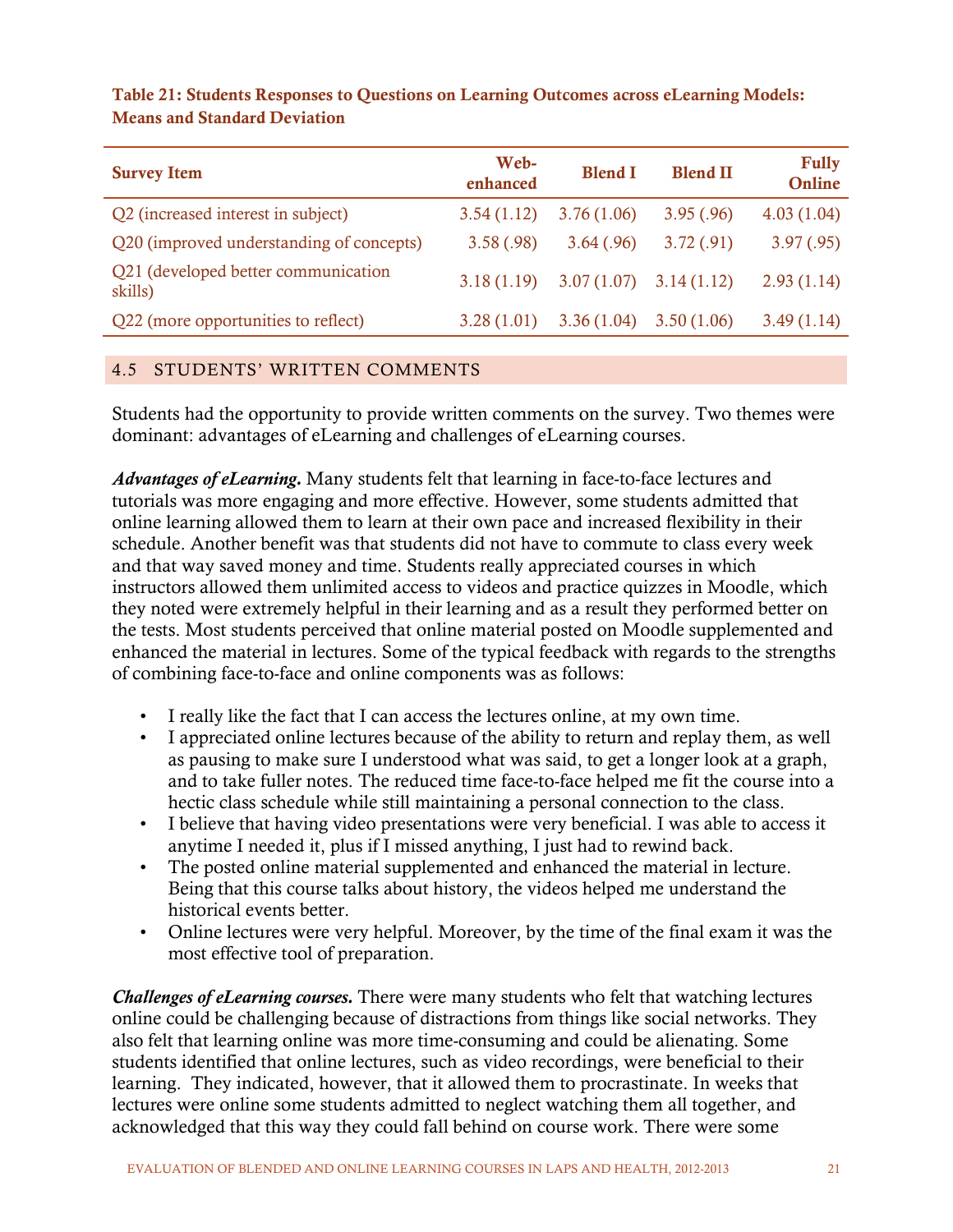students who articulated that online lectures were hard to fit into their personal schedule and therefore it made them easy to fall behind in the course. Comments also showed that some students experienced challenges while working online over a computer monitor. For instance, students noted:

- Compared to face-to-face courses, at the present moment I would overwhelmingly choose face-to-face over blended, even with a 70 min. commute.
- Having a combination of both face-to-face and online would be great, but face-toface allows more focus and less distraction from online media, social networks, etc.
- Personally I do not like to use technology, due to light sensitivity. So online tutorial and materials is something I rather not experience again.
- The online lectures can make it more accessible, especially to students with disabilities.
- I prefer face-to-face course formats where the lectures are entirely given in class and where I am less inclined to procrastinate.

With regards to Moodle, there were several issues raised by student: some were of technical nature while others were of educational matter. These included glitches and miscommunication or lack of communication of course-related information. This suggests that instructors should state clearly critical course information on Moodle, such as include important dates, deadlines for assignments, and the like. Students also noted confusion with the course schedule. They believed it was easy to mix up when the course was taught online or in class, especially in last minute or mid-term changes of online to face-to-face modes. Some of the comments are worth mentioning:

- As far as I have observed, there has been little to no online quizzes, tutorials, or activities, not sure how this course qualifies as blended.
- What online resources? We do everything face to face. Well the lecture recordings don't work half the time.
- I believe that this blended course was unfair. It wasn't expected and was not informed about this type of teaching. I think consent should have been taken prior before putting this type of teaching style upon students. Everyone has a different way of learning. This type of style was not effective for me. I personally didn't learn anything. It was mostly self-taught; it could have just been an online course.
- The only thing I would change is ensuring that homework and assignment details are adequately and more clearly written online and found with easy access.

Students felt that online lectures seemed longer than in-class lectures and suggested that recorded lectures should be shortened or divided in smaller parts. A traditional length of face-to-face lectures taught online made it hard to stay engaged, listen, read the material presented, and understand core concepts presented in the lecture. Students noted that it was difficult to study online in some course subjects. In terms of format of lectures, students pointed out that instructors should use various audio-visual methods and media to communicate information and structure online lectures. Some students voiced a need for the face-to-face lectures and tutorials throughout the term. That way they could ask the instructor questions in 'real-time', which was noted as a very significant component in their learning. A representative comment pertaining to online lectures was: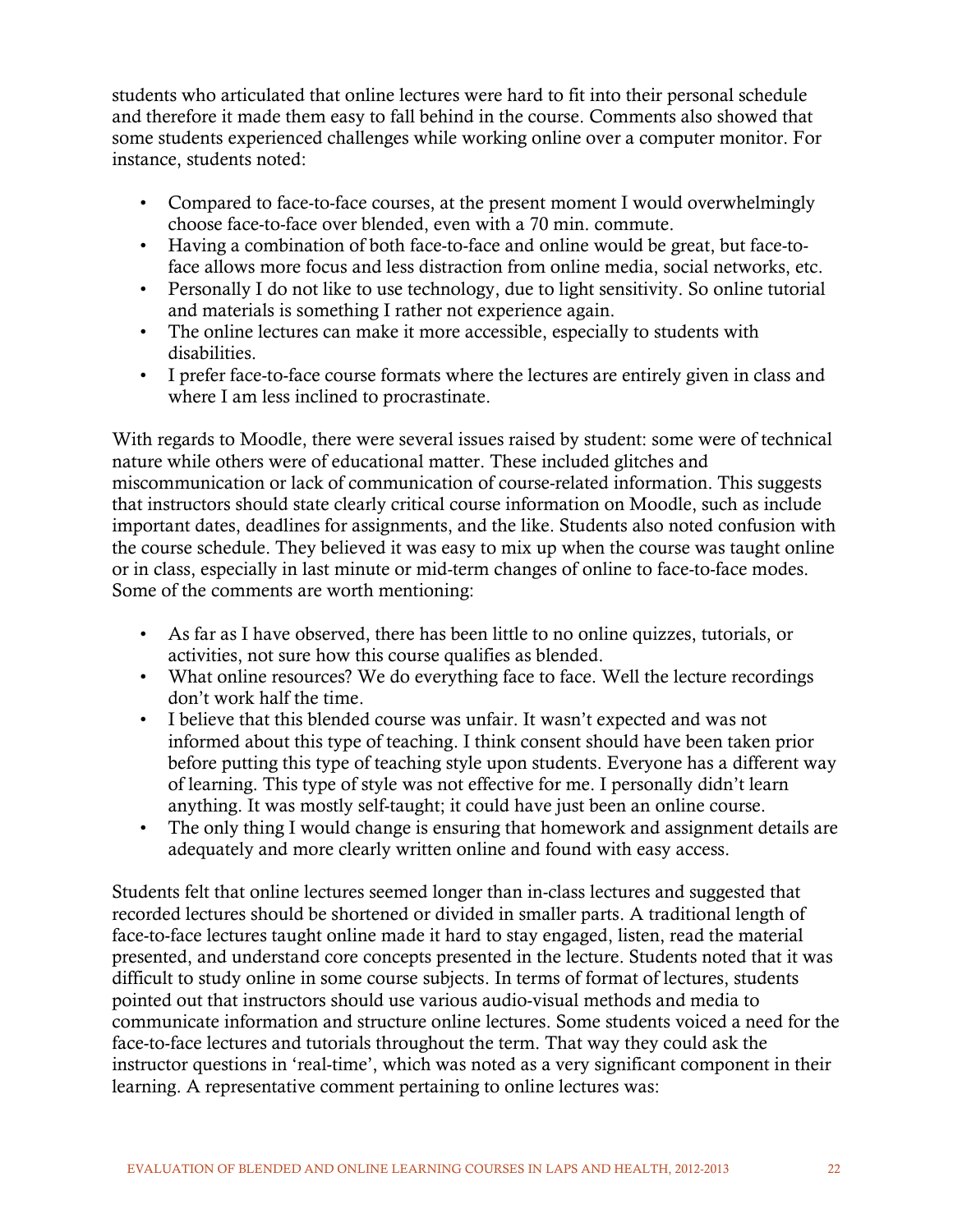• Even though I would prefer online lectures or tutorials, I found that I was hard for me to pay attention when online and often couldn't commit to listen to the whole thing or anything at all. I would rather be in class because then I pay more attention and feel more engaged even though the commute is a waste of time; the experience in class is worthwhile.

As to participation in online forums on Moodle, students' responses varied. Some students felt that online posts decreased the depth of postings to a mere opinion and therefore online tutorials limited interaction with the instructor and their peers. It also seemed that some students did not feel accountable for their participation in Moodle discussions. For instance, one student commented:

- I personally felt VERY overwhelmed with the amount of material posted online (not including the articles). It was VERY challenging to keep up with all the forums.
- Accountability on students to participate; there was no grade allocated for online participation.

# <span id="page-28-0"></span>4.6 SUMMARY

From the above responses a clear majority of students reported higher levels of satisfaction with their blended or online learning course, particularly in mid-size, large, and extra-large classes. Nevertheless, only half of the participants had a preference for instruction in a blended format and a small fraction chose a fully online mode of instruction. In relation to a preferred mode of learning activities, a plurality of students were inclined to watch recorded lectures online, attend in-class tutorials, and participate in face-to-face.

Since most students commuted to campus, they felt quite positive about the benefits of blended or online learning, such as greater flexibility in their personal schedule, substantial reduction of travel time to campus, and usefulness of online resources. The use of Moodle and other technology in the blended/online course appeared to be beneficial to student learning experiences. Of concern, however, was that only one-third of students perceived more connected to other students and felt overwhelmed with information in their eLearning course.

The findings show that a solid majority of students appeared to increase their interest in the subject matter and improve their understanding of key concepts of the course. However, less than half of students felt more engaged in their eLearning course and perceived that they develop better communication skills, as compared to traditional courses. These findings imply that instructors may wish to explore more innovative strategies to achieve better engagement and interaction. At the same time instructors need to make sure that they are not creating an additional workload than students normally would have had in a traditional lecture style course.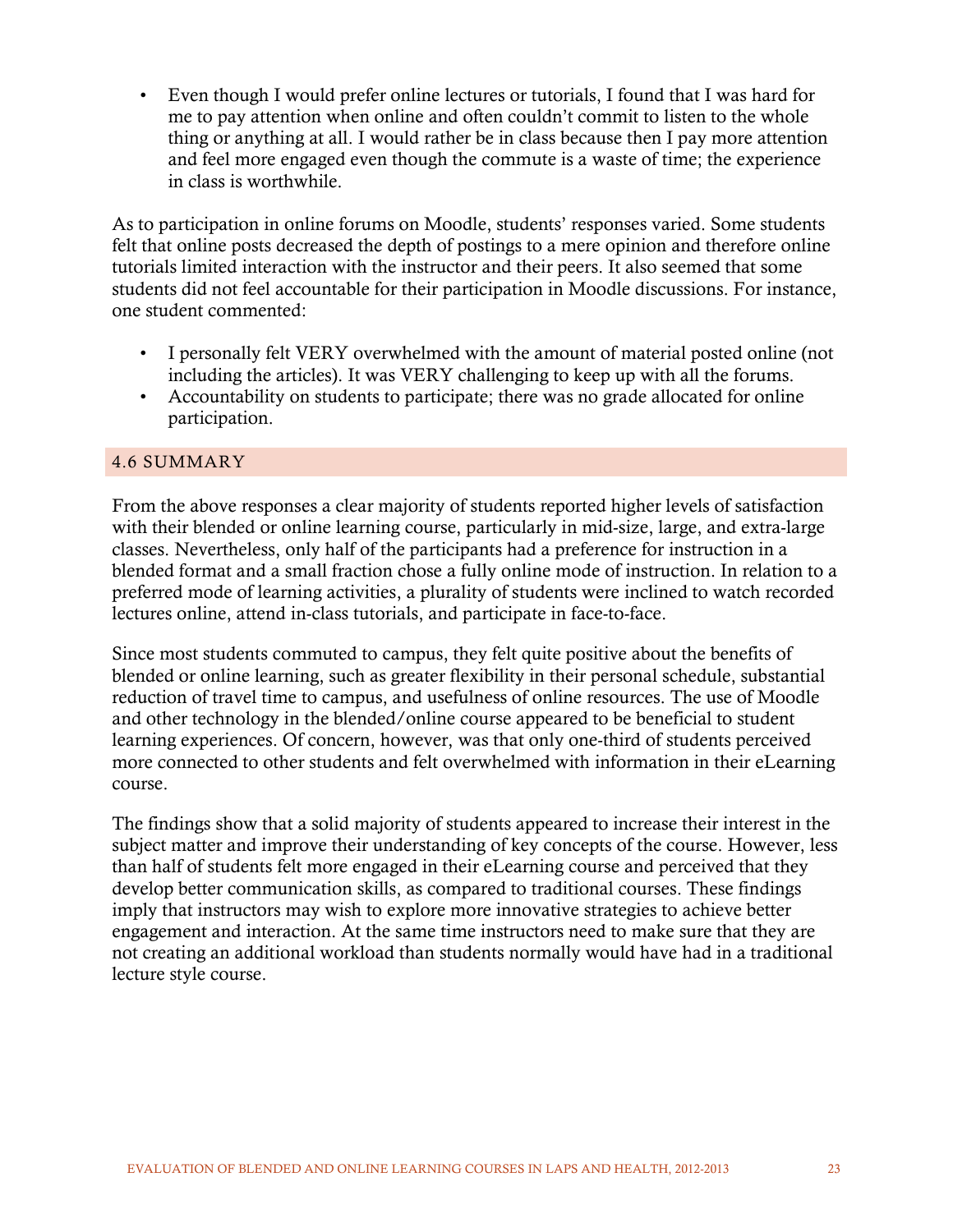# <span id="page-29-0"></span>5. INSTRUCTOR RESPONSES TO BLENDED AND ONLINE LEARNING

The instructors' perceptions of teaching a blended or fully online course were grouped under the same four criteria that were used for student responses. The instructor survey responses are quantified and presented in the frequency tables. This is followed by a brief analysis of their responses to the open-ended survey questions. Sixteen out of 23 instructors completed a survey.

#### <span id="page-29-1"></span>5.1 INCREASE YORK'S ABILITY TO RESPOND TO ENROLMENT PRESSURES

With regard to issues related to York's ability to respond to enrolment pressures by offering blended and online learning, the instructor responses are provided in Table 22. The results suggest that a majority of instructors (13) gave preference to teach their courses in the blended format, where two instructors leaned towards teaching in a fully online format, and one instructor opted for a traditional mode of instruction.

To strengthen further their position on blended and/or online learning, 15 instructors agreed or strongly agreed that designing a blended/online course gave them an opportunity to experiment with both new teaching methodologies and technologies (Q1 and Q3). Slightly fewer (12) instructors were in agreement that teaching in a blended/online format consumed more time than they would spend on the delivery of a traditional in-class format (Q11). However, only five instructors agreed with the statement that the development of their blended/online course took about the same amount of time as the preparation of a traditional face-to-face course (Q6). Interestingly, most instructors (12) indicated that blended/online learning gave them more flexibility in the schedule than traditional classes (Q8). Compared to instructors' reactions reported in 2012, the findings suggest that more instructors assumed a positive attitude towards teaching in a blended/online format. Nevertheless, only half of the participating instructors tended to be optimistic about students' satisfaction with their blended/online course (Q22).

When asked questions related to support issues (Q2 and Q4), most instructors (15) indicated that technical support given by York during the design and implementation phases was effective, whereas almost half of instructors reported similar reactions as to pedagogical support provided. This suggests that university will need to provide more instructional design and delivery support to faculty who teach eLearning courses. Similarly, a small fraction of instructors indicated that TAs were provided with sufficient training (Q7). Of interest was the fact that most instructors (13) indicated that they were capable of using technology effectively in their teaching.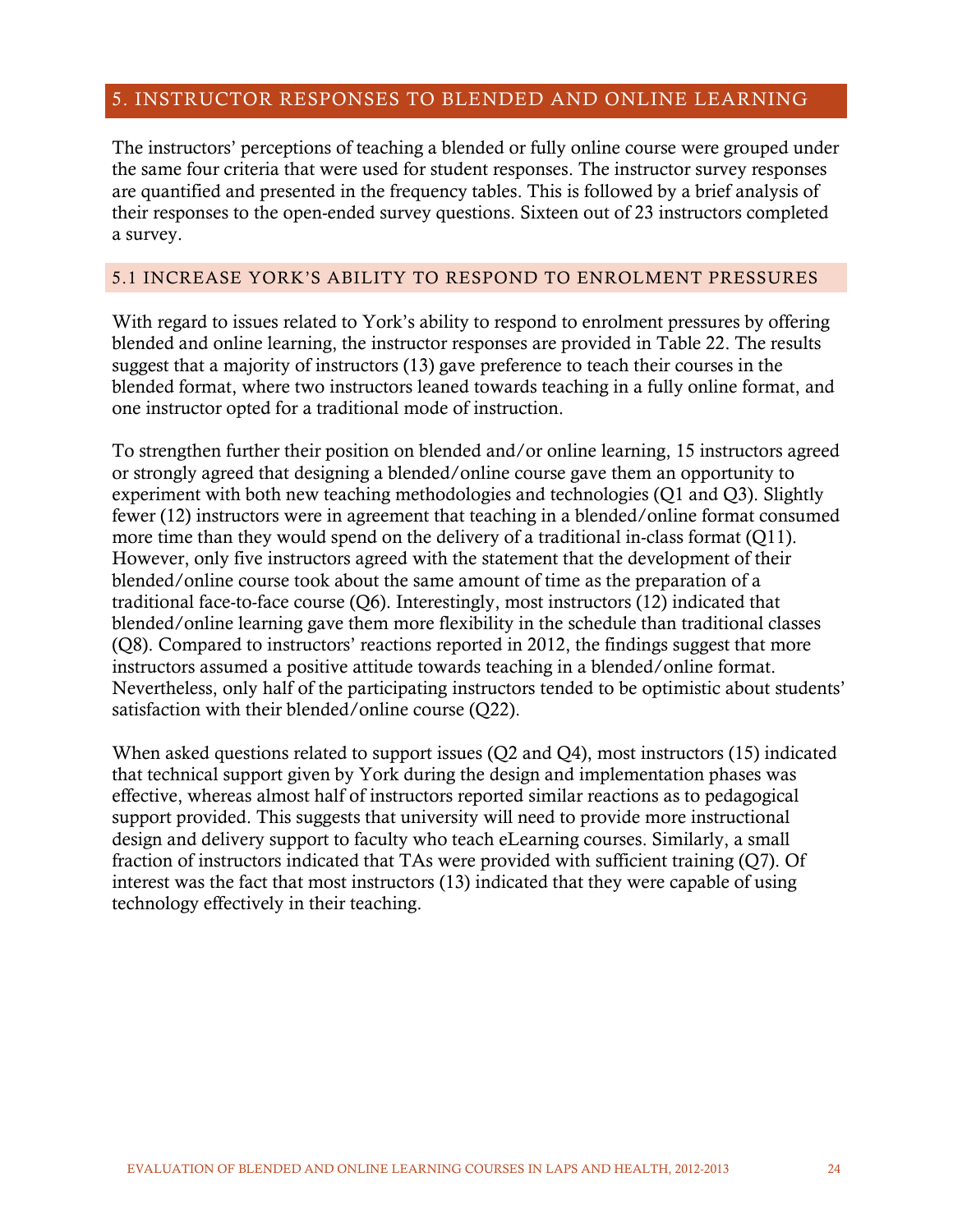| <b>Survey Item</b>                                                                                                                                                                       | <b>Disagree</b> | <b>Neutral</b>   | Agree          | <b>Strongly</b><br><b>Agree</b>          |
|------------------------------------------------------------------------------------------------------------------------------------------------------------------------------------------|-----------------|------------------|----------------|------------------------------------------|
| Q25 (course format preference)                                                                                                                                                           |                 |                  | Online $-2$    | Face-to-face $-1$   Blended format $-13$ |
| Q1 (designing a blended/online course gave me an<br>opportunity to experiment with new teaching<br>methodologies)                                                                        | 1               | $\boldsymbol{0}$ | 7              | 8                                        |
| Q3 (designing a blended/online course gave me an<br>opportunity to experiment with new technologies for<br>teaching)                                                                     | $\overline{0}$  | 1                | 5              | 10                                       |
| Q6 (With the support given by York, it took about<br>the same amount of time to develop my blended/<br>online course as it would have taken for a new fully<br>face-to-face course) $^1$ | $(3SD*)$ 6      | 1                | $\overline{4}$ | $\mathbf{1}$                             |
| Q11 (teaching a blended/online course is a time-<br>consuming experience)                                                                                                                | $(1SD^*)$ 1     | $\overline{2}$   | 6              | 6                                        |
| Q8 (blended/online learning gives me more<br>flexibility in my work schedule)                                                                                                            | $(1SD*) 2$      | 1                | 5              | $\overline{7}$                           |
| Q22 (students enjoyed this blended/online course<br>$more)^{1}$                                                                                                                          | $\overline{2}$  | 5                | 8              | $\boldsymbol{0}$                         |
| Q2 (York's pedagogical support to design this<br>blended/online course was effective)                                                                                                    | $(1SD*) 2$      | $\overline{2}$   | $\overline{4}$ | 3                                        |
| Q4 (York's technical support to deliver this blended/<br>online course was effective)                                                                                                    | $\mathbf{1}$    | $\overline{0}$   | $\overline{7}$ | 8                                        |
| Q5 (I have sufficient skills to make effective use of<br>the technologies)                                                                                                               | $\overline{0}$  | 3                | 8              | 5                                        |
| Q7 (TAs had adequate training to perform their<br>duties in this course) <sup>2</sup>                                                                                                    | $(2SD^*)$ 3     | $\boldsymbol{0}$ | 3              | $\mathbf{1}$                             |

#### <span id="page-30-1"></span>Table 22: Instructor Students Responses to Questions Relating to Enrolment Pressures (n=16)

Note: <sup>1</sup> One instructor indicated "Not applicable." <sup>2</sup>7 instructors indicated "Not Applicable." \*SD stands for "strongly disagree"

#### <span id="page-30-0"></span>5.2 PROVIDE BETTER EXPERIENCE FOR COMMUTER STUDENTS

Table 23 shows instructors' responses to a question related to building a better experience for commuter students (Q13). It appears that only six instructors felt that having in-class activities with students helped them collaborate better with other students in an online environment.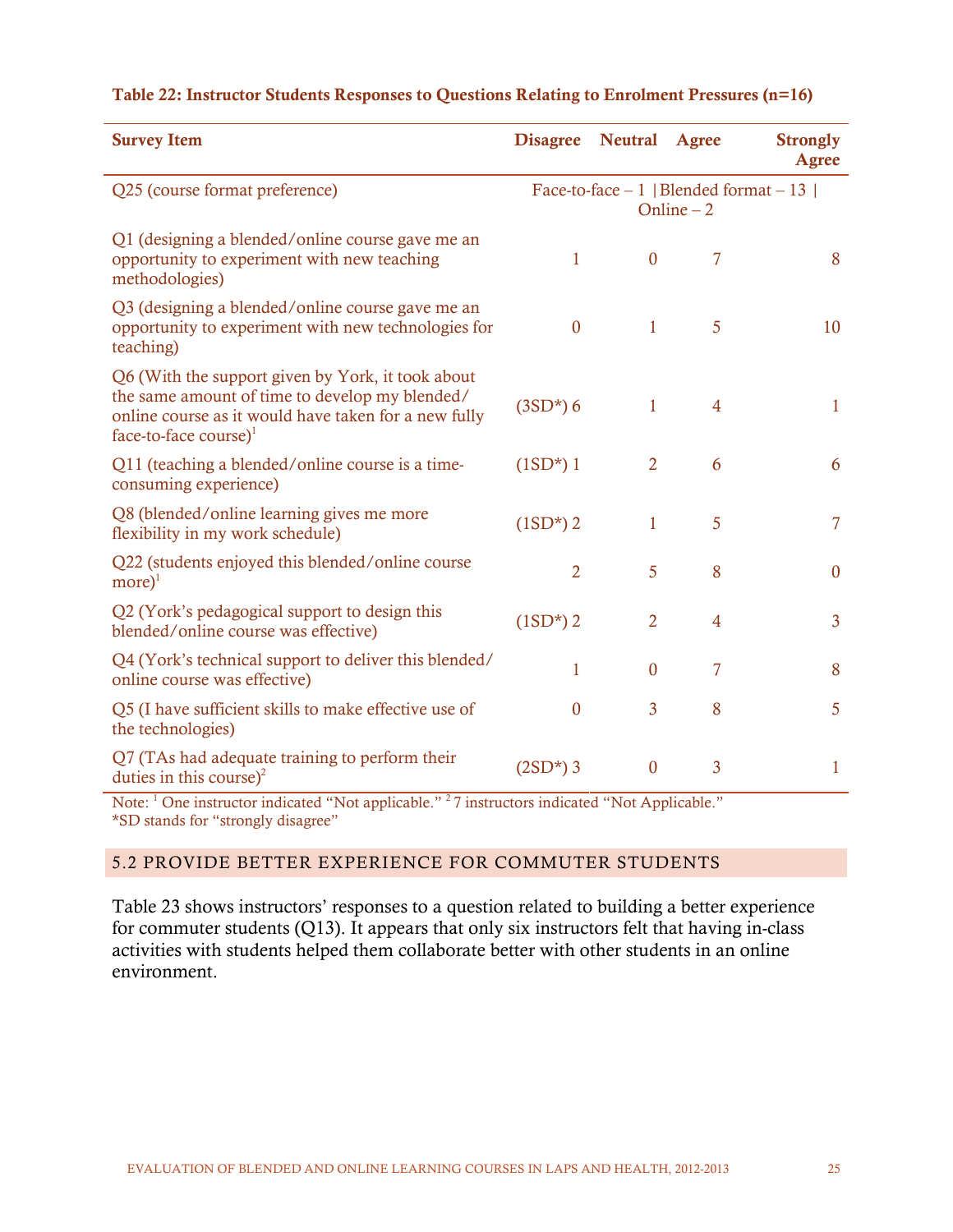#### <span id="page-31-2"></span>Table 23: Instructor Responses to Questions on Better Experience for Commuter Students

| <b>Survey Item</b>                                                                                            | N/A Neutral Agree | <b>Strongly</b><br>Agree |
|---------------------------------------------------------------------------------------------------------------|-------------------|--------------------------|
| Q13 (students collaborated online better after<br>building a sense of community in a face-to-face<br>context) |                   |                          |

#### <span id="page-31-0"></span>5.3 BETTER ENGAGE STUDENTS

Instructors' responses to questions pertaining to student engagement are given in Table 24. It appears that a few instructors (5) felt more confident about student engagement in their blended/online courses. Similarly a few instructors reported an increased level of interaction with their students, as well as among students. In terms of student participation in the blended/online course, only three instructors were anxious about students' reluctance to online participation. Four instructors also worried about academic integrity in the blended/online course. Overall, instructors tend to be less positive of students' learning experience in their courses, as opposed to students whose responses imply more affirmation and satisfaction with eLearning.

| <b>Survey Item</b>                                                                              | <b>Disagree</b> | <b>Neutral</b> | Agree          | <b>Strongly</b><br>Agree |
|-------------------------------------------------------------------------------------------------|-----------------|----------------|----------------|--------------------------|
| $Q12$ (more engaged) <sup>1</sup>                                                               | 3               |                | $\mathfrak{D}$ | 3                        |
| Q14 (S-S amount of interaction increased) <sup>1</sup>                                          | 3               | 3              | 9              | $\Omega$                 |
| Q15 (S-S quality of interaction better) <sup>1</sup>                                            | 2               | 6              | 6              |                          |
| Q16 (S-I amount of interaction increased) <sup>1</sup>                                          | (1SD)           | 6              | 5              | 3                        |
| Q17 (S-I quality of interaction better) <sup>1</sup>                                            | $(1SD)$ 3       | 5              | 3              | 3                        |
| Q18 (assessment of student achievement differed) <sup>1</sup>                                   | $(1SD)$ 5       | $\Omega$       |                | 2                        |
| Q19 (concerned about academic integrity in this course)                                         | $(4SD)$ 3       | 5              | 4              | $\Omega$                 |
| Q9 (students were reluctant to participate in online)<br>$\text{activities}\textsuperscript{2}$ | $(4SD)$ 2       | 3              | 1              | 2                        |
| Q20 (concerned about low student attendance in this<br>$course)^{1}$                            | 7               | $\mathfrak{D}$ | 5              |                          |

#### <span id="page-31-3"></span>Table 24: Instructor Responses to Questions on Engagement

Note: <sup>1</sup> One instructor indicated "Not applicable." <sup>2</sup> Seven instructors indicated "Not Applicable." <sup>2</sup> Four instructors indicated "Not Applicable."

# <span id="page-31-1"></span>5.4 IMPROVE STUDENT LEARNING

With regard to instructors' opinions on the improvement of student learning in a blended/ online format (Table 25), 14 instructors indicated that they were either neutral or positive about better quality of students' educational experience in the blended/online course, compared to a fully face-to-face (course Q21). Similar reactions were reported by the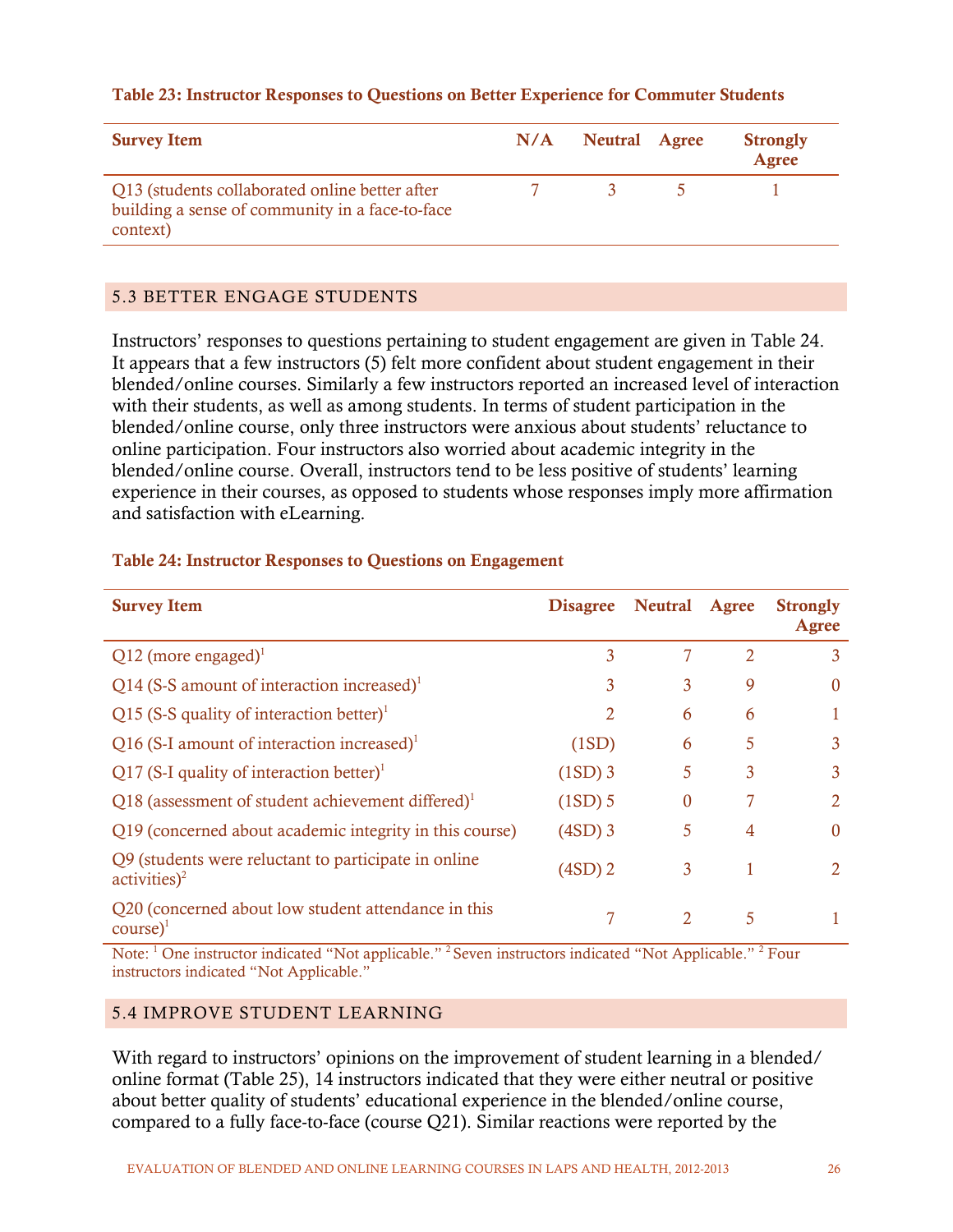instructors regarding students' overall performance in the blended/online course (Q24). Nevertheless, a majority of instructors (10) felt that students were capable of monitoring their progress in the course (Q10). There was a mixed response among the instructors as to whether they that got to know their students better – nine instructors were neutral and six disagreed with the statement. Overall, instructors were neutral or negative rather than positive in their reactions to the improvement of student learning experience in their blended/online courses.

| <b>Survey Item</b>                                                                 | <b>Disagree</b> | Neutral Agree | <b>Strongly</b><br>Agree |
|------------------------------------------------------------------------------------|-----------------|---------------|--------------------------|
| Q21 (quality of students' educational experience was better)                       |                 | 8             |                          |
| Q23 (I got to know students better)                                                | $(2SD)$ 4       | 9             |                          |
| Q24 (students' overall performance was better) $\mathrm{^{1}}$                     | 3               | 9             |                          |
| Q10 (students lacked the ability to monitor their progress in<br>this course) $^1$ | $(4SD)$ 6       |               |                          |

# <span id="page-32-1"></span>Table 25: Instructor Responses on Questions Related to Learning

Note: 1 Two instructors indicated "Not applicable."

# <span id="page-32-0"></span>5.5 ADDITIONAL INSTRUCTORS' COMMENTS

Instructors had the opportunity to provide written comments on the survey as well as express their opinions in an informal group interview with their colleagues. Two themes were dominant: pedagogical and technical support provided for course instructors.

The first was the need for more pedagogical support during preparation and delivery of blended or online learning courses. Some instructors indicated that they were challenged with finding a proper balance between face-to-face and online components in order to make up for losses of physical interaction and consolidate pedagogical gains of online learning. Additionally, some instructors noted that they lacked proper strategies for evaluating the viability of Moodle tools needed for bridging effectively their technical attributes to a learning activity in order to achieve a certain instructional goal. For instance, one instructor wondered why a poll tool was more effective than an online forum, or why should she use a wiki instead of a blog. Furthermore, course instructors perceived a pressing need for knowledge and support in the following areas:

- active learning and student-centered pedagogies in the design of a blended/online course;
- substantial guidance on recording lectures and production of multimedia objects (e.g., assistance in finding content, copyright advising, editing and reviewing strategies);
- a resource for engagement strategies capitalized on the use of Moodle forum and other interactive technologies to bring more students into online discussions and enhance community building beyond the classroom's walls;
- a resource for instructional techniques to help students absorb the content of recorded lectures posted on Moodle in a creative and critical way;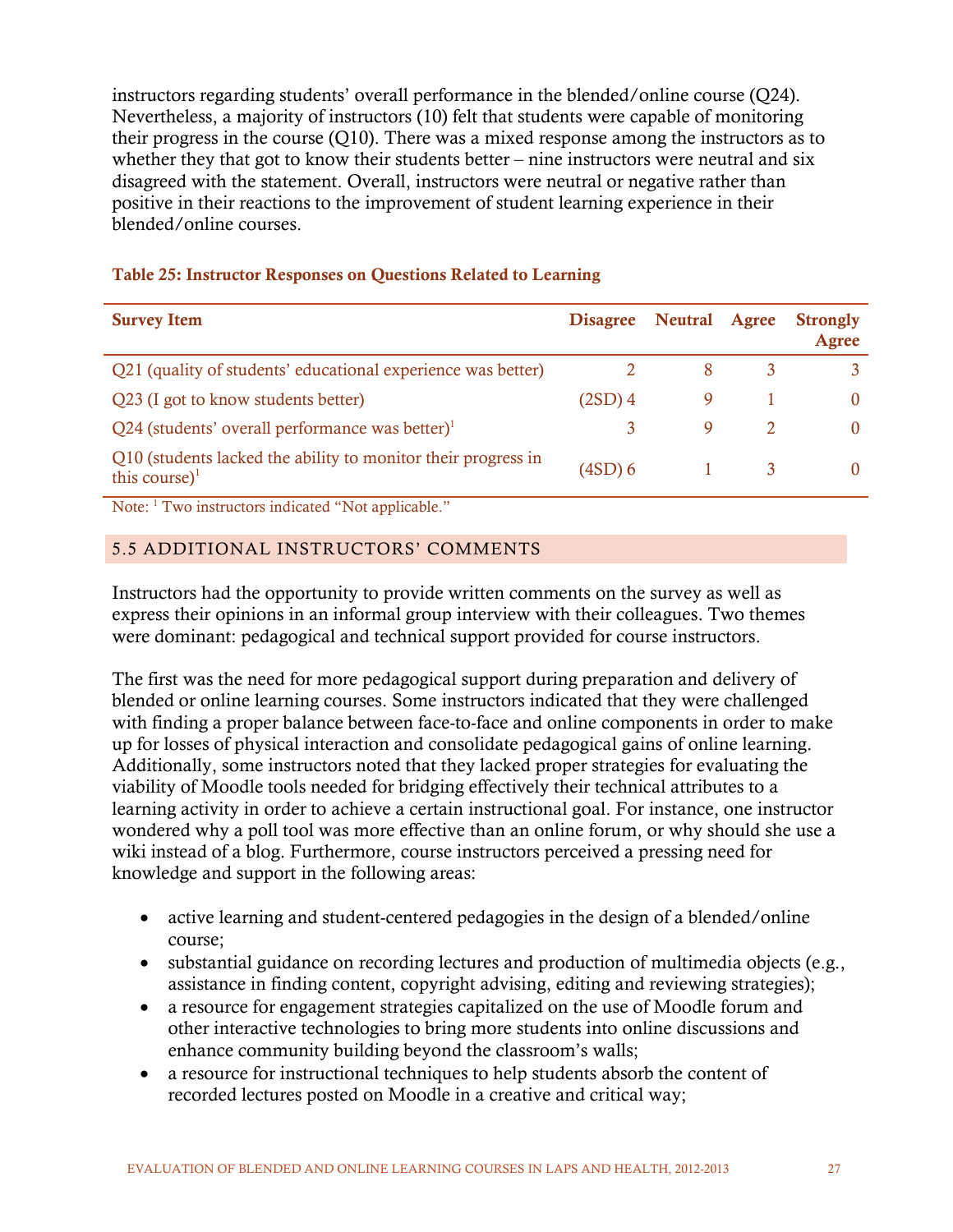• assessment and analytical tools that can assist instructors in monitoring and tracking students' participation and engagement on Moodle (including a Moodle grades tool, its set up and management).

Instructors felt that they needed more workshop opportunities offered in the forms of oneon-one meetings with an educational consultant and a full-day workshop. Within such a workshop, a number of instructors were asking for combining pedagogical knowledge with sharing classroom experience by their peers who were successful in their teaching in a blended/online format so that they could observe concrete examples of innovative pedagogy and application of technology. Furthermore, instructors suggested that the workshops should be offered for faculty based on their eLearning experience and technical proficiency with Moodle to provide better support, as opposed to workshops focused on an "average Moodle user" that are least effective and time intensive.

The other theme related to some technical challenges arose during instructors' delivery of blended/online courses. One instructor was concerned with an issue of reliability of Moodle. She commented that students sometimes lost their forum discussions when they tried to post, and that not all course announcements or discussion posts resulted in email notification. When having such specific problems whether they related to technical or instructional support issues, instructors appeared to be unable to find and/or locate contact information of a person (e.g., Teaching Commons, Center for Distance Education, or Learning Technology Services) who could help them in efficient and timely manner. They believed that having such information at hand would help ensure the effectiveness of the support system that is already in place. Additionally, a couple of instructors indicated that they experienced inconvenience and frustration when their computer or recording technology was not working properly or when they needed to install software applications on their office computer. In this regard, they asked for having immediate access to a person who could come to them and provide support needed.

Lastly, a few instructors indicated that blended courses should be easily distinguished from other formats in a course calendar so that students have an option to choose to sign up for a section or course in a blended format. They noted that many students enrolled into their courses found out too late that it would have a combination of online and face-to-face sessions.

# <span id="page-33-0"></span>5.6 SUMMARY

<span id="page-33-1"></span>Overall, the course instructors supported the eLearning initiative by the Faculty of Liberal Arts and Professional Studies and the Faculty of Health. They showed their willingness to continue to experiment and improve their teaching in a blended or online learning format. Most instructors tended to be less positive of students' learning experience in their courses, as opposed to students whose responses implied more satisfaction with eLearning. While most instructors were satisfied with technical support provided, they called for more effective instructional support provided by experts using diverse mediums of instruction. The instructional support issues mentioned above are of concern and need to be explored further.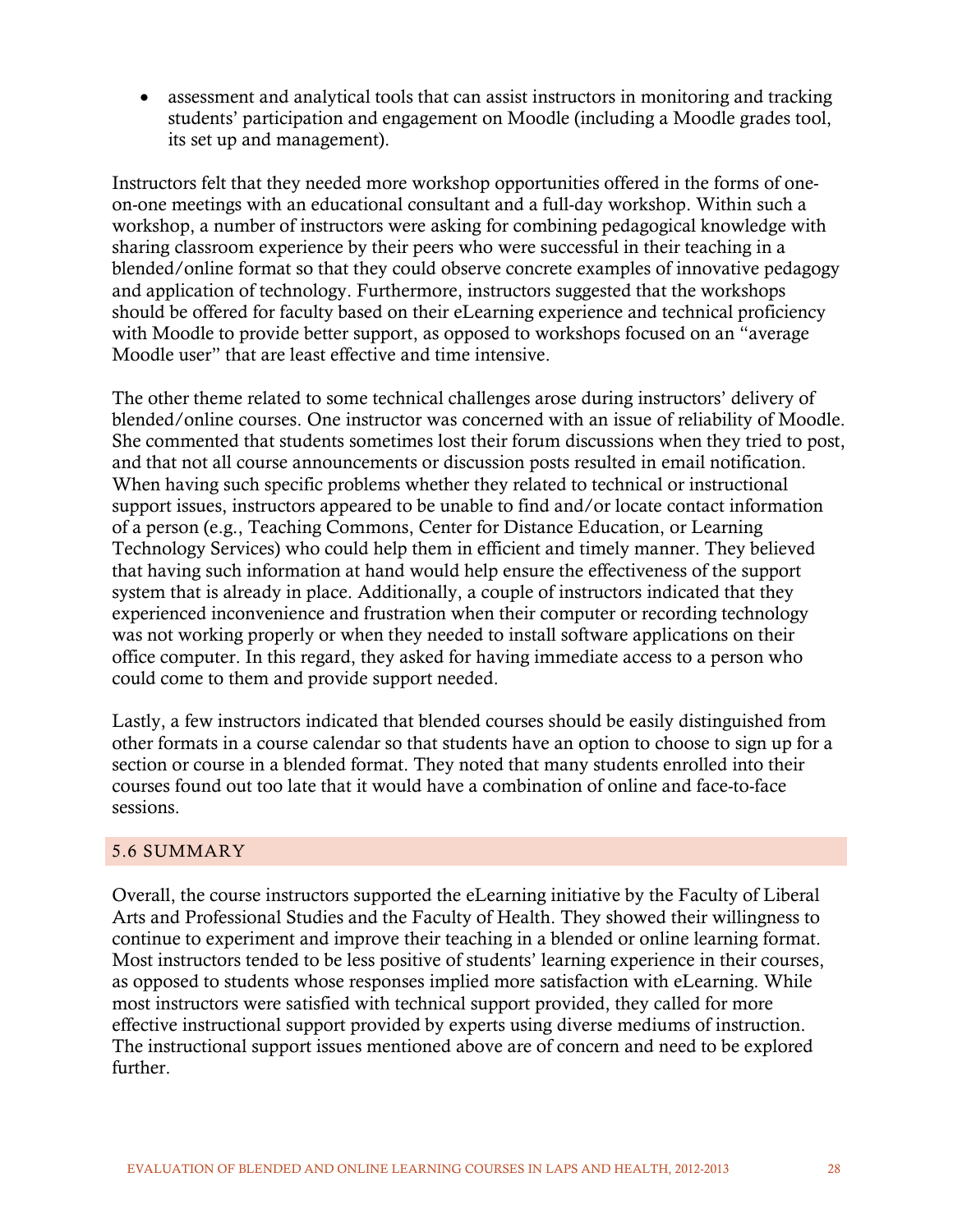# 6. OVERALL SUMMARY AND RECOMMENDATIONS

In this report, we present the results of the evaluation on the second year implementation of the blended and online learning initiative in the Faculty of Liberal Arts and Professional Studies and the Faculty of Health that was supported by the York's Academic Innovation Fund. Twenty-four courses were redesigned using a fully online mode of instruction and three models of blended learning – a Web-enhanced version of the supplemental model and two versions of the replacement model, in which a certain proportion of in-class seating time was reduced and replaced with online learning activities using roughly either 70:30 or 50:50 face-to-face and online ratios. We analyzed course Moodle sites, administered surveys to students, and surveyed course instructors for their perceptions of teaching a blended and online learning course.

Thirteen Moodle course sites were analyzed on four evaluation criteria derived from the literature and our prior study conducted in Winter 2012: (a) Moodle organization and layout design, (b) instructional design and delivery, (c) student engagement, and (d) student support and resources. From our findings it is clear that most Moodle sites evaluated have been well received by students due to their usability and appropriate layout design. In addition, most Moodle sites produced evidence of structuring their course content in a logically sequential way that helped students find various course components and build their learning paths during their courses. Five course Moodle sites satisfied most expectations appropriate for a blended/online course. The other eight course Moodle sites however produced little evidence of the expectations appropriate for a blended/online course, particularly in the areas pertaining to providing opportunities for student engagement and offering adequate access to student support and resources required for a blended/online course.

The student survey results show that 72% of students have been satisfied with their blended or online learning course, particularly students in mid-size, large, and extra-large classes. While students have indicated their preference for instruction in a blended format, a plurality of students are inclined to watch recorded lectures online, attend in-class tutorials, and participate face-to-face. According to a solid majority of students, blended and online learning have offered greater flexibility in personal schedule, substantial reduction of travel time to campus, and broader access to useful online resources posted on Moodle. Of concern, however, is that a little over one-third of students have perceived increased connectivity to other students and felt more engaged in their blended and online courses.

Our findings suggest that the course instructors have been supportive of the blended and online learning initiative in LAPS and Health and are willing to continue to experiment and improve their teaching in a blended or online format. Most instructors appear to be less positive of students' learning experience in their courses, as opposed to students whose responses imply more satisfaction with blended and online courses. Furthermore, most instructors have asked for more pedagogical support offered by experts in instructional design using various formats.

Given the above findings, we offer four recommendations below with respect to course Moodle site design, engagement strategies, instructor pedagogical support, and student support.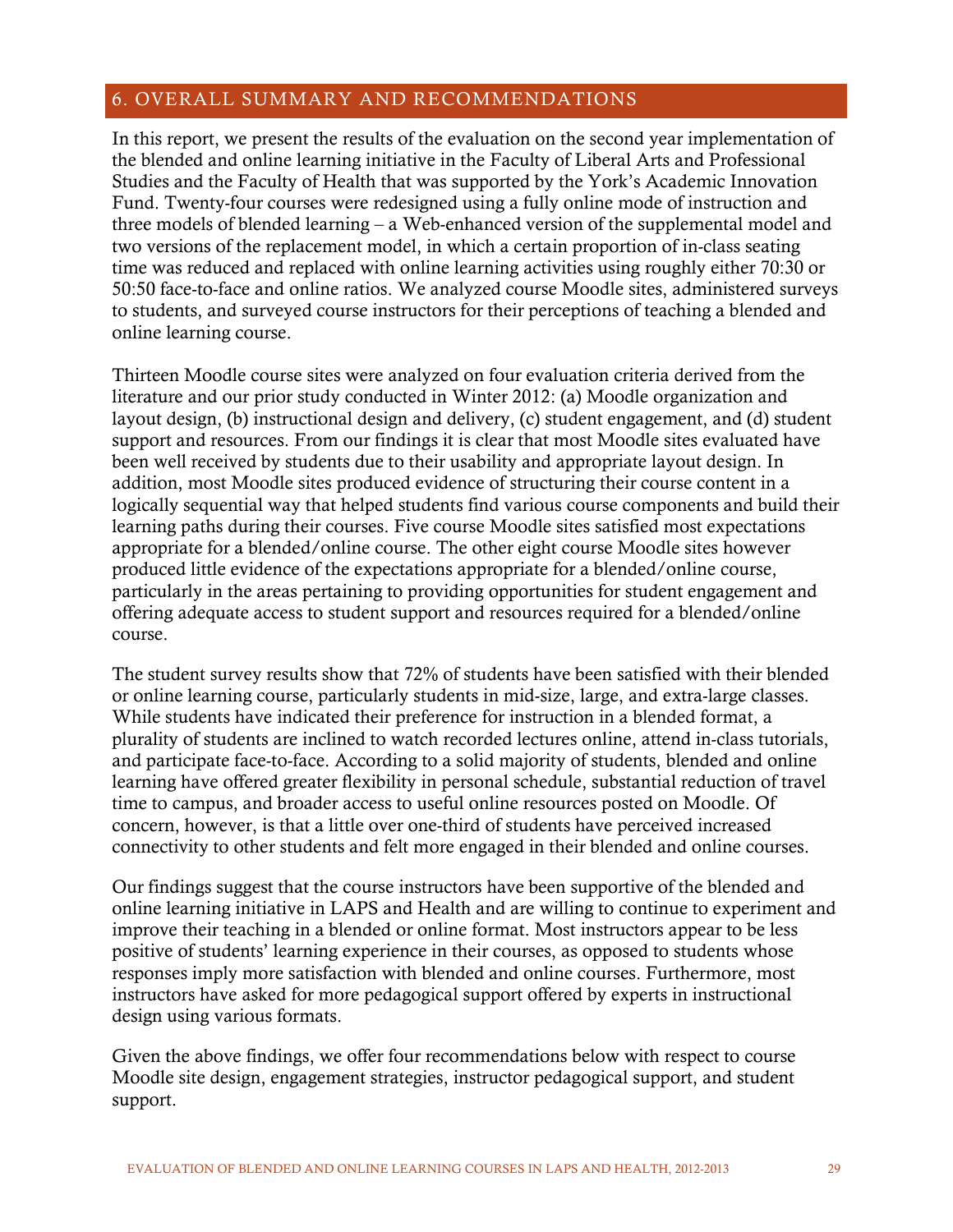# <span id="page-35-0"></span>RECOMMENDATION 1: COURSE MOODLE SITE DESIGN

Considering the differences of reading text from a computer monitor or mobile device screen, instructors in blended courses need to think carefully about how they present and organize course information on their course Moodle sites in order to encourage students to read materials online. We recommend a number of techniques that can be applied to improve navigation and readability of on-screen text so that students are able to locate, perceive, read, and comprehend online text effectively. First, it is crucial to place course information or materials consistently in the same location on a course home page so that students are able to find easily and quickly critical information. Moodle allows instructors to move all course-related information (e.g., course outline documents, course announcements, etc.) to a general area located in a very specific area – in the upper center of the home page. Second, the instructors need to limit the amount of online text in lengthy documents (e.g., course outline, recorded lectures) by dividing it into several sections (e.g., course schedule, grading scale, calendar of due dates, etc.) to promote effective scanning of information on screen and reading it without scrolling down. Third, the instructors should provide subtle visual cues or text directives to hyperlinks (e.g., an external video or requires Passport York to access this document), particularly if those links direct students to resources outside of Moodle. Finally, instead of attaching documents to Moodle, it is better to embed documents into Moodle pages. This will allow students to view the content of a file in its entirety either on a computer monitor or any mobile device without making extra steps to save, download, and open a document.

Furthermore, we recommend that a standard Moodle course shell template be designed and used as a foundation for all blended/online courses. While the content of courses is different, this template should be carefully developed to address issues common to blended/online learning as specified in the evaluation rubric used in this study. Additionally, having a standard Moodle course template will provide students with a consistent learning experience in other blended/online courses and help them feel comfortable with their structure and delivery mechanisms. An instructional designer may need to work with instructors to develop a shell template and explain how it can be integrated effectively into their courses so that the instructor can focus on the development of course content and learning activities rather than on the look and feel of the course website.

# <span id="page-35-1"></span>RECOMMENDATION 2: STUDENT ENGAGEMENT

The instructors may wish to explore innovative instructional strategies and take advantage of a diverse repertoire of Moodle tools to enhance active learning and provide various learning experiences to reach out to students of different learning preferences. We recommend that the instructors may want to encourage interactions among students by providing opportunities on Moodle for gathering, discussing, and thinking in the forms of online forums, virtual office meeting spaces with instructor and TAs, wiki-mediated project working space, real-time chats, etc. With regards to the content of recorded lectures posted on Moodle, we recommend that the instructors provide students with opportunity to interact with the content of a recorded lecture by encouraging students to discuss its content in a linked discussion forum on Moodle. This would allow students to have more in-depth exploration of themes and concepts, as well as to gain feedback on critical issues presented in the lecture from other students, TAs, and instructor. In addition, instructors would have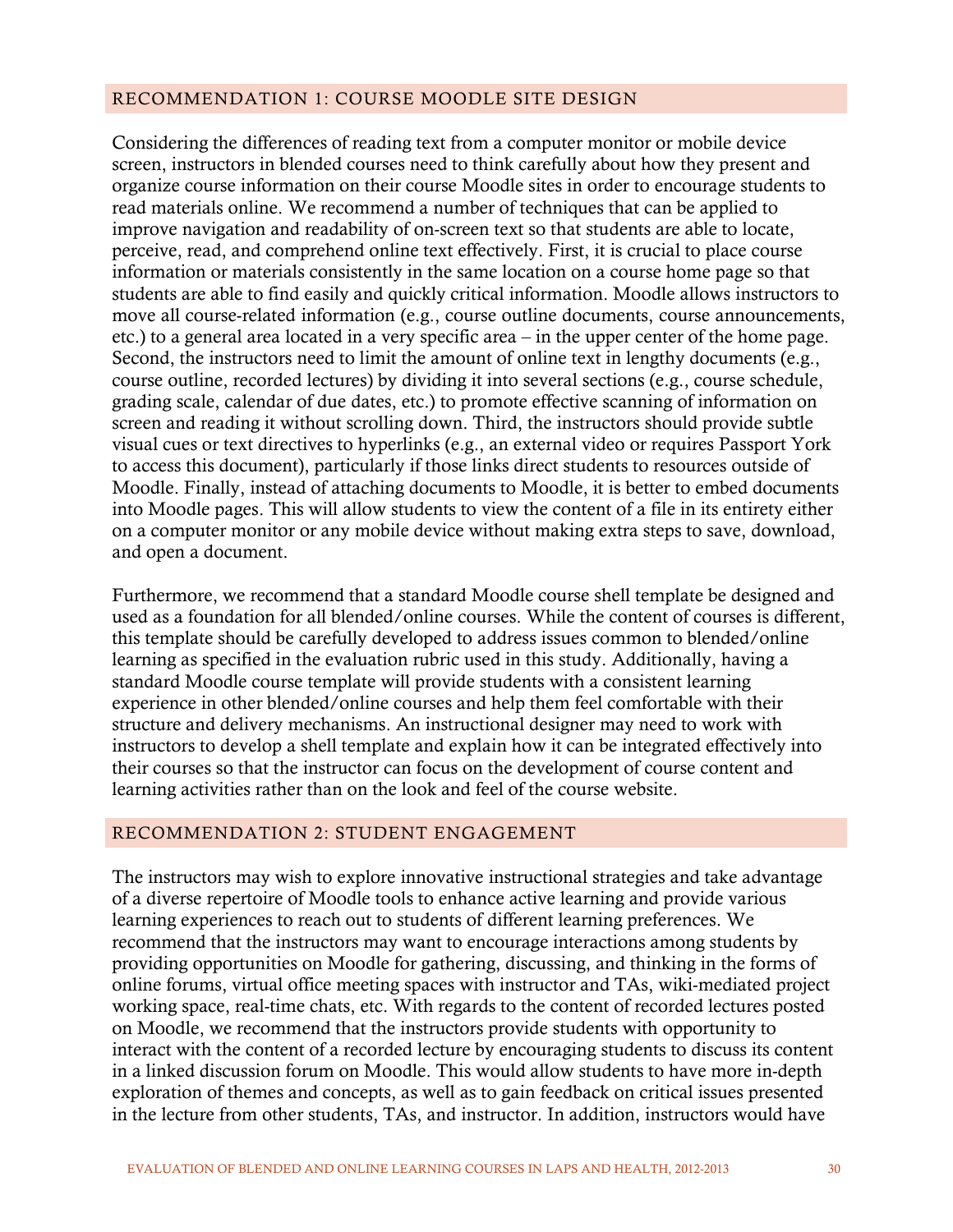an additional mechanism of monitoring and analyzing what students are watching and how they engage with the lecture content.

# <span id="page-36-0"></span>RECOMMENDATION 3: INSTRUCTOR PEDAGOGICAL SUPPORT

We recommend that instructors and TAs should be provided with a comprehensive pedagogical support system involving an educational developer or instructional designer who ideally should meet with instructors before a course starts so that they could develop an instructional plan and course material, review effective instructional re-design strategies and assessments, evaluate the viability of emerging technologies and eLearning innovations, and resolve critical issues in advance. The pedagogical support system should also provide opportunities for continuous professional development in both face-to-face and blended formats, as well as for peer mentoring and sharing of best teaching practices among course instructors. In addition, we recommend that the Faculties may wish to create a digital depository of sharable and reusable learning objects, resources, lessons learned, and exemplar models and engagement strategies related to blended and online learning in order to ensure sustainability of the eLearning initiative in both Faculties.

#### <span id="page-36-1"></span>RECOMMENDATION 4: STUDENT SUPPORT

Considering that some students may be challenged by blended learning, initial support for those students is vital to their academic success, as well as to the reputation of both Faculties. Before enrolling in a blended course, we recommend that students should be provided with information on what they can expect from a blended course. In this regard, we suggest that the Faculties may wish to develop a self-assessment survey to help students find out whether a blended course would be compatible with their learning style and what they need to do to succeed in blended learning. The link to the survey can be placed next to a course description in the course calendar, and students should be encouraged to take the survey before enrolling in the blended course. After completing the survey, a student should be clear as to what is expected through various stages of the blended course and provided with guidelines and additional information that would be helpful to improve their learning abilities (e.g., links to guidelines or workshops on time management, self-regulation, Moodle skills, and other related study habits). Similar links to student support services are suggested to be posted on a course Moodle home page to assist students during their blended and online courses.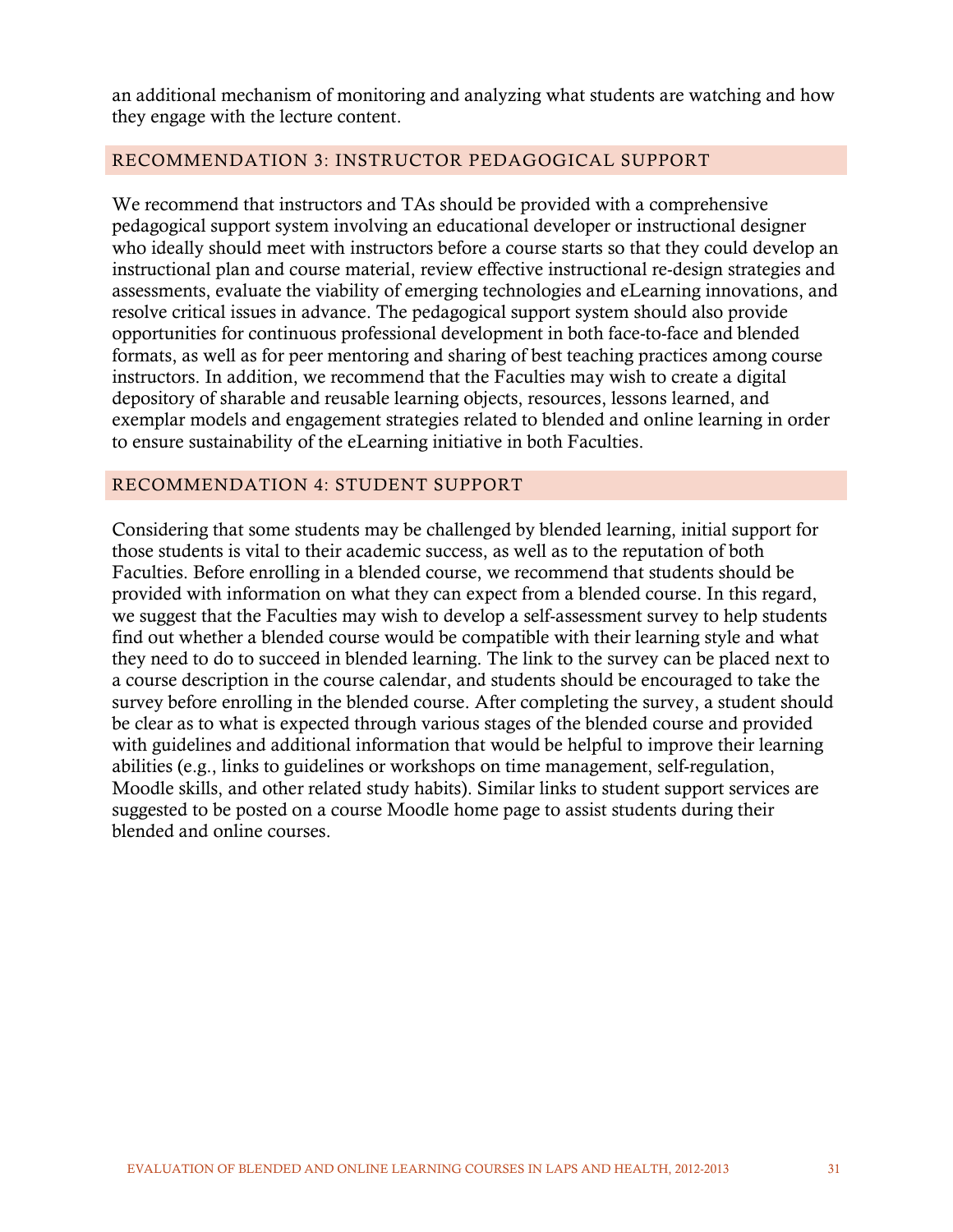# <span id="page-37-0"></span>7. REFERENCES

- Bandiera, O., Larcinese, V., & Rasul, I. (2010). Heterogeneous class size effects: New evidence from a panel of university students. *The Economy Journal, 120*(549), 1365- 1398. Available at [http://econ.lse.ac.uk/staff/bandiera/class\\_size.pdf](http://econ.lse.ac.uk/staff/bandiera/class_size.pdf)
- eLearning Working Group (2010, June). *E-learning business case for York University*  (Occasional Report). Toronto, ON: York University, Institute for Research on Learning Technologies. Available at [http://irlt.yorku.ca/reports/E](http://irlt.yorku.ca/reports/E-learningcasefinalversion.pdf)[learningcasefinalversion.pdf](http://irlt.yorku.ca/reports/E-learningcasefinalversion.pdf)
- Owston, R., & York, D. (2012, July). *Evaluation of blended learning courses in the Faculty of Liberal Arts and Professional Studies and the Faculty of Health – Winter Session 2012* (Technical Report No. 2012-3). Toronto, ON: York University, IRLT. Available at <http://irlt.yorku.ca/reports/TechReport2012-3.pdf>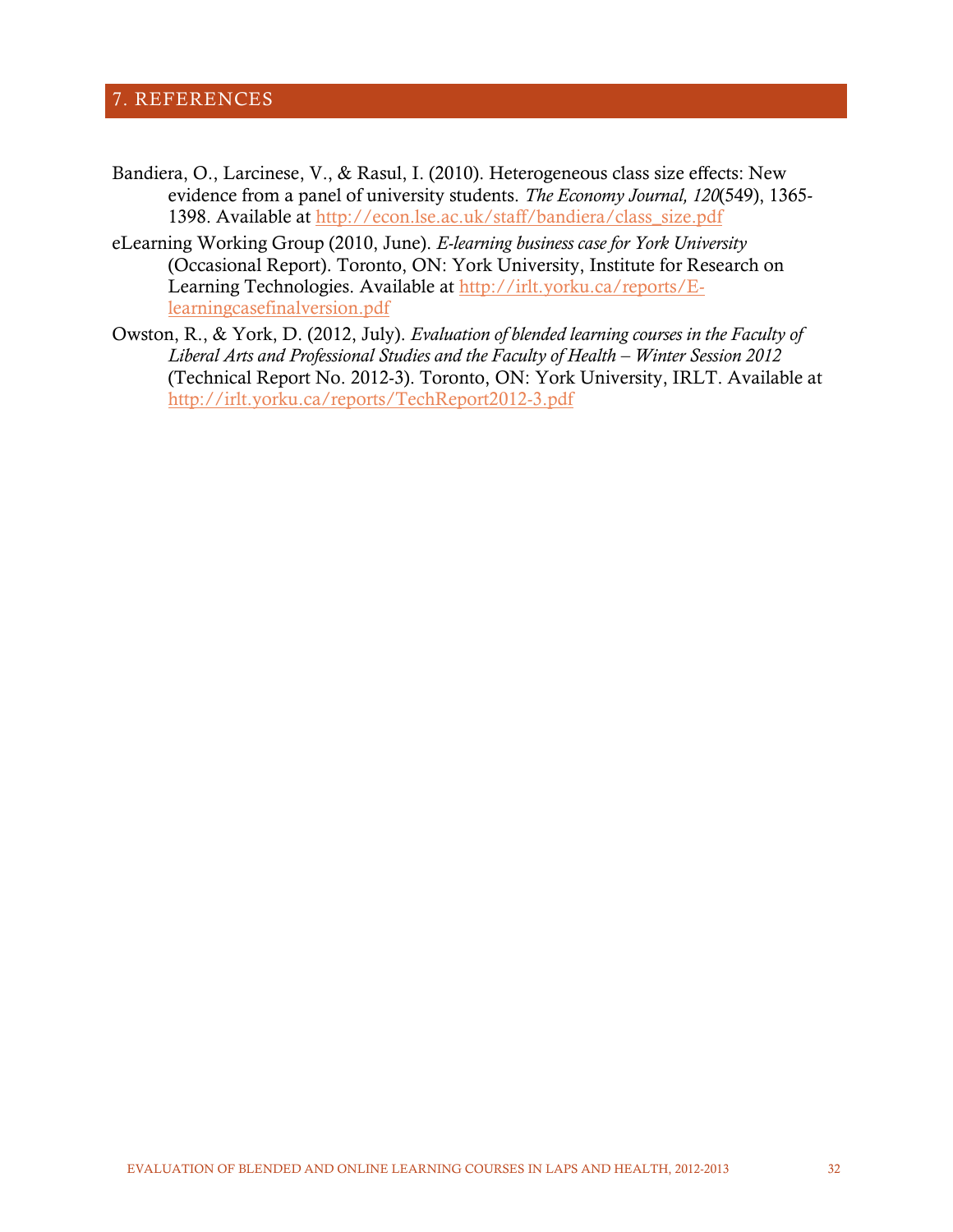# <span id="page-38-0"></span>8. APPENDICES

#### <span id="page-38-1"></span>APPENDIX A: MOODLE COURSE WEBSITE EVALUATION RUBRIC

The framework employed was an adaptation of three existing evaluation rubrics frequently used to assess the design and delivery of online courses in higher education. These rubrics include: the Quality Online Course Initiative (QOCI) Rubric<sup>[1](#page-38-2)</sup>, the Quality Matters Rubric<sup>[2](#page-38-3)</sup>, and the *Rubric for Online Instruction*[3](#page-38-4) .

#### INSTRUCTIONS

The criteria are grouped into four areas of evaluation: (a) Moodle organization and layout design; (b) instructional design and delivery; (c) student engagement; and (d) student support and resources. The criteria provided in this evaluation rubric represent some of the most important issues instructors face when designing Moodle for their blended or online learning courses.

Here's how to use the rubric:

- Respond to each criterion along the 3-point scale (1 to 3) provided. The scale is provided along with each criterion. Please select "0," if evidence of the criterion is not present, but should be, based on design of a blended course and content; or present, but not appropriate for this course. Also, select "0," if the criterion is not applicable based on design of a blended or online course.
- There are three interpretive statements for each criterion that will assist the evaluator in selecting the right score:
	- 1 "Developing" (i.e., does not meet the criterion) means that little evidence of this criterion present, but it *needs improvement* (to be presented more clearly or better developed).
	- 2 "Appropriate" (i.e., meets the criterion) means that evidence of this criterion is clear and is *appropriate* for this blended or online course. More could possibly be added.
	- 3 "Outstanding" (i.e., exceeds the criterion) means that evidence of this criterion is clear, appropriate for this blended or online course, *exceeds the expectations of the "appropriate" criterion*, and *demonstrates best practices* in a manner that models its use.
- From a drop-down menu select the score that best represents your viewpoint regarding the Moodle course site. Be honest and realistic in your assessment.
- Although criteria ask the evaluator to rate the Moodle site in a quantitative way, the evaluator can respond from his/her own perspective in the "observation notes" field at the end of the rubric.
- At the end of each evaluation category, the evaluator is provided with information on how to interpret the total score in a particular category. At the end of evaluation, interpretation for the final score is also provided to determine the overall state of the Moodle course design and implementation.

<span id="page-38-2"></span> <sup>1</sup> Quality Online Course Initiative (QOCI) Rubric. An initiative sponsored by Illinois Online Network (ION) University of Illinois. Retrieved February 09, 2012, from http://www.ion.uillinois.edu/initiatives/qoci/rubric.asp

<span id="page-38-3"></span><sup>&</sup>lt;sup>2</sup> Quality Matters<sup>TM</sup>Rubric Standards 2011-2013 (2011) developed by Quality Matters Program, Maryland Online Inc. Retrieved February 09, 2012, from http://www.qmprogram.org/files/QM\_Standards\_2011-2013.pdf

<span id="page-38-4"></span> $3$  Rubric for Online Instruction (2009). An initiative sponsored by California State University, Chico. Retrieved February 09, 2012, from http://www.csuchico.edu/tlp/resources/rubric/rubric.pdf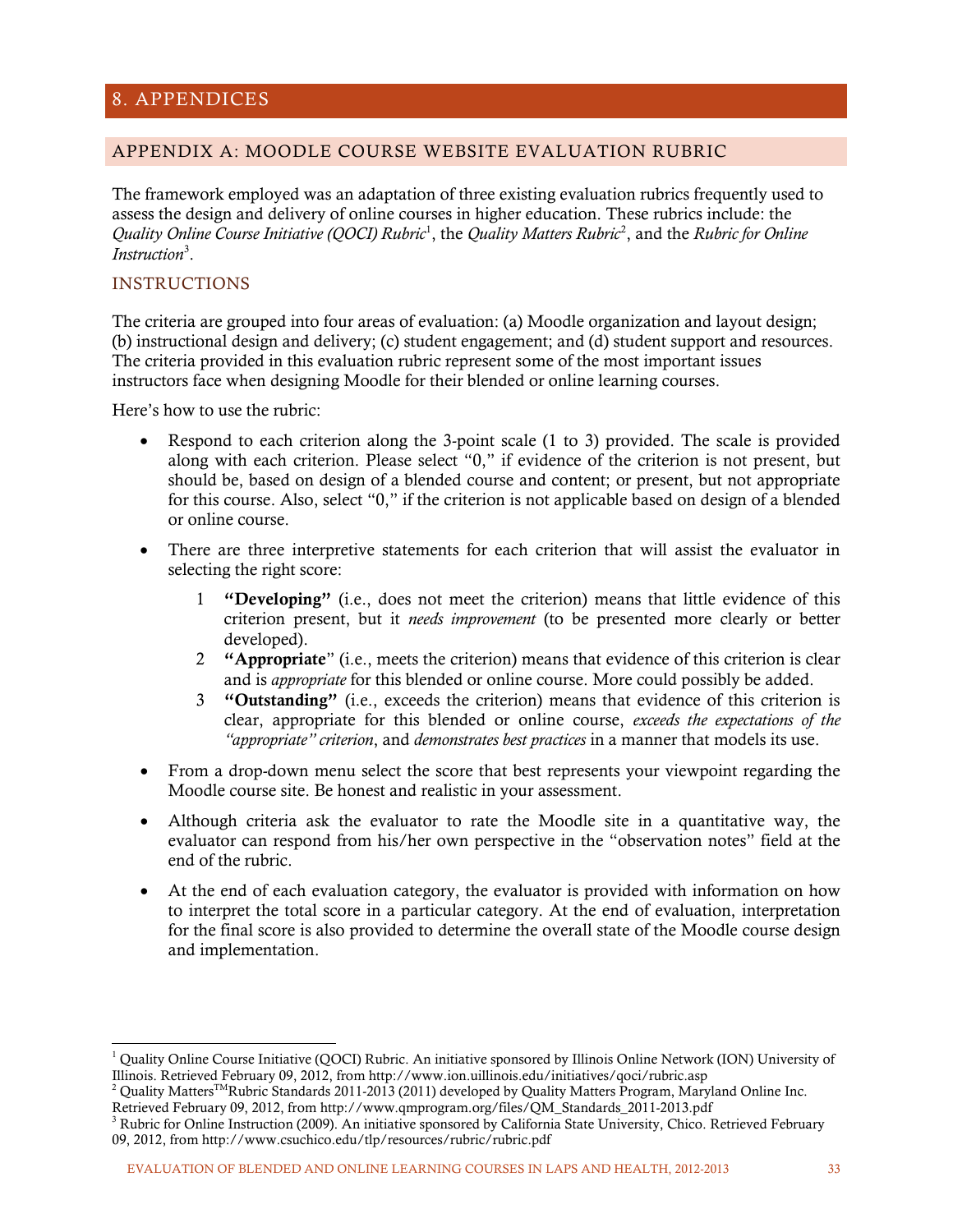| Evaluation                                                            | Criteria interpretation                                                                                                                                                                                                                                                                                                                      |                                                                                                                                                                                                                                                          |                                                                                                                                                                                                                               |                  |  |
|-----------------------------------------------------------------------|----------------------------------------------------------------------------------------------------------------------------------------------------------------------------------------------------------------------------------------------------------------------------------------------------------------------------------------------|----------------------------------------------------------------------------------------------------------------------------------------------------------------------------------------------------------------------------------------------------------|-------------------------------------------------------------------------------------------------------------------------------------------------------------------------------------------------------------------------------|------------------|--|
| criteria                                                              | Developing (1)                                                                                                                                                                                                                                                                                                                               | <b>Appropriate (2)</b>                                                                                                                                                                                                                                   | <b>Outstanding (3)</b>                                                                                                                                                                                                        | Score            |  |
| Ease and clarity<br>of navigation of<br>Moodle course<br>website      | Much of Moodle is under<br>construction, with some<br>key components identified<br>such as the syllabus.                                                                                                                                                                                                                                     | Moodle is organized and<br>navigable. Students can<br>understand the key<br>components and structure of<br>the course.                                                                                                                                   | Moodle is well-organized and<br>easy to navigate. Scrolling is<br>minimized and facilitated with<br>anchors. Hyperlinks are based<br>on visual cues such as color,<br>underlining, and text directives<br>(e.g., Start here). | $\theta$         |  |
| Consistent<br>navigation from<br>page to page<br>throughout<br>Moodle | Windows open in<br>inappropriate frames that<br>might confuse students.<br>Alien (third-party, other<br>than those within<br>Moodle) frames (widgets,<br>applications) are used.                                                                                                                                                             | Most windows/hyperlinks<br>open in appropriate frames<br>that do not confuse students.<br>The use of non-Moodle<br>frames (applications) is<br>avoided.                                                                                                  | All windows/hyperlinks open<br>in appropriate frames. The use<br>of additional frames, other than<br>those within the Moodle is<br>avoided.                                                                                   | $\boldsymbol{0}$ |  |
| <b>Visual</b><br>consistency of a<br>Moodle course<br>website         | The visual design<br>elements (e.g., sizes and<br>colours of heading and<br>body text styles) are used<br>inconsistently, and do not<br>present course<br>information clearly (long<br>activity/resources names,<br>cluttered with images or<br>other dynamic visuals).                                                                      | Most Moodle pages are<br>visually consistent. Short<br>activity/resources names are<br>used. The use of images and<br>other dynamic visual objects<br>(animation, videos) is<br>limited to only those that<br>contribute to the learning<br>experience   | All Moodle pages are readable<br>and visually consistent. Use of<br>short names, images, and other<br>dynamic visuals enhances the<br>course and streamlines delivery<br>of the content.                                      | $\theta$         |  |
| Functional<br>consistency of a<br>Moodle course<br>website            | Moodle pages are<br>functionally inconsistent<br>and do not communicate<br>course information<br>clearly.                                                                                                                                                                                                                                    | Most Moodle pages are<br>functionally consistent, and<br>communicate course<br>information clearly and in<br>sequential order.                                                                                                                           | All Moodle pages are<br>functionally consistent, and<br>communicate course<br>information clearly and in<br>sequential order throughout<br>Moodle.                                                                            | $\Omega$         |  |
| Use of<br>multimedia                                                  | Multimedia files do not<br>meet minimum standards,<br>e.g., blurry (quality), too<br>large size, or inadequate<br>length of audio/video files<br>- that restrict users' ability<br>to view/download the<br>file. Audio/video player<br>required is not compatible<br>with multiple operating<br>systems and requires<br>additional plug-ins. | Multimedia files meet<br>minimum standards: clear<br>(quality), adequate<br>(size/length). Audio/video<br>player required is compatible<br>with multiple operating<br>systems and requires only a<br>free, standard, and easily<br>downloadable plug-in. | Multimedia files exceed<br>minimum standards and are<br>optimized for efficient loading<br>on computers with lower<br>bandwidths. A written<br>transcript is provided with all<br>audio/video files.                          | $\mathbf{0}$     |  |
| Total score (in this category):                                       |                                                                                                                                                                                                                                                                                                                                              |                                                                                                                                                                                                                                                          |                                                                                                                                                                                                                               | $\mathbf{0}$     |  |

#### *Interpretation of the total score in this category*

- 13-15 (90-100%) Moodle exceeds the expectations of the "appropriate" criteria for the Moodle site organization and layout design. Overall, the Moodle site demonstrates best practices in a manner that models its use.
- 10-12 (67-89%) Moodle meets the minimum criteria for the Moodle site organization and layout design and is appropriate for a blended or online course.
- 5-9 (33-66%) Moodle shows little evidence of the criteria for the Moodle site organization and layout. Some areas need to be better developed.
- 4 > (32% and less) Moodle does not meet the minimum criteria for the Moodle site organization and layout, and may confuse the users. This Moodle may be a very difficult sell for blended or online learning. Major improvements are needed.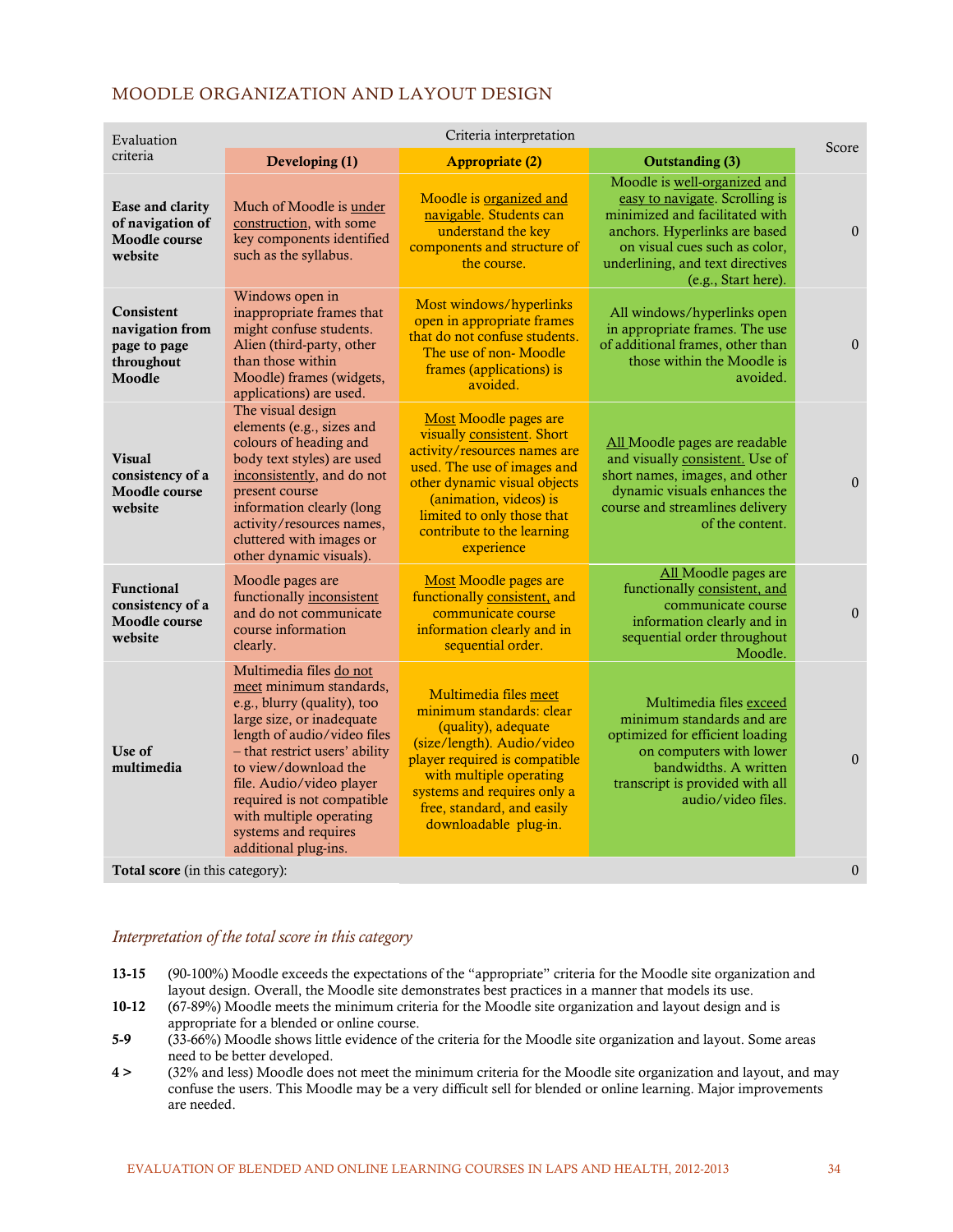# INSTRUCTIONAL DESIGN & DELIVERY

| Criteria interpretation<br>Evaluation criteria                                                                                   |                                                                                                                                                                                                       |                                                                                                                                                                                                                     |                                                                                                                                                                                                                                                                                       |                  |
|----------------------------------------------------------------------------------------------------------------------------------|-------------------------------------------------------------------------------------------------------------------------------------------------------------------------------------------------------|---------------------------------------------------------------------------------------------------------------------------------------------------------------------------------------------------------------------|---------------------------------------------------------------------------------------------------------------------------------------------------------------------------------------------------------------------------------------------------------------------------------------|------------------|
|                                                                                                                                  | Developing (1)                                                                                                                                                                                        | <b>Appropriate (2)</b>                                                                                                                                                                                              | <b>Outstanding (3)</b>                                                                                                                                                                                                                                                                | Score            |
| Organization of a<br>blended/online<br>course                                                                                    | Moodle provides<br>fragmentary information<br>about the blended/online<br>course and its structure. It is<br>unclear about what is<br>expected of students in the<br>course.                          | Moodle provides adequate<br>information about the<br>blended/online course, its<br>structure. Specifically, it<br>identifies and delineates the<br>role the online component<br>will play in the blended<br>course. | Moodle provides extensive<br>information about the<br>blended/online course, the<br>structure of learning;<br>clearly delineates the role<br>the online component will<br>play in the course; and<br>clarifies the relationship<br>between the face-to-face<br>and online components. | $\mathbf{0}$     |
| <b>Building learning</b><br>paths<br>(i.e., a logical way of<br>structuring the course<br>content - resources<br>and activities) | The structure of the course<br>(e.g., modules and activities)<br>is unclear on Moodle.                                                                                                                | The course content on<br>Moodle is logically<br>sequenced OR grouped.<br><b>Navigational instructions</b><br>make clear how to get started<br>and where to find various<br>course components.                       | The course content on<br>Moodle is logically<br>sequenced AND integrated<br>to help students engage<br>with it. Instructions to<br>students on how to meet<br>the learning objectives are<br>adequate.                                                                                | $\mathbf{0}$     |
| Meeting the<br>diverse learning<br>needs of students                                                                             | Moodle provides limited<br>visual, textual, kinesthetic<br>and/or auditory<br>activities/multimedia<br>resources to enhance student<br>learning and accommodate<br>different learning<br>preferences. | Moodle provides adequate<br>visual, textual, kinesthetic<br>and/or auditory<br>activities/multimedia<br>resources to enhance student<br>learning and accommodate<br>different learning preferences.                 | Moodle provides multiple<br>visual, textual, kinesthetic<br>and/or auditory activities<br>and multimedia resources<br>to enhance student<br>learning and accommodate<br>different learning<br>preferences.                                                                            | $\mathbf{0}$     |
| <b>Use of Moodle</b><br>technology                                                                                               | Course uses limited Moodle<br>tools to facilitate<br>communication and<br>learning.                                                                                                                   | Course uses adequate<br>Moodle tools to facilitate<br>communication and learning.                                                                                                                                   | Course uses a variety of<br>Moodle tools to<br>appropriately facilitate<br>communication and<br>learning. The course<br>design also takes<br>advantage of other<br>technologies and media to<br>support the learning<br>objectives.                                                   | $\boldsymbol{0}$ |
| Use of a variety of<br>learning activities                                                                                       | Moodle provides limited<br>activities to help students<br>master the content, develop<br>critical thinking and/or<br>problem-solving skills.                                                          | Moodle provides adequate<br>activities to help students<br>master the content, develop<br>critical thinking and/or<br>problem-solving skills.                                                                       | Moodle provides multiple<br>activities that help students<br>master the content,<br>develop critical thinking<br>and problem-solving skills.                                                                                                                                          | $\mathbf{0}$     |
| Total score in this category:                                                                                                    |                                                                                                                                                                                                       |                                                                                                                                                                                                                     |                                                                                                                                                                                                                                                                                       | $\overline{0}$   |

#### *Interpretation of the total score in this category*

- 13-15 (90-100%) Moodle exceeds the expectations of the "appropriate" criteria for instructional design and delivery. Overall, the Moodle site demonstrates best practices in a manner that models its use.
- 10-12 (67-89%) Moodle meets the minimum criteria for effective instructional design and delivery, and appropriate for a blended/online course.
- 5-9 (33-66%) Moodle shows little evidence of the criteria for effective instructional design and delivery. Some areas need to be presented more clearly.
- 4 > (32% and less) Moodle does not meet the minimum criteria for effective instructional design and delivery, and may prevent students from achieving the stated learning objectives in the blended/online course. Major improvements in developing the blended/online course are needed.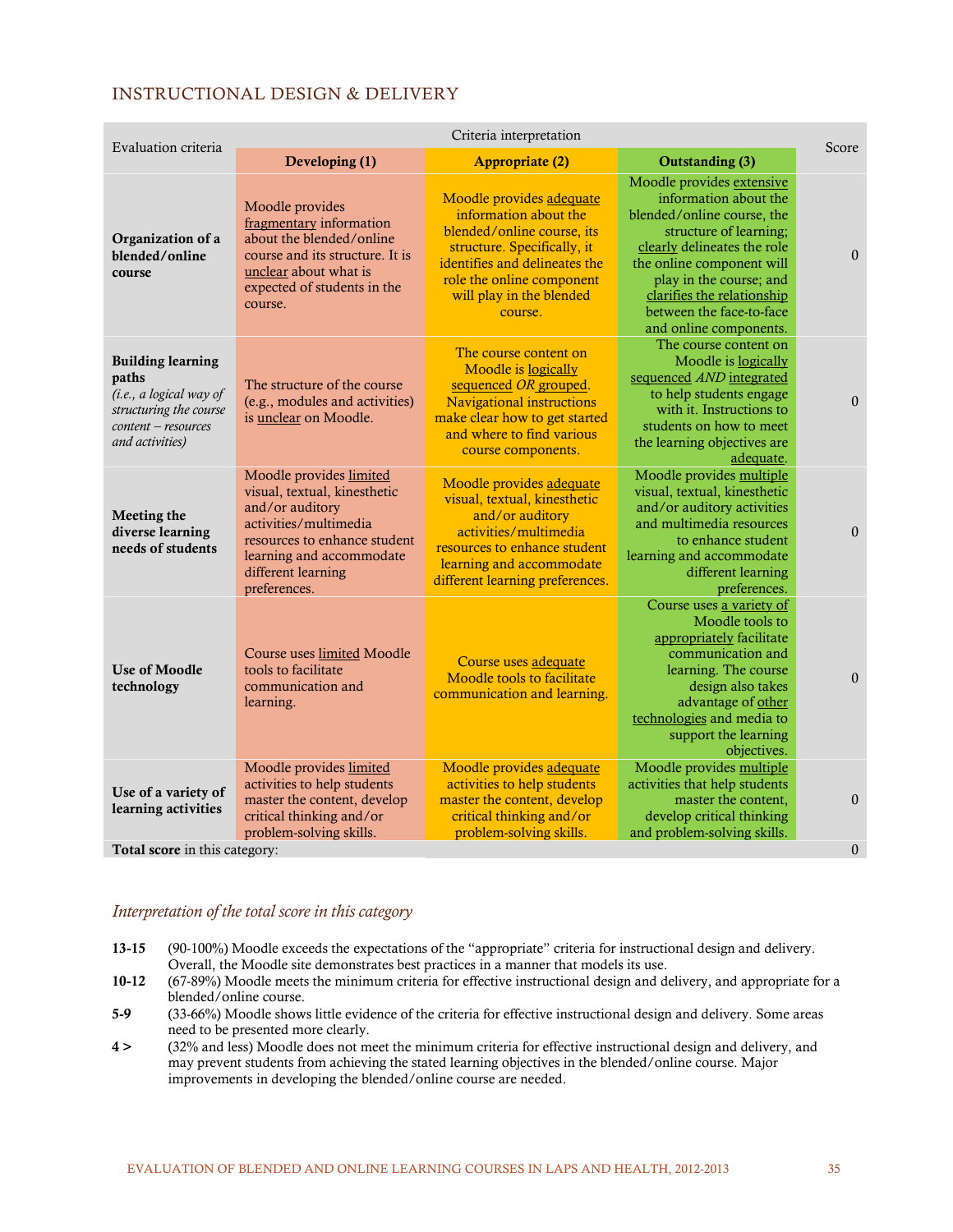#### STUDENT ENGAGEMENT

|                                                        | Criteria interpretation                                                                                                                              |                                                                                                                                                                                                                                    |                                                                                                                                                                                                                                  |              |  |
|--------------------------------------------------------|------------------------------------------------------------------------------------------------------------------------------------------------------|------------------------------------------------------------------------------------------------------------------------------------------------------------------------------------------------------------------------------------|----------------------------------------------------------------------------------------------------------------------------------------------------------------------------------------------------------------------------------|--------------|--|
| Evaluation criteria                                    | Developing (1)                                                                                                                                       | <b>Appropriate (2)</b>                                                                                                                                                                                                             | Outstanding (3)                                                                                                                                                                                                                  | Score        |  |
| Student-to-student<br>interaction                      | Moodle offers limited<br>opportunity for student-to-<br>student interaction and<br>communication.                                                    | Moodle offers adequate<br>opportunity for student-to-<br>student interaction and<br>communication. The<br>requirements for<br>interaction are clearly<br>articulated.                                                              | Moodle offers ample<br>opportunities and activities to<br>foster student-to-student<br>interaction and<br>communication. Students are<br>asked to introduce<br>themselves to the class.                                          | $\theta$     |  |
| Student-to-<br>instructor<br>interaction               | Moodle offers limited<br>opportunity for student-to-<br>instructor interaction and<br>communication.                                                 | Moodle offers adequate<br>opportunity for student-to-<br>instructor interaction and<br>communication. Clear<br>standards are set for<br>instructor response and<br>availability (turn-around<br>time for email, grade<br>posting). | Moodle offers ample<br>opportunities for student-to-<br>instructor interaction and<br>communication. The course<br>design prompts the instructor<br>to be active and engaged with<br>the students.                               | $\theta$     |  |
| Student-to-content<br>interaction                      | Moodle offers limited<br>opportunity for student-to-<br>content interaction.                                                                         | Moodle offers adequate<br>opportunity for student-to-<br>content interaction.                                                                                                                                                      | Moodle offers ample<br>opportunities and activities to<br>foster student-to-content<br>interaction. Communication<br>tools guide the student to<br>become more engaged with<br>the course content.                               | $\theta$     |  |
| Organization and<br>management of<br>discussion forums | Course engages students<br>in Moodle discussions in a<br>very limited way.<br>Discussions are<br>unstructured, inconsistent,<br>and lack regulation. | Course takes the full<br>advantage of Moodle<br>forums and effectively<br>engages students in online<br>discussions. Discussions<br>are organized in clearly<br>defined forums and/or<br>threads.                                  | Moodle effectively engages<br>students in Moodle<br>discussions in a variety of<br>ways and offers separate<br>forums for community-<br>related issues, course Q&A,<br>content discussions, etc.                                 | $\theta$     |  |
| Organization and<br>facilitation of group<br>work      | Moodle offers limited<br>opportunity for students to<br>work in groups.                                                                              | Moodle offers adequate<br>opportunities for students<br>to work in groups.<br>Instructions on how to<br>form groups and carry out<br>the group's overall task<br>are adequate.                                                     | Moodle offers ample<br>opportunities for students to<br>work in groups. The<br>expectations of group<br>participation and instructions<br>on how to form groups and<br>carry out the group's overall<br>task are clearly stated. | $\theta$     |  |
| Total score in this<br>category                        |                                                                                                                                                      |                                                                                                                                                                                                                                    |                                                                                                                                                                                                                                  | $\mathbf{0}$ |  |

#### *Interpretation of the total score in this category*

- 13-15 (90-100%) Moodle exceeds the expectations of the "appropriate" criteria for student engagement. Overall, the Moodle site demonstrates best practices in a manner that models its use.
- 10-12 (67-89%) Moodle meets the minimum criteria for effective student engagement, and appropriate for a blended/online course.
- 5-9 (33-66%) Moodle shows little evidence of the criteria for effective student engagement. Some areas need to be organized and managed better.
- 4 > (32% and less) Moodle does not meet the minimum criteria for effective student engagement, and may prevent students from productive interaction and communication in the blended/online course. Major improvements in fostering communication, interaction, and collaboration are needed.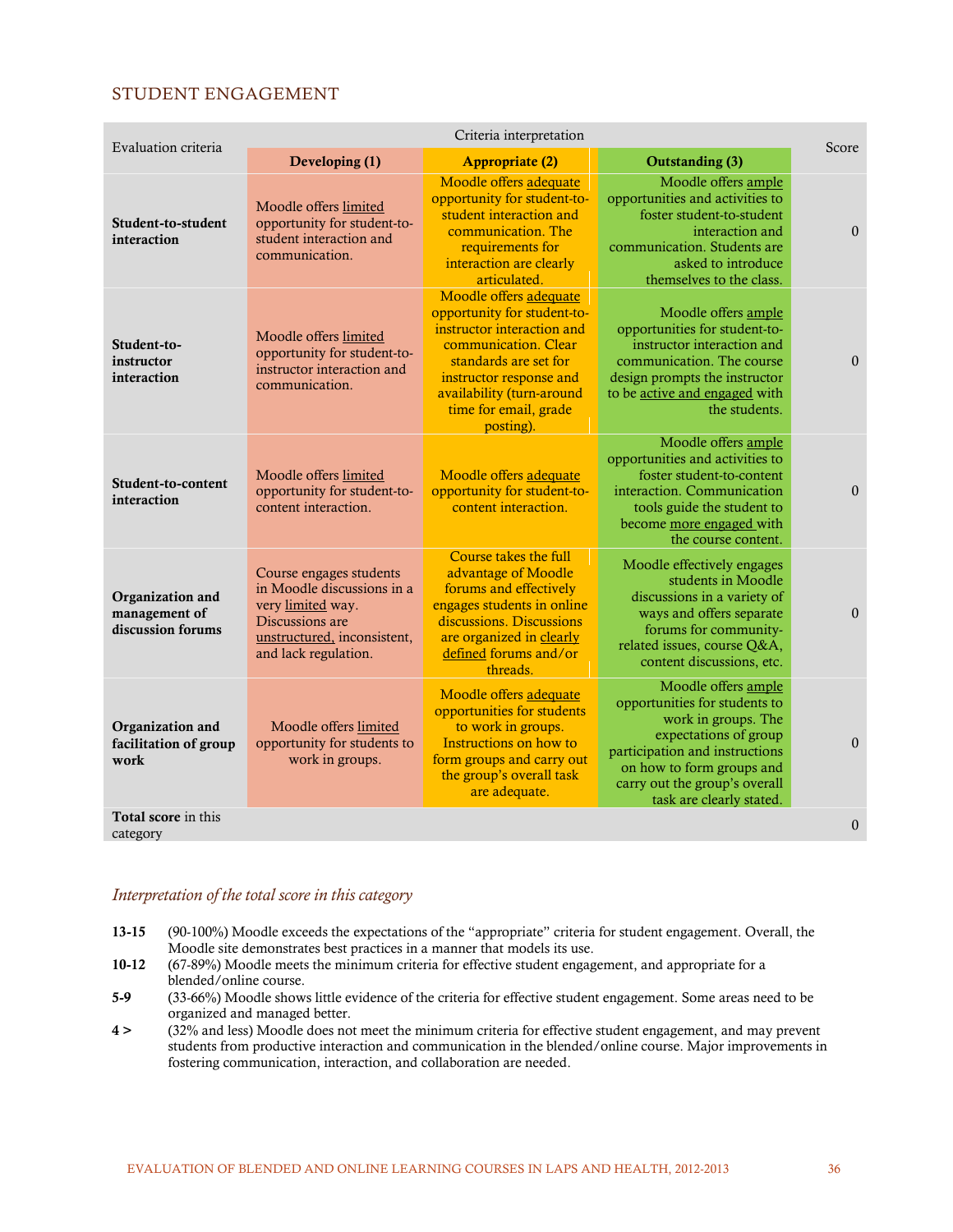#### STUDENT SUPPORT & RESOURCES

| Evaluation criteria                                                                                                                                               | Criteria interpretation                                                                                                                                                                                                     |                                                                                                                                                                                                                                      |                                                                                                                                                                                                                                                     |              |  |
|-------------------------------------------------------------------------------------------------------------------------------------------------------------------|-----------------------------------------------------------------------------------------------------------------------------------------------------------------------------------------------------------------------------|--------------------------------------------------------------------------------------------------------------------------------------------------------------------------------------------------------------------------------------|-----------------------------------------------------------------------------------------------------------------------------------------------------------------------------------------------------------------------------------------------------|--------------|--|
|                                                                                                                                                                   | Developing (1)                                                                                                                                                                                                              | <b>Appropriate (2)</b>                                                                                                                                                                                                               | <b>Outstanding (3)</b>                                                                                                                                                                                                                              | Score        |  |
| Information about being<br>a successful learner in a<br>blended/online course                                                                                     | Moodle contains limited<br>information about being a<br>blended/online learner and<br>offers limited resources for<br>students to succeed in a<br>blended/online course.                                                    | <b>Moodle</b> contains<br>adequate information<br>about being a<br>blended/online learner<br>and provides adequate<br>resources for students to<br>succeed in a<br>blended/online course.                                            | Moodle contains extensive<br>information about being a<br>blended/online learner and<br>provides links to a wide range<br>of tutorials and resources for<br>students to succeed in a<br>blended/online course.                                      | $\mathbf{0}$ |  |
| Course-related<br>information<br>(See Note below for more<br>details)                                                                                             | Moodle provides limited<br>course-specific resources,<br>limited instructor<br>information (e.g., contact<br>information).                                                                                                  | Moodle provides<br>adequate course-specific<br>resources, appropriate<br>instructor information<br>(e.g., contact or<br>biographical<br>information).                                                                                | Moodle provides a variety of<br>course-specific resources,<br>extensive instructor<br>information (contact,<br>biographical, office and<br>virtual availability<br>information, and picture).                                                       | $\theta$     |  |
| <b>Technical support and</b><br>resources<br>(e.g., links to Moodle and<br>other technology tutorials,<br>contact information for<br>technical assistance)        | Moodle offers limited<br>information about technical<br>support for Moodle and<br>other course-related<br>technologies that can assist<br>students in effectively using<br>the technologies in a<br>blended /online course. | Moodle offers adequate<br>information about<br>technical support for<br>Moodle and other<br>course-related<br>technologies in order to<br>assist students in<br>effectively using the<br>technologies in a<br>blended/online course. | Moodle offers access to a<br>wide range of resources<br>related to technical support<br>for Moodle and other course-<br>related technologies in order<br>to assist students in effectively<br>using the technologies in a<br>blended/online course. | $\mathbf{0}$ |  |
| Academic support and<br>resources<br><i>(i.e., links to library,</i><br>academic advising, learning<br>skills, ESL, counseling<br>services, writing centre, etc.) | Moodle provides limited<br>information about (or links<br>to) York's academic support<br>that can assist students in<br>improving their strategies<br>for academic success and<br>achieving their academic<br>goals.        | Moodle offers access to<br>adequate resources<br>related to York's<br>academic support in<br>order to assist students<br>in improving their<br>strategies for academic<br>success and achieving<br>their academic goals.             | Moodle offers access to a<br>wide range of resources<br>related to York's academic<br>support in order to assist<br>students in improving their<br>strategies for academic<br>success and achieving their<br>academic goals.                        | $\theta$     |  |
| Institutional/program<br>support and resources<br>(i.e., academic integrity<br>expectations, grading and<br>attending policies,<br>emergencies, etc.)             | Moodle provides limited<br>information about university<br>and program policies,<br>procedures, and regulations,<br>and limited contact<br>information for department<br>and program.                                       | Moodle offers access to<br>adequate resources<br>related to university and<br>program policies,<br>procedures, and<br>regulations, and<br>provides some contact<br>information for<br>department and<br>program.                     | Moodle offers access to a<br>comprehensive list of<br>resources related to university<br>and program policies,<br>procedures, and regulations,<br>and provides full contact<br>information for department<br>and program.                           | $\theta$     |  |
| <b>Total score</b> in this category                                                                                                                               |                                                                                                                                                                                                                             |                                                                                                                                                                                                                                      |                                                                                                                                                                                                                                                     | $\mathbf{0}$ |  |

*Note:* Components of course-related information include (but not limited to) articulation or link to: course description, syllabus, navigational instructions (i.e., how to get started and where to find various course components), course resources (i.e., a list of textbooks and other instructional materials needed for the course), instructions on how to access resources at a distance, grading scale and weights, calendar of due dates and other events, a code of online conduct (i.e., netiquette expectations with regard to Moodle discussions, email, and other forms of communication), the requirements for course interaction, a list of technical competencies and minimum learning skills (if applicable, prerequisite knowledge in the discipline) necessary for course completion, a list of technical requirements, and any other instructions to students on how to meet the course objectives. In bold – essential elements the blended/online course must have present on Moodle as part of the "appropriate" criterion.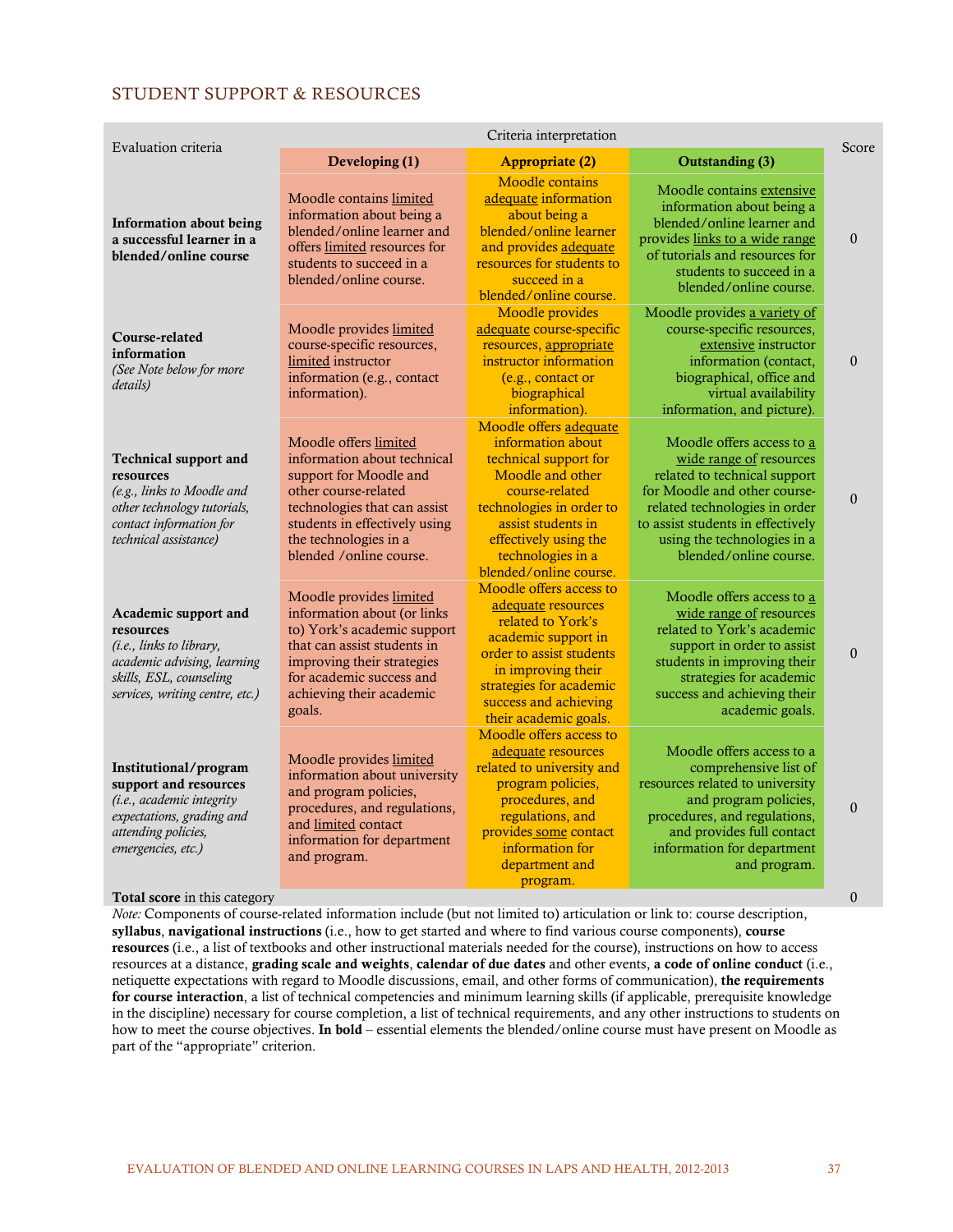#### *Interpretation of the total score in this category*

- 13-15 (90-100%) Moodle exceeds the expectations of the "appropriate" criteria for student support and resources. Overall, the Moodle site demonstrates best practices in a manner that models its use.
- 10-12 (67-89%) Moodle meets the minimum criteria for adequate student support and resources, and appropriate for a blended/online course.
- 5-9 (33-66%) Moodle shows little evidence of the criteria for adequate student support and resources. Some resources need to be presented more clearly and/or better developed.
- 4 > (32% and less) Moodle does not meet the minimum criteria for adequate student support and resources, and may prevent students from access to available resources to improve their strategies for academic success in the blended/online course. Major improvements are needed in articulating an explanation of how available support systems can assist students and/or in providing links to available resources that answer students' questions for the duration of the blended/online course.

#### OBSERVATION NOTES:

#### FINAL DECISION FOR MOODLE WEBSITE EVALUATION:

| Total score:         |  |  |
|----------------------|--|--|
| <b>Strong areas:</b> |  |  |
| Weak areas:          |  |  |

#### *Interpretation of the total score:*

- 54-60 (90-100%) The Moodle site exceeds the expectations of the "appropriate" criteria a blended/online course must meet. It thus demonstrates best practices in a manner that models its use.
- 40-53 (67-89%) The Moodle site meets the expectations appropriate for a blended/online course. More could possibly be added.
- 20-39 (33-66%) The Moodle site is under development, little evidence of the expectations appropriate for a blended/online course present. Therefore, Moodle needs to be presented more clearly or better developed.
- > 19 (32% and less) Moodle does not meet the minimum criteria appropriate for a blended/online course, but there are potential improvement opportunities.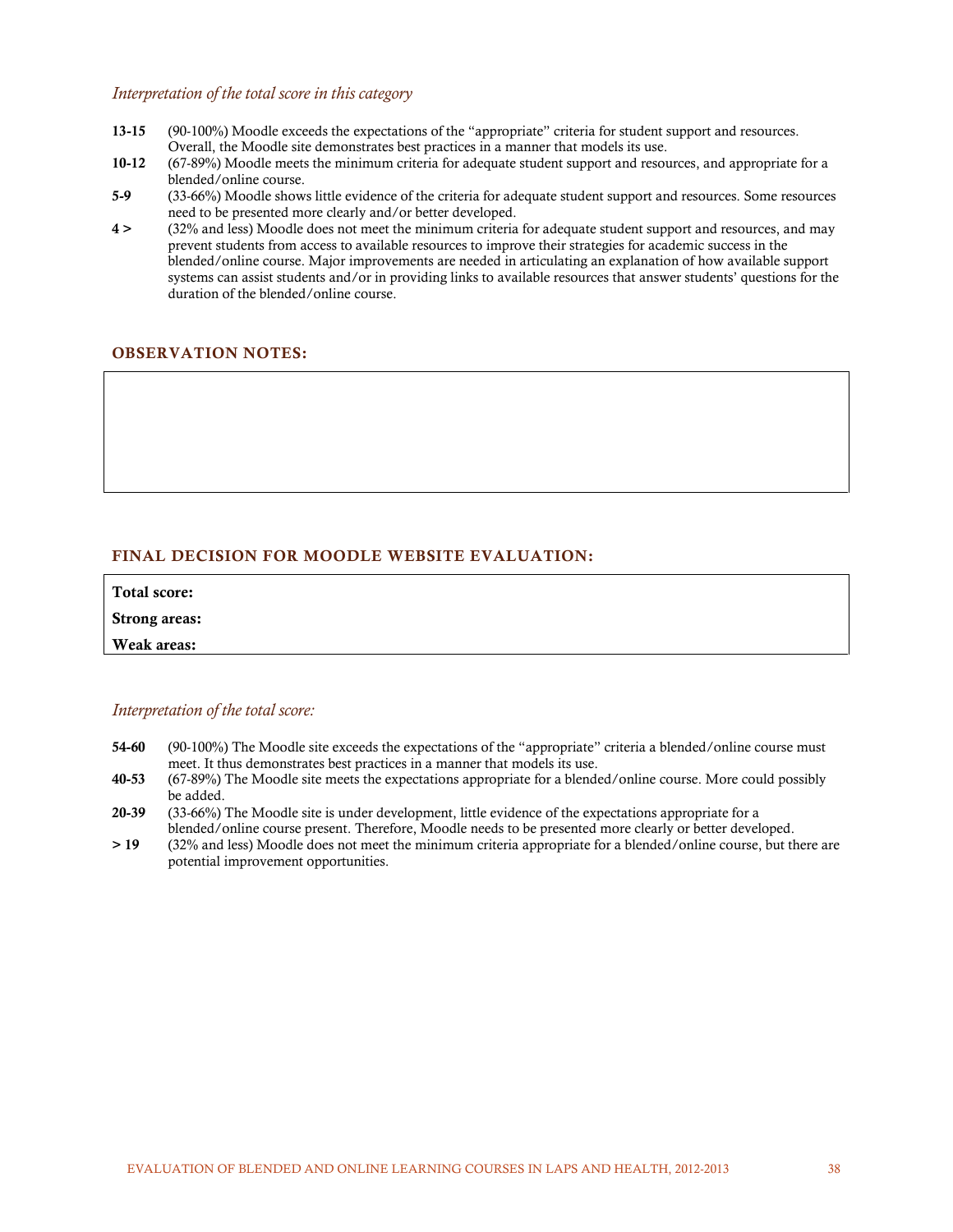#### <span id="page-44-0"></span>APPENDIX B: BLENDED LEARNING SURVEY FOR STUDENTS

# **Blended Learning Survey for Students**

Please indicate your response by darkening the appropriate bubble on the answer sheet. Your frank opinions will help us improve the design of courses at York in future. Your answers will not be seen by your course instructor.

| How much you agree or disagree with the following statements:                                                           | <b>Strongly</b> |   |                |          | trongh         | kable        |
|-------------------------------------------------------------------------------------------------------------------------|-----------------|---|----------------|----------|----------------|--------------|
|                                                                                                                         | <b>Agree</b>    |   | Veutral        |          |                |              |
| 1. Overall, I am satisfied with this course.                                                                            | A               | в | с              | D        |                |              |
| Taking this course increased my interest in the material.<br>2.                                                         | A               | в | С              | D        | E              |              |
| 3. Given the opportunity I would take another course in the future that has both online and<br>face-to-face components. | A               | в | С              | D        | Е              |              |
| 4. The online and face-to-face course components of this course enhanced each other.                                    |                 | в | С              | D        | Е              |              |
| I was able to find course information easily at the Moodle site.<br>5.                                                  | А               | в | С              | D        | Е              | F            |
| The resources at the Moodle site were useful.<br>6.                                                                     | A               | в | С              | D        | Е              |              |
| The course expectations were clearly communicated.<br>7.                                                                | А               | в | С              | D        | Е              |              |
| The technology used for online portions of this course was reliable.<br>8.                                              | A               | в | с              | D        | Е              | F            |
| Compared to typical face-to-face courses I have taken                                                                   | Manout<br>gree  |   | <b>Jeutral</b> | Disagree | <b>Strongh</b> | <b>Sepie</b> |
| 9.  this course allowed me to have more flexibility in my personal schedule.                                            | A               | в | с              | D        | Е              | F            |
| 10. this course allowed me to reduce my total travel time to campus each week.                                          | А               | в | С              | D        | Е              |              |
| 11.  I was more engaged in this course.                                                                                 | A               | в | с              | D        | Е              | F            |
| 12.  I was more likely to ask questions in this course.                                                                 | А               | в | с              | D        | Е              | F            |
| 13.  the amount of my interaction with other students in this course increased.                                         | A               | R | С              | D        | Е              |              |
| 14. the quality of my interaction with other students in this course was better.                                        | А               | в | С              | D        | Е              |              |
| 15.  I felt connected to other students in this course.                                                                 | д               | в | С              | D        | Е              |              |
| 16.  the amount of my interaction with the instructor in this course increased.                                         | A               | в | С              | D        | Е              |              |
| 17. the quality of my interaction with the instructor in this course was better.                                        | A               | в | С              | D        | Е              |              |
| 18.  I was overwhelmed with information in this course.                                                                 | А               | в | С              | D        | Е              |              |
| 19.  this course required extra effort.                                                                                 | А               | в | С              | D        | Е              |              |
| 20. this course improved my understanding of key concepts.                                                              | A               | в | С              | D        | Е              |              |
| 21.  this course helped me develop better communication skills.                                                         | А               | в | с              | D        | Е              | F            |
| 22.  I had more opportunities in this course to reflect on what I have learned.                                         |                 |   |                | D        | F              |              |
| 23.  the technology used in this course interfered with my learning.                                                    | A               | в | C              | D        | Е              | F            |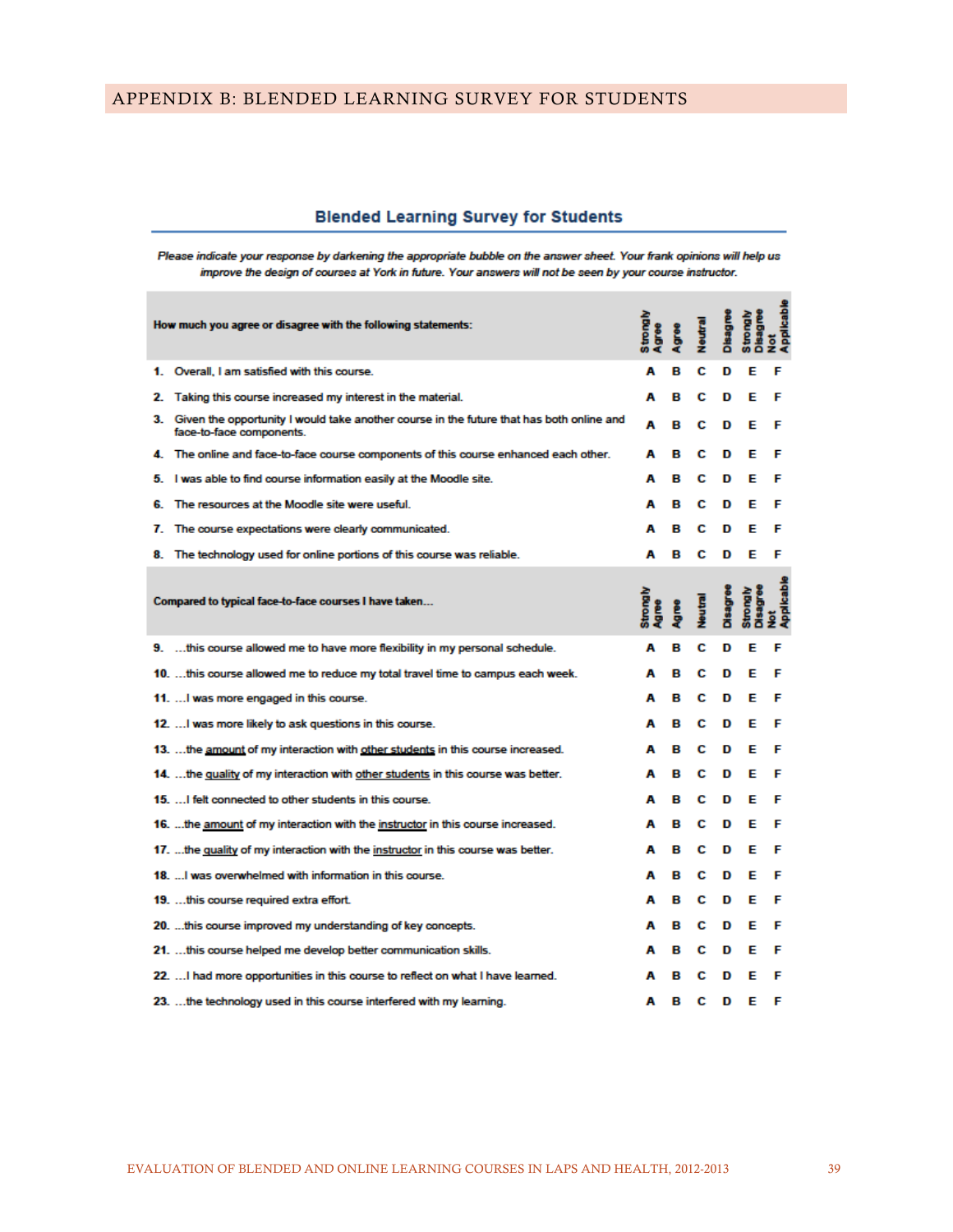#### **Course Format Preferences**

24. If the same course is being offered in different formats, which course format would you prefer?

- A. Entirely face-to-face course format
- B. Blended course format (meaning some face-to-face activities are replaced with online activities)
	- C. Entirely online course format (with no face-to-face class time)

#### 25. If you had a choice between attending lectures face-to-face or accessing lectures online which would you choose?

- A. Attending lectures face-to-face
- B. Accessing online downloadable videos of lectures
- C. A combination of both
- 26. If you had a choice between attending tutorials face-to-face or participating in tutorials online which would you choose?
	- A. Attending tutorials face-to-face
	- **B.** Participating in tutorials online
	- C. A combination of both

#### 27. If you had a choice between participation in classroom discussion or online discussion which would you choose?

- A. Class discussion
- **B.** Online discussion
- C. A combination of both

#### **Additional Information**

28. Please indicate which of the following best describes your situation:

- A. I live on campus.
- B. I commute to campus.

29. How many hours a week on average are you employed?

- A. I'm not working
- **B.** 1-9 hours
- $C. 10-19$
- D. 20-29
- E. 30-39
- $F. 40+$

Please share any additional comments or suggestions.

**Thank You!**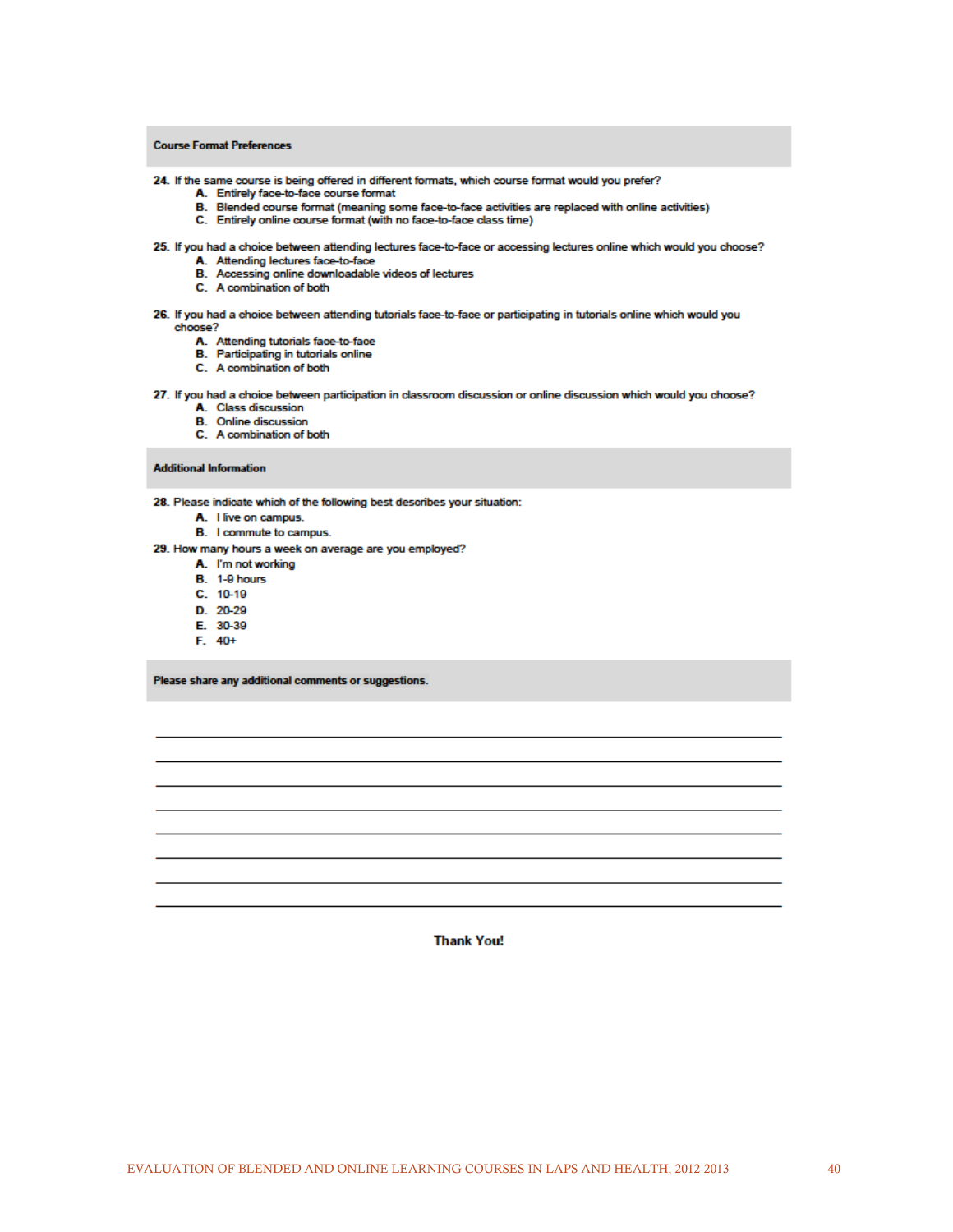# <span id="page-46-0"></span>APPENDIX C: ONLINE LEARNING STUDENT SURVEY

# **EVALUATION OF ONLINE COURSES AT YORK**

#### **How much you agree or disagree with the following statements:**

|                                                                                     | Strongly<br><b>Disagree</b> | <b>Disagree</b> | Neither agree nor<br>disagree | Agree | Strongly<br>Agree |
|-------------------------------------------------------------------------------------|-----------------------------|-----------------|-------------------------------|-------|-------------------|
| 1. Overall, I am satisfied with this course.                                        |                             |                 |                               |       |                   |
| 2. Taking this course increased my interest in<br>the material.                     |                             |                 |                               |       |                   |
| 3. Given the opportunity I would take another<br>fully online course in the future. |                             |                 |                               |       |                   |
| 4. I was able to find course information easily<br>at the Moodle site.              |                             |                 |                               |       |                   |
| 5. The resources at the Moodle site were<br>useful.                                 |                             |                 |                               |       |                   |
| 6. The course expectations were clearly<br>communicated.                            |                             |                 |                               |       |                   |
| 7. The technology used for this course was<br>reliable.                             |                             |                 |                               |       |                   |

#### **Compared to typical face-to-face courses I have taken...**

|                                                                                      | Strongly<br>Disagree | Disagree | Neither agree nor<br>Agree<br>disagree |  | Strongly<br>Agree |
|--------------------------------------------------------------------------------------|----------------------|----------|----------------------------------------|--|-------------------|
| 8. this course allowed me to have more<br>flexibility in my personal schedule.       |                      |          |                                        |  |                   |
| 9. this course allowed me to reduce my total<br>travel time to campus each week.     |                      |          |                                        |  |                   |
| 10.  I was more engaged in this course.                                              |                      |          |                                        |  |                   |
| 11.  I was more likely to ask questions in this<br>course.                           |                      |          |                                        |  |                   |
| 12.  the amount of my interaction with other<br>students in this course increased.   |                      |          |                                        |  |                   |
| 13. the quality of my interaction with other<br>students in this course was better.  |                      |          |                                        |  |                   |
| 14.  I felt connected to other students in this<br>course.                           |                      |          |                                        |  |                   |
| 15.  the amount of my interaction with the<br>instructor in this course increased.   |                      |          |                                        |  |                   |
| 16.  the quality of my interaction with the<br>instructor in this course was better. |                      |          |                                        |  |                   |
| 17.  I was overwhelmed with information in this<br>course.                           |                      |          |                                        |  |                   |
| 18. this course required extra effort.                                               |                      |          |                                        |  |                   |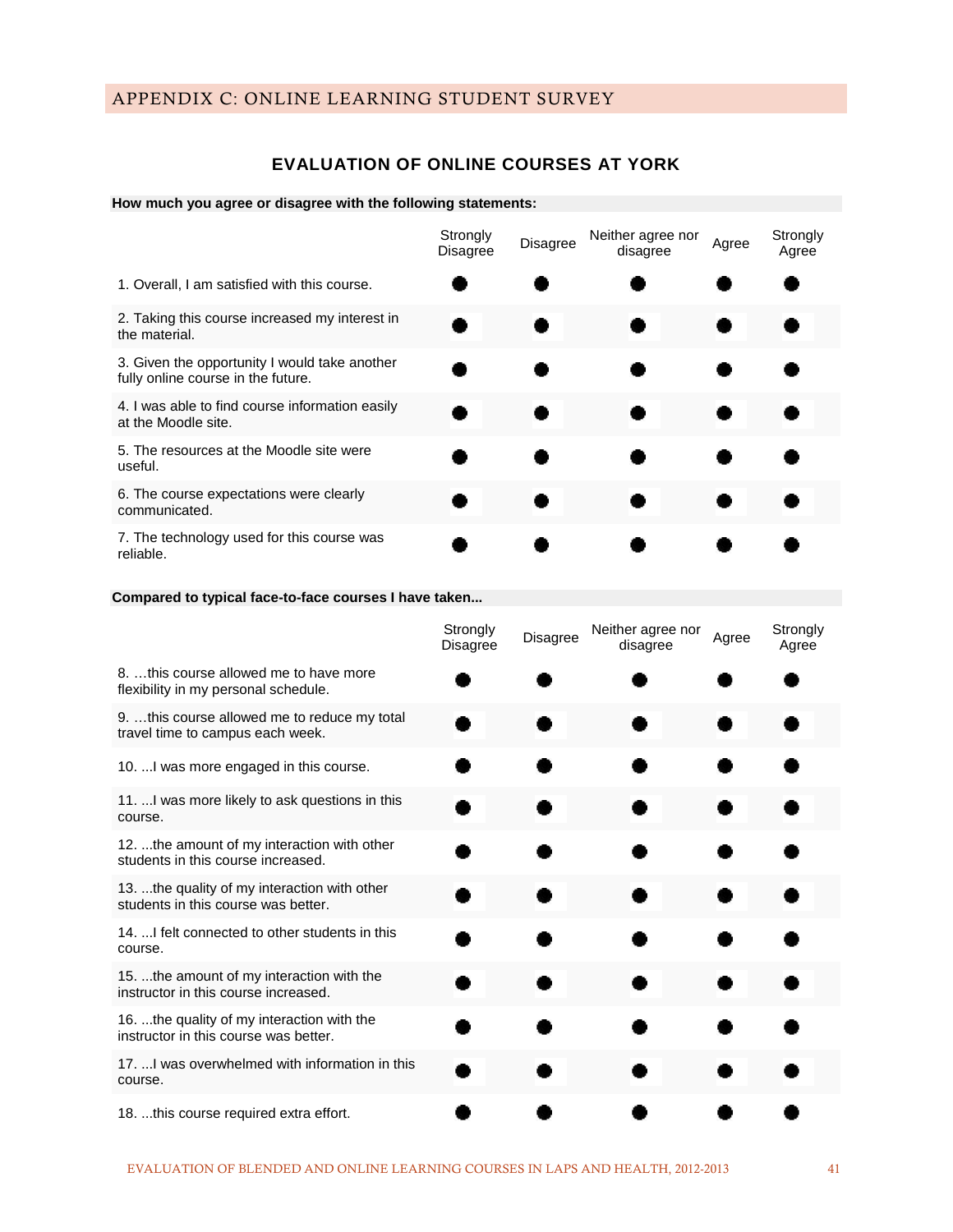| 19. this course improved my understanding of<br>key concepts.                      |  |  |  |
|------------------------------------------------------------------------------------|--|--|--|
| 20. this course helped me develop better<br>communication skills.                  |  |  |  |
| 21.  I had more opportunities in this course to<br>reflect on what I have learned. |  |  |  |
| 22.  the technology used in this course<br>interfered with my learning.            |  |  |  |

#### **Course Format Preferences**

#### **23. If the same course is being offered in different formats, which course format would you prefer?**



Entirely face-to-face course format

Blended course format (meaning some face-to-face activities are replaced with online activities)

Entirely online course format (with no face-to-face class time)

#### **24. If you had a choice between attending lectures face-to-face or accessing lectures online which would you choose?**



Attending lectures face-to-face

Accessing online downloadable videos of lectures

A combination of both

#### **25. If you had a choice between attending tutorials face-to-face or participating in tutorials online which would you choose?**



Attending tutorials face-to-face



A combination of both

**26. If you had a choice between participation in classroom discussion or online discussion which would you choose?**



Class discussion



Online discussion

A combination of both

#### **Additional Information**

**27. \* Please select the name of the online course you are currently taking.**



AP/EN 3310, Poetry of United States



HH/PSYC 2120, Social Psychology

#### **28. Please indicate which of the following best describes your situation:**



I live on campus.

I commute to campus.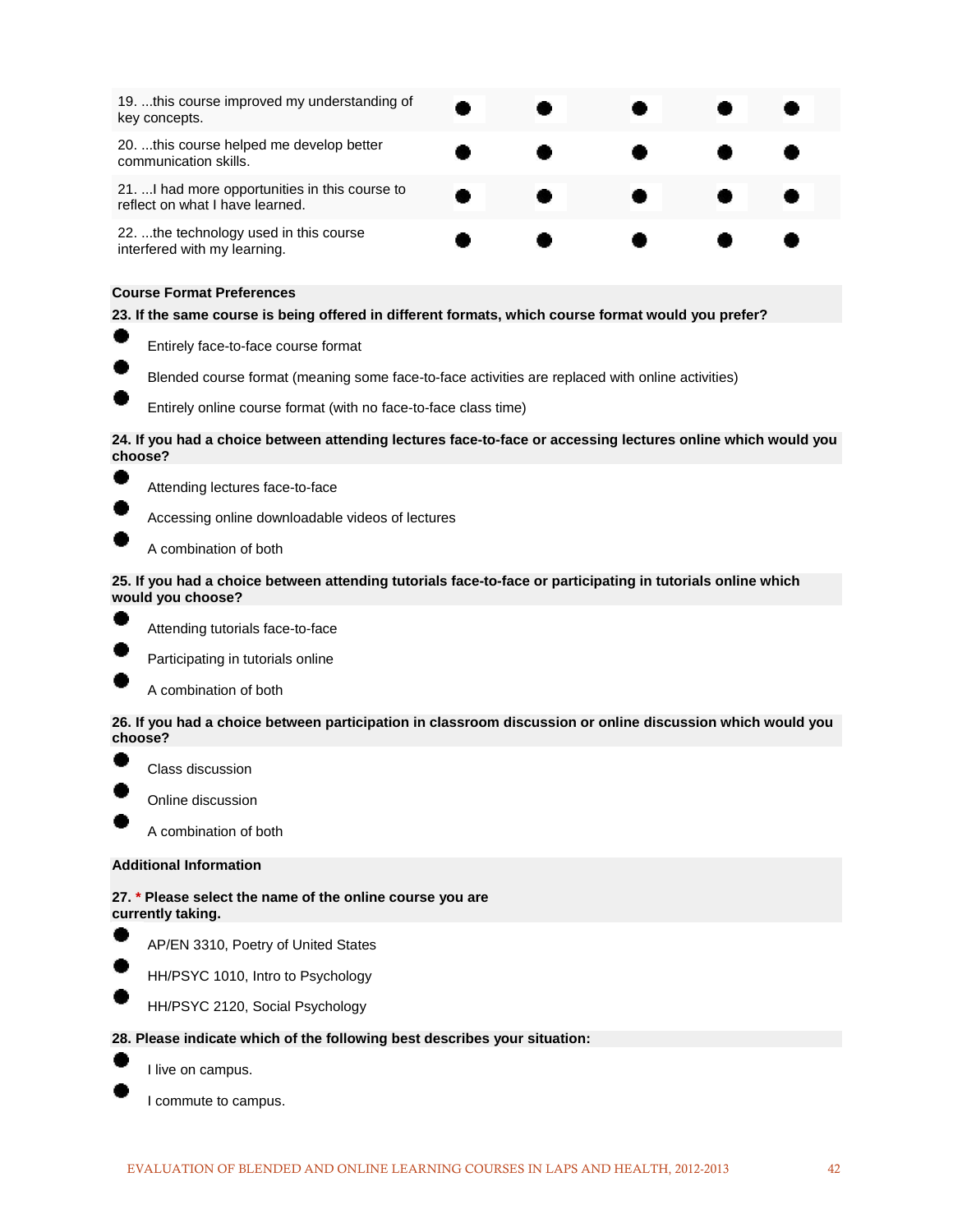**29. How many hours a week on average are you employed?**



**30. Please enter your student number. (Note. Be assured that your student number will be kept confidential and no identifying information will appear in any report or publication of the research.)**

**31. Please share any additional comments or suggestions.**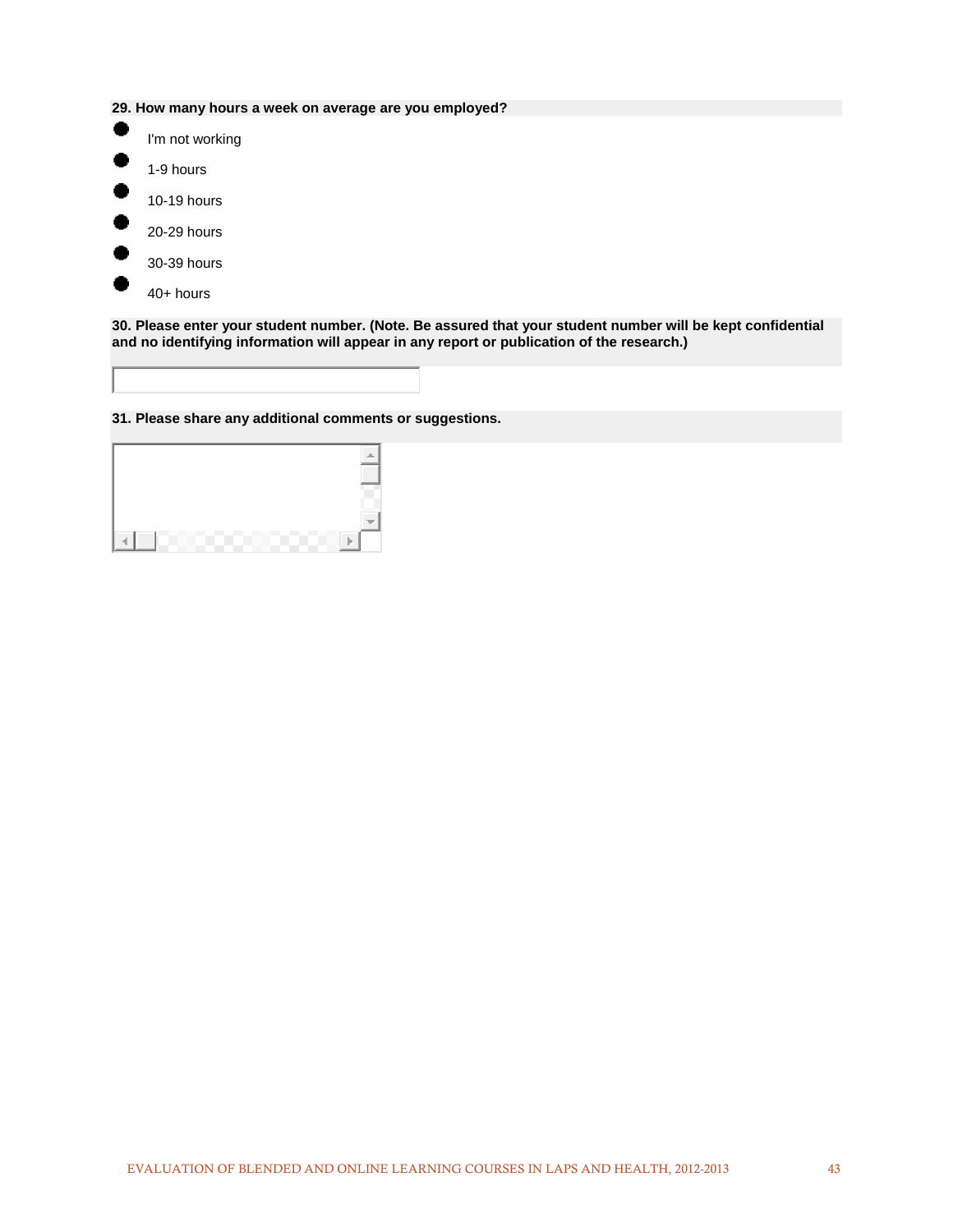#### <span id="page-49-0"></span>**Please circle your response to each question and answer the open-ended questions as appropriate. Be assured that your responses will be kept confidential.**

| In this section, please rate the following statements:                                                                                                               | Strongly<br>Agree | Agree | Neutral     | Disagree | Strongly<br>Disagree | $\frac{4}{2}$ |
|----------------------------------------------------------------------------------------------------------------------------------------------------------------------|-------------------|-------|-------------|----------|----------------------|---------------|
| Designing a blended course gave me an opportunity to<br>experiment with new teaching methodologies.                                                                  | A                 | B     | $\mathbf c$ | D        | Е                    | F             |
| The pedagogical support given by York to help me design this<br>blended course was effective.                                                                        | A                 | B     | $\mathbf c$ | D        | Е                    | F             |
| Designing a blended course gave me an opportunity to<br>experiment with new technologies for teaching.                                                               | A                 | B     | $\mathbf c$ | D        | Е                    | F             |
| The technical support given by York to help me deliver this<br>blended course was effective.                                                                         | A                 | B     | $\mathbf C$ | D        | E                    | F             |
| I have sufficient skills to make effective use of the technologies<br>in this course.                                                                                | A                 | В     | $\mathbf C$ | D        | Е                    | F             |
| With the support given by York, it took about the same amount<br>of time to develop my blended course as it would have taken for<br>a new fully face-to-face course. | A                 | B     | $\mathbf C$ | D        | Е                    | F             |
| The TAs had adequate training/preparation to perform their<br>duties in this course. (Circle N/A if not applicable.)                                                 | A                 | B     | $\mathbf C$ | D        | Е                    | F             |
| Blended learning gives me more flexibility in my work schedule.                                                                                                      | A                 | B     | C           | D        | Е                    | F             |
| Students were reluctant to participate in online activities in this<br>course.                                                                                       | A                 | В     | C           | D        | Е                    | F             |
| Students lacked the ability to monitor their progress in this<br>course.                                                                                             | A                 | B     | C           | D        | Е                    | F             |

#### **Any Suggestions**

What suggestions, if any, do you have for improving support in (a) designing and (b) implementing blended courses?

 $\overline{\phantom{a}}$  ,  $\overline{\phantom{a}}$  ,  $\overline{\phantom{a}}$  ,  $\overline{\phantom{a}}$  ,  $\overline{\phantom{a}}$  ,  $\overline{\phantom{a}}$  ,  $\overline{\phantom{a}}$  ,  $\overline{\phantom{a}}$  ,  $\overline{\phantom{a}}$  ,  $\overline{\phantom{a}}$  ,  $\overline{\phantom{a}}$  ,  $\overline{\phantom{a}}$  ,  $\overline{\phantom{a}}$  ,  $\overline{\phantom{a}}$  ,  $\overline{\phantom{a}}$  ,  $\overline{\phantom{a}}$  $\overline{\phantom{a}}$  ,  $\overline{\phantom{a}}$  ,  $\overline{\phantom{a}}$  ,  $\overline{\phantom{a}}$  ,  $\overline{\phantom{a}}$  ,  $\overline{\phantom{a}}$  ,  $\overline{\phantom{a}}$  ,  $\overline{\phantom{a}}$  ,  $\overline{\phantom{a}}$  ,  $\overline{\phantom{a}}$  ,  $\overline{\phantom{a}}$  ,  $\overline{\phantom{a}}$  ,  $\overline{\phantom{a}}$  ,  $\overline{\phantom{a}}$  ,  $\overline{\phantom{a}}$  ,  $\overline{\phantom{a}}$  $\_$  ,  $\_$  ,  $\_$  ,  $\_$  ,  $\_$  ,  $\_$  ,  $\_$  ,  $\_$  ,  $\_$  ,  $\_$  ,  $\_$  ,  $\_$  ,  $\_$  ,  $\_$  ,  $\_$  ,  $\_$  ,  $\_$  ,  $\_$  ,  $\_$  ,  $\_$  ,  $\_$  ,  $\_$  ,  $\_$  ,  $\_$  ,  $\_$  ,  $\_$  ,  $\_$  ,  $\_$  ,  $\_$  ,  $\_$  ,  $\_$  ,  $\_$  ,  $\_$  ,  $\_$  ,  $\_$  ,  $\_$  ,  $\_$  ,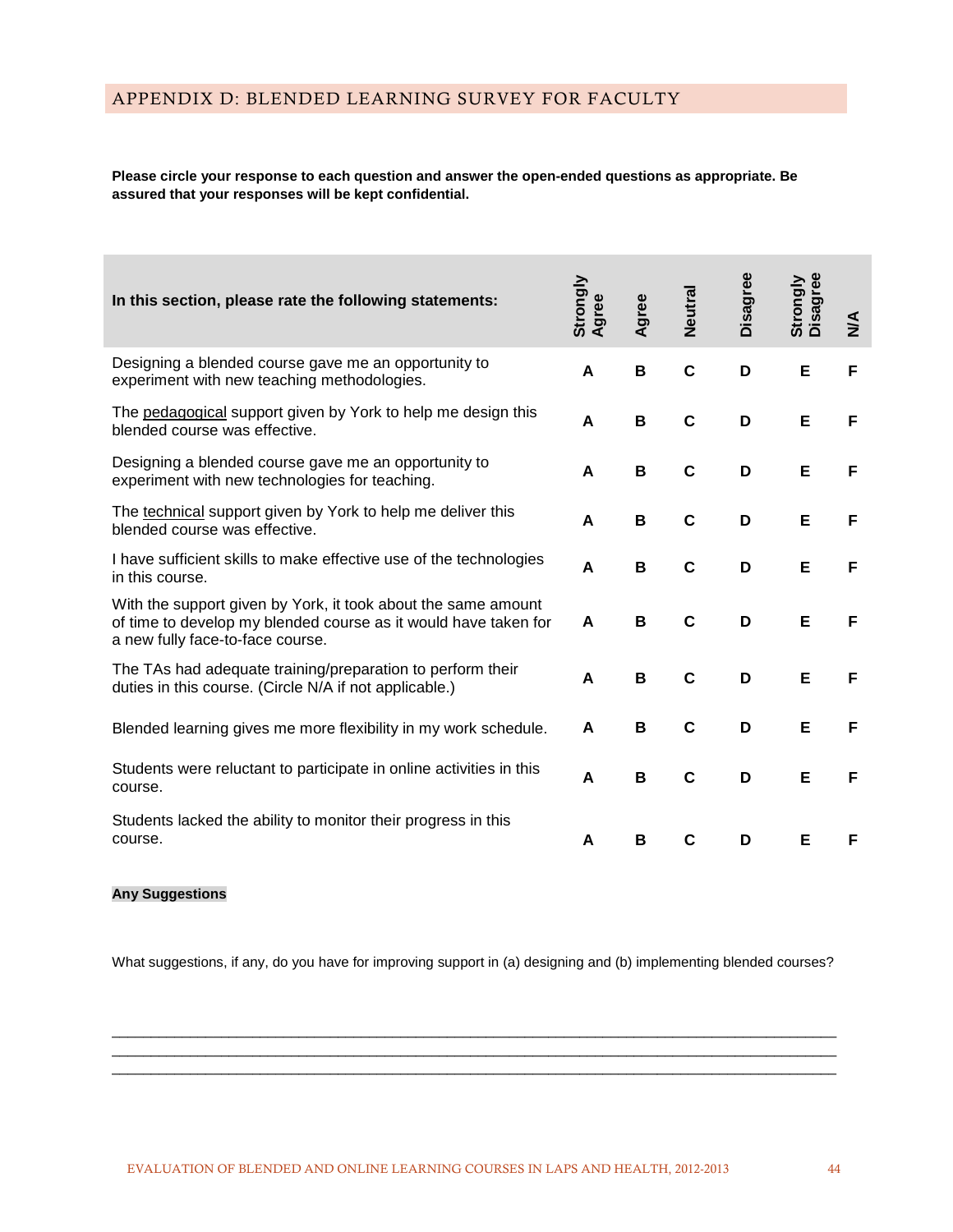| Compared to typical face-to-face courses I have taught                                                           | Strongly<br>Agree | Agree        | Neutral     | Disagree    | Disagree<br>Strongly | N/A          |
|------------------------------------------------------------------------------------------------------------------|-------------------|--------------|-------------|-------------|----------------------|--------------|
| teaching a blended course is a time-consuming experience.                                                        | $\mathbf{A}$      | $\, {\bf B}$ | $\mathbf C$ | D           | ${\bf E}$            | $\mathbf F$  |
| students are more engaged in this blended course.                                                                | $\mathbf{A}$      | $\, {\bf B}$ | $\mathbf C$ | D           | ${\bf E}$            | $\mathbf F$  |
| students collaborated online better after building a sense of<br>community in a face-to-face context.            | A                 | B            | $\mathbf C$ | D           | E                    | $\mathbf{F}$ |
| I feel that the amount of student-to-student interaction in this<br>blended course increased.                    | $\mathbf{A}$      | $\bf{B}$     | $\mathbf C$ | D           | E                    | $\mathbf F$  |
| I feel that the quality of student-to-student interaction in this<br>blended course was much better.             | $\mathbf{A}$      | $\, {\bf B}$ | $\mathbf C$ | $\mathbf D$ | ${\bf E}$            | $\mathbf F$  |
| I feel that the <i>amount</i> of my interaction with <i>students</i> in this<br>blended course increased.        | $\mathbf{A}$      | $\, {\bf B}$ | $\mathbf C$ | D           | ${\bf E}$            | $\mathbf F$  |
| I feel that the <i>quality</i> of my interaction with <i>students</i> in this<br>blended course was much better. | $\mathbf{A}$      | B            | $\mathbf C$ | D           | E                    | F            |
| assessment of student achievement in this blended class<br>differed.                                             | $\mathbf{A}$      | B            | $\mathbf C$ | D           | E                    | $\mathbf F$  |
| I was concerned about academic integrity in this course.                                                         | $\mathbf{A}$      | B            | $\mathbf C$ | D           | E                    | F            |
| I was concerned about low student attendance in this<br>course.                                                  | $\mathbf{A}$      | $\, {\bf B}$ | $\mathbf C$ | D           | ${\bf E}$            | $\mathbf F$  |
| the quality of students' educational experience in this<br>blended course was better.                            | A                 | B            | $\mathbf C$ | D           | E                    | F            |
| students enjoyed this blended course more.                                                                       | $\mathbf{A}$      | B            | $\mathbf C$ | $\mathbf D$ | E                    | $\mathbf F$  |
| I got to know students better in this blended course.                                                            | $\mathbf{A}$      | B            | $\mathbf C$ | $\mathbf D$ | E                    | $\mathbf{F}$ |
| students' overall performance was better.                                                                        | $\mathbf A$       | B            | $\mathbf C$ | D           | E                    | ${\bf F}$    |

#### Course Format Preferences

In the future, if you had a choice, which format would you consider teaching this course?

- A. Entirely face-to-face teaching
- B. Blended teaching (meaning some face-to-face activities are replaced with online activities)
- C. Entirely online teaching (with no face-to-face class time)

#### Please share any additional comments or suggestions about your course.

\_\_\_\_\_\_\_\_\_\_\_\_\_\_\_\_\_\_\_\_\_\_\_\_\_\_\_\_\_\_\_\_\_\_\_\_\_\_\_\_\_\_\_\_\_\_\_\_\_\_\_\_\_\_\_\_\_\_\_\_\_\_\_\_\_\_

#### Thank You!

\_\_\_\_\_\_\_\_\_\_\_\_\_\_\_\_\_\_\_\_\_\_\_\_\_\_\_\_\_\_\_\_\_\_\_\_\_\_\_\_\_\_\_\_\_\_\_\_\_\_\_\_\_\_\_\_\_\_\_\_\_\_\_\_\_\_\_\_\_\_\_\_\_\_\_\_\_\_\_\_\_\_\_\_\_\_\_\_\_\_\_\_\_ \_\_\_\_\_\_\_\_\_\_\_\_\_\_\_\_\_\_\_\_\_\_\_\_\_\_\_\_\_\_\_\_\_\_\_\_\_\_\_\_\_\_\_\_\_\_\_\_\_\_\_\_\_\_\_\_\_\_\_\_\_\_\_\_\_\_\_\_\_\_\_\_\_\_\_\_\_\_\_\_\_\_\_\_\_\_\_\_\_\_\_\_\_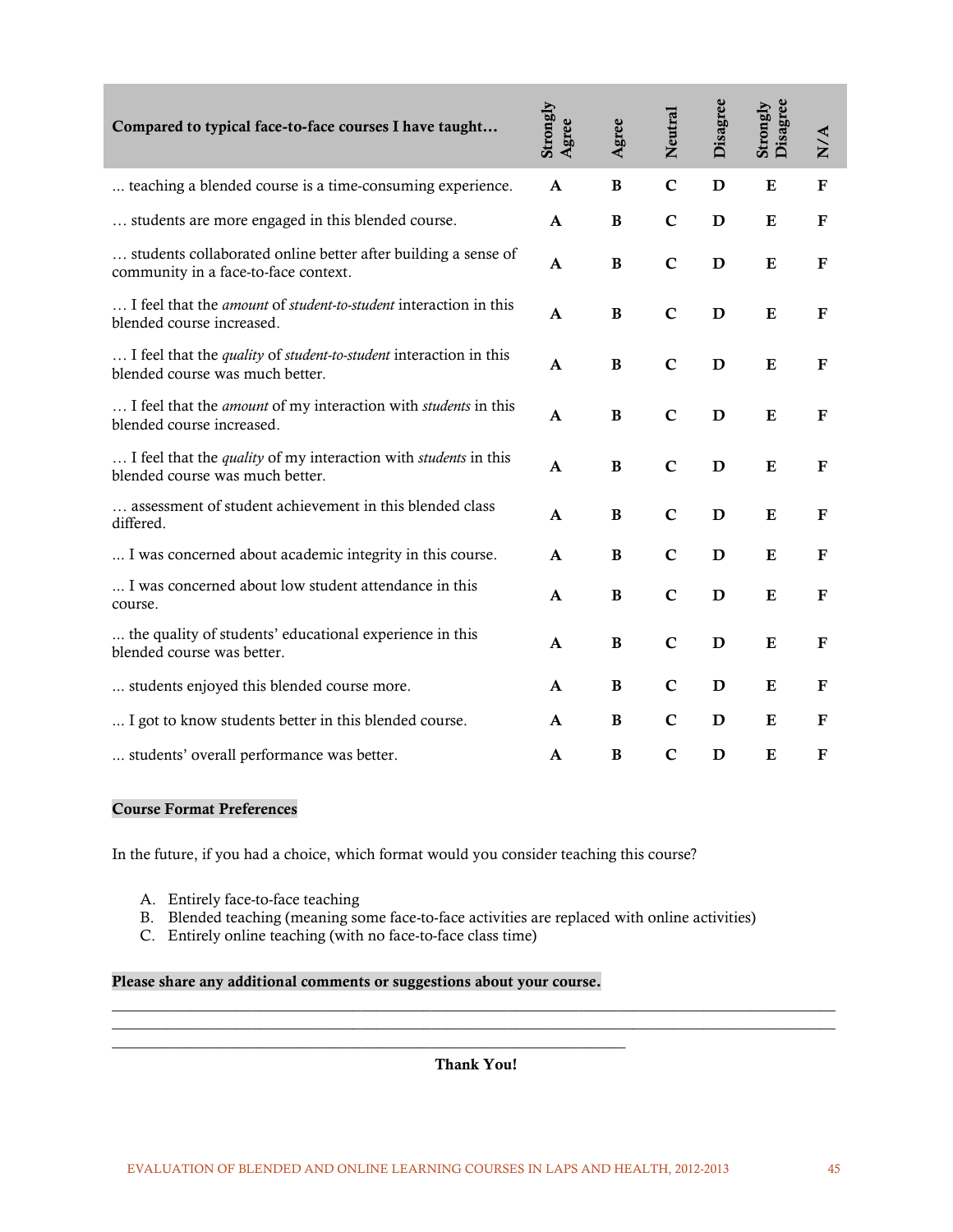# **Online Learning Survey for Faculty**

#### <span id="page-51-0"></span>**Please circle your response to each question and answer the open-ended questions as appropriate. Be assured that your responses will be kept confidential.**

|    | In this section, please rate the following statements:                                                                                                                    | Strongly<br>Agree | Agree | Neutral | Disagree | Disagree<br>Strongly | $\sum_{i=1}^{n}$ |
|----|---------------------------------------------------------------------------------------------------------------------------------------------------------------------------|-------------------|-------|---------|----------|----------------------|------------------|
| 1. | Designing a fully online course gave me an opportunity to<br>experiment with new teaching methodologies.                                                                  | A                 | B     | C       | D        | Е                    | F                |
| 2. | The pedagogical support given by York to help me design this fully<br>online course was effective.                                                                        | A                 | в     | C       | D        | Е                    | F                |
| 3. | Designing a fully online course gave me an opportunity to<br>experiment with new technologies for teaching.                                                               | A                 | B     | C       | D        | E                    | F                |
| 4. | The technical support given by York to help me deliver this fully<br>online course was effective.                                                                         | A                 | в     | C       | D        | Е                    | F                |
| 5. | I have sufficient skills to make effective use of the technologies in<br>this course.                                                                                     | A                 | B     | C       | D        | Е                    | F                |
| 6. | With the support given by York, it took about the same amount of<br>time to develop my fully online course as it would have taken for a<br>new fully face-to-face course. | A                 | в     | C       | D        | Е                    | F                |
| 7. | The TAs had adequate training/preparation to perform their duties in<br>this course. (Omit if not applicable. Answer for yourself if you are a<br>TA.)                    | A                 | в     | C       | D        | Е                    | F                |
| 8. | Fully online learning gives me more flexibility in my work schedule.                                                                                                      | A                 | B     | C       | D        | Е                    | F                |
| 9. | Students were reluctant to participate in online activities in this<br>course.                                                                                            | A                 | B     | C       | D        | Е                    | F                |
|    | 10. Students lacked the ability to monitor their progress in this course.                                                                                                 | A                 | в     | C       | D        | Е                    | F                |

#### **Any Suggestions**

What suggestions, if any, do you have for improving support in (a) designing and (b) implementing fully online courses?

 $\_$  ,  $\_$  ,  $\_$  ,  $\_$  ,  $\_$  ,  $\_$  ,  $\_$  ,  $\_$  ,  $\_$  ,  $\_$  ,  $\_$  ,  $\_$  ,  $\_$  ,  $\_$  ,  $\_$  ,  $\_$  ,  $\_$  ,  $\_$  ,  $\_$  ,  $\_$  ,  $\_$  ,  $\_$  ,  $\_$  ,  $\_$  ,  $\_$  ,  $\_$  ,  $\_$  ,  $\_$  ,  $\_$  ,  $\_$  ,  $\_$  ,  $\_$  ,  $\_$  ,  $\_$  ,  $\_$  ,  $\_$  ,  $\_$  ,

 $\_$  ,  $\_$  ,  $\_$  ,  $\_$  ,  $\_$  ,  $\_$  ,  $\_$  ,  $\_$  ,  $\_$  ,  $\_$  ,  $\_$  ,  $\_$  ,  $\_$  ,  $\_$  ,  $\_$  ,  $\_$  ,  $\_$  ,  $\_$  ,  $\_$  ,  $\_$  ,  $\_$  ,  $\_$  ,  $\_$  ,  $\_$  ,  $\_$  ,  $\_$  ,  $\_$  ,  $\_$  ,  $\_$  ,  $\_$  ,  $\_$  ,  $\_$  ,  $\_$  ,  $\_$  ,  $\_$  ,  $\_$  ,  $\_$  ,

 $\_$  ,  $\_$  ,  $\_$  ,  $\_$  ,  $\_$  ,  $\_$  ,  $\_$  ,  $\_$  ,  $\_$  ,  $\_$  ,  $\_$  ,  $\_$  ,  $\_$  ,  $\_$  ,  $\_$  ,  $\_$  ,  $\_$  ,  $\_$  ,  $\_$  ,  $\_$  ,  $\_$  ,  $\_$  ,  $\_$  ,  $\_$  ,  $\_$  ,  $\_$  ,  $\_$  ,  $\_$  ,  $\_$  ,  $\_$  ,  $\_$  ,  $\_$  ,  $\_$  ,  $\_$  ,  $\_$  ,  $\_$  ,  $\_$  ,

 $\_$  ,  $\_$  ,  $\_$  ,  $\_$  ,  $\_$  ,  $\_$  ,  $\_$  ,  $\_$  ,  $\_$  ,  $\_$  ,  $\_$  ,  $\_$  ,  $\_$  ,  $\_$  ,  $\_$  ,  $\_$  ,  $\_$  ,  $\_$  ,  $\_$  ,  $\_$  ,  $\_$  ,  $\_$  ,  $\_$  ,  $\_$  ,  $\_$  ,  $\_$  ,  $\_$  ,  $\_$  ,  $\_$  ,  $\_$  ,  $\_$  ,  $\_$  ,  $\_$  ,  $\_$  ,  $\_$  ,  $\_$  ,  $\_$  ,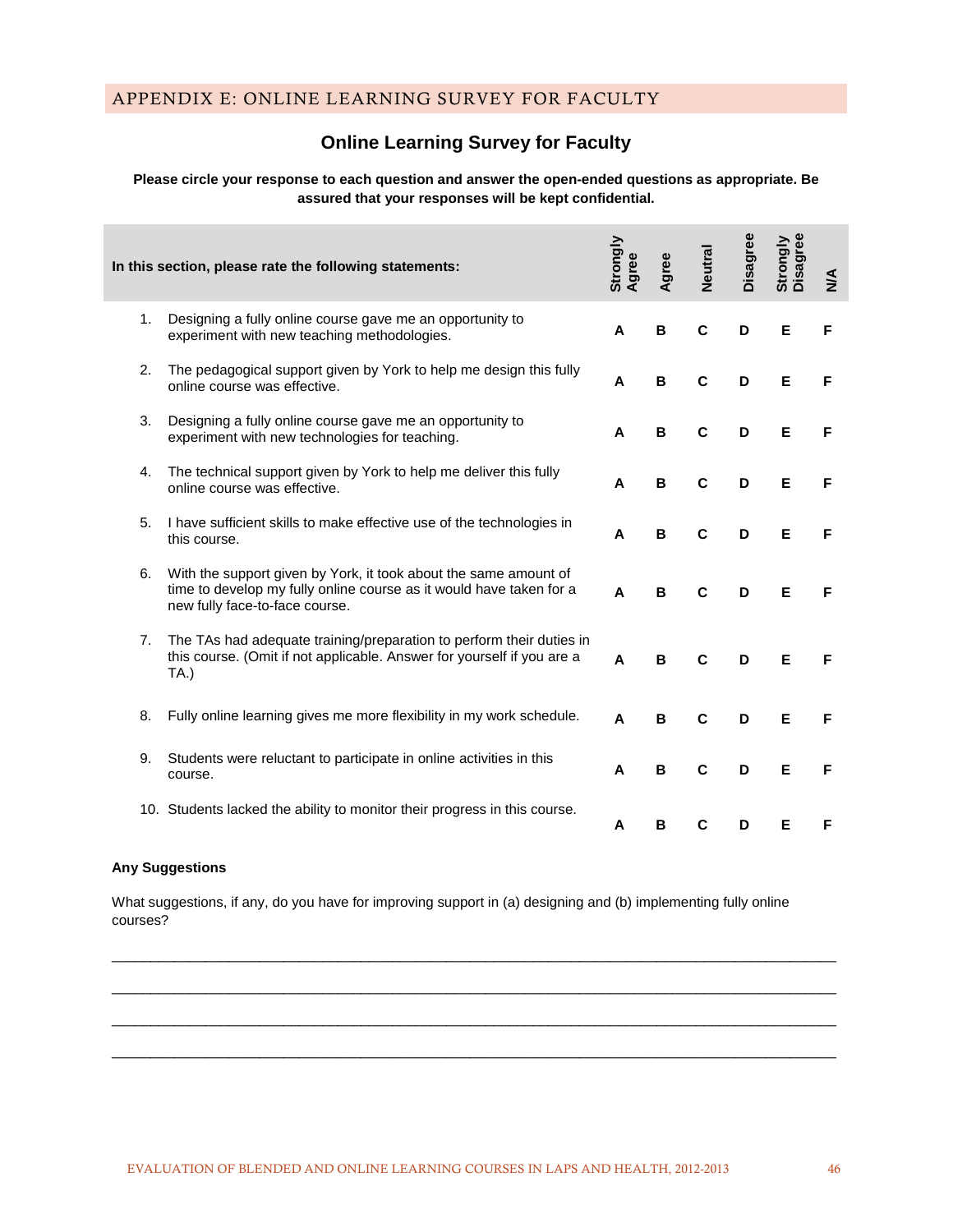| Compared to typical face-to-face courses I have taught                                                         | Strongly<br>Agree | Agree | <b>Neutral</b> | Disagree | Strongly<br>Disagree | $\frac{4}{2}$ |
|----------------------------------------------------------------------------------------------------------------|-------------------|-------|----------------|----------|----------------------|---------------|
| 11.  teaching a fully online course is a time-consuming<br>experience.                                         | A                 | в     | $\mathbf c$    | D        | Е                    | F             |
| 12.  students are more engaged in this fully online course.                                                    | A                 | в     | C              | D        | Е                    | F             |
| 13.  students collaborated online better.                                                                      | A                 | в     | $\mathbf c$    | D        | Е                    | F             |
| 14.  I feel that the amount of student-to-student interaction in<br>this fully online course increased.        | A                 | в     | $\mathbf c$    | D        | Е                    | F             |
| 15.  I feel that the quality of student-to-student interaction in this<br>fully online course was much better. | A                 | в     | $\mathbf c$    | D        | Е                    | F             |
| 16.  I feel that the amount of my interaction with students in this<br>fully online course increased.          | A                 | в     | C              | D        | Е                    | F             |
| 17.  I feel that the quality of my interaction with students in this<br>fully online course was much better.   | A                 | В     | $\mathbf c$    | D        | E                    | F             |
| 18.  assessment of student achievement in this fully online class<br>differed.                                 | A                 | в     | $\mathbf c$    | D        | Е                    | F             |
| 19.  I was concerned about academic integrity in this fully online<br>course.                                  | A                 | в     | $\mathbf c$    | D        | Е                    | F             |
| 20.  I was concerned about low student attendance in this fully<br>online course.                              | A                 | в     | $\mathbf c$    | D        | Е                    | F             |
| 21.  the quality of students' educational experience in this fully<br>online course was better.                | A                 | в     | C              | D        | Е                    | F             |
| 22.  students enjoyed this fully online course more.                                                           | A                 | в     | C              | D        | Е                    | F             |
| 23.  I got to know students better in this fully online course.                                                | A                 | в     | C              | D        | Е                    | F             |
| 24.  students' overall performance was better in this fully online<br>course.                                  | A                 | в     | $\mathbf c$    | D        | Е                    | F             |

#### **Course Format**

25. Briefly describe the model of online learning you applied in this course\_\_\_\_\_\_\_\_\_\_\_

26. In the future, if you had a choice, which format would you consider teaching this course?

- D. Entirely face-to-face teaching
- E. Blended teaching (meaning some face-to-face activities are replaced with online activities)

\_\_\_\_\_\_\_\_\_\_\_\_\_\_\_\_\_\_\_\_\_\_\_\_\_\_\_\_\_\_\_\_\_\_\_\_\_\_\_\_\_\_\_\_\_\_\_\_\_\_\_\_\_\_\_\_\_\_\_\_\_\_\_\_\_\_\_\_\_\_\_\_\_\_\_\_\_\_\_\_\_\_\_\_\_\_ \_\_\_\_\_\_\_\_\_\_\_\_\_\_\_\_\_\_\_\_\_\_\_\_\_\_\_\_\_\_\_\_\_\_\_\_\_\_\_\_\_\_\_\_\_\_\_\_\_\_\_\_\_\_\_\_\_\_\_\_\_\_\_\_\_\_\_\_\_\_\_\_\_\_\_\_\_\_\_\_\_\_\_\_\_\_

F. Entirely online teaching (with no face-to-face class time)

#### **Please share any additional comments or suggestions about this course.**

# Thank You!

 $\overline{\phantom{a}}$  , and the contribution of the contribution of the contribution of the contribution of the contribution of the contribution of the contribution of the contribution of the contribution of the contribution of the  $\_$  ,  $\_$  ,  $\_$  ,  $\_$  ,  $\_$  ,  $\_$  ,  $\_$  ,  $\_$  ,  $\_$  ,  $\_$  ,  $\_$  ,  $\_$  ,  $\_$  ,  $\_$  ,  $\_$  ,  $\_$  ,  $\_$  ,  $\_$  ,  $\_$  ,  $\_$  ,  $\_$  ,  $\_$  ,  $\_$  ,  $\_$  ,  $\_$  ,  $\_$  ,  $\_$  ,  $\_$  ,  $\_$  ,  $\_$  ,  $\_$  ,  $\_$  ,  $\_$  ,  $\_$  ,  $\_$  ,  $\_$  ,  $\_$  ,